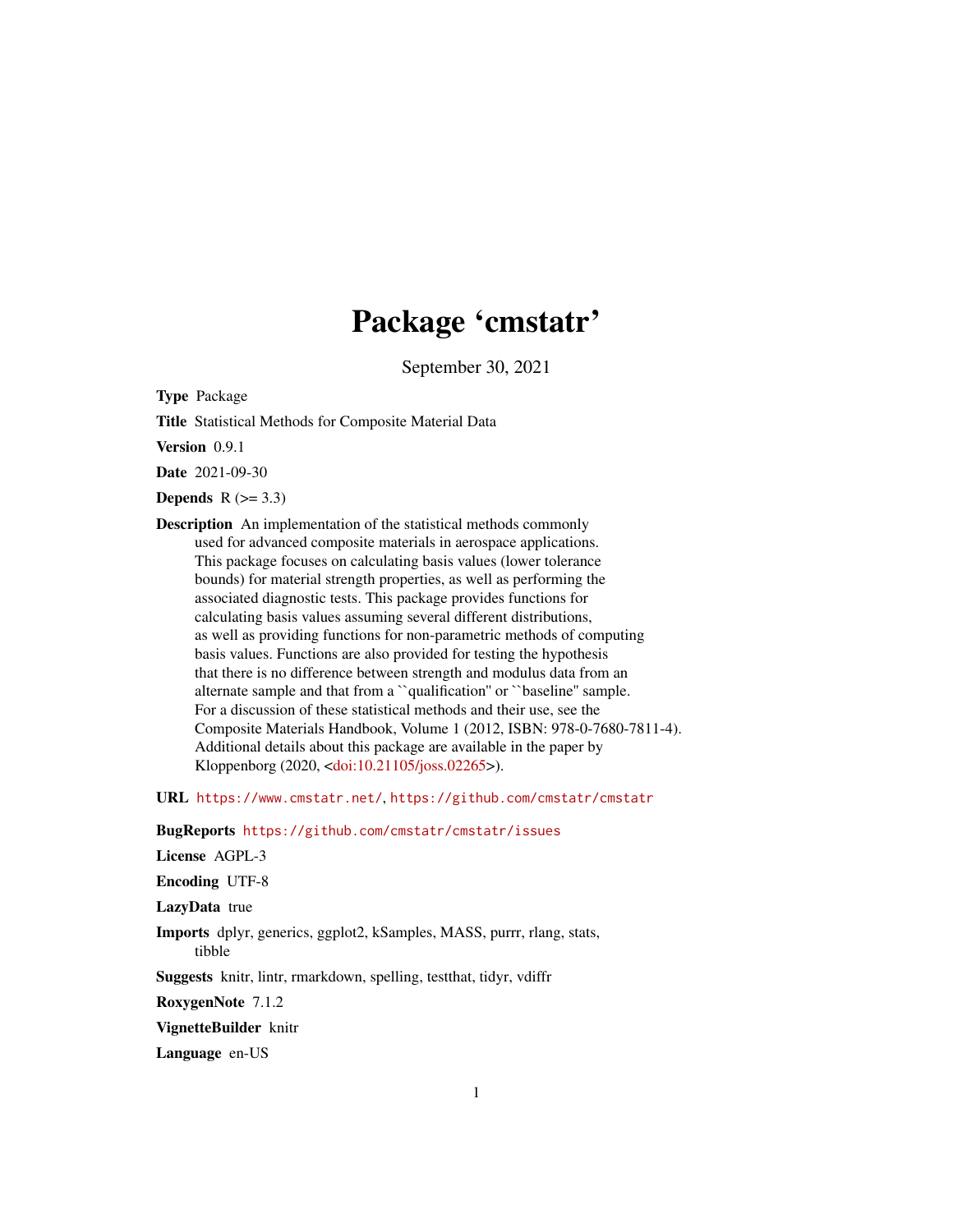Config/testthat/parallel true

Config/testthat/edition 3

NeedsCompilation no

Author Stefan Kloppenborg [aut, cre], Billy Cheng [ctb], Ally Fraser [ctb], Comtek Advanced Structures, Ltd. [fnd]

Maintainer Stefan Kloppenborg <stefan@kloppenborg.ca>

Repository CRAN

Date/Publication 2021-09-30 16:50:02 UTC

## R topics documented:

| 3                                                                                                            |
|--------------------------------------------------------------------------------------------------------------|
| $\overline{4}$                                                                                               |
| 6                                                                                                            |
| $\overline{7}$                                                                                               |
| 15                                                                                                           |
| 16                                                                                                           |
| 16                                                                                                           |
| 17                                                                                                           |
| 20                                                                                                           |
| 23                                                                                                           |
| 24                                                                                                           |
|                                                                                                              |
| 26                                                                                                           |
|                                                                                                              |
|                                                                                                              |
| 30                                                                                                           |
| 31                                                                                                           |
| 33                                                                                                           |
| 35                                                                                                           |
| 36                                                                                                           |
| 38<br>maximum normed residual $\ldots \ldots \ldots \ldots \ldots \ldots \ldots \ldots \ldots \ldots \ldots$ |
| 40                                                                                                           |
| 41                                                                                                           |
| 43                                                                                                           |
| 44                                                                                                           |
| 45                                                                                                           |
| 46                                                                                                           |
| 47                                                                                                           |
|                                                                                                              |

 $\blacksquare$  Index  $\blacksquare$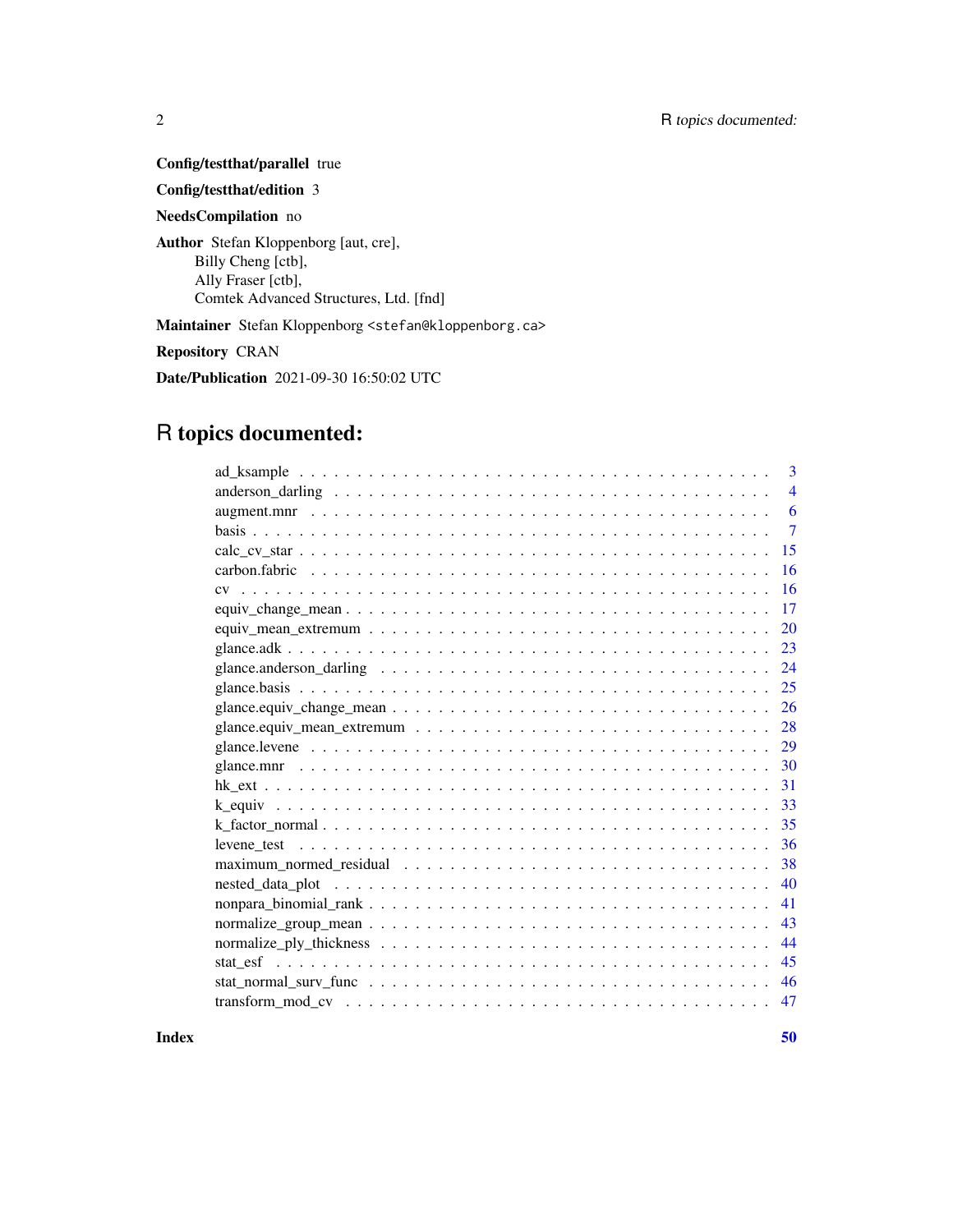<span id="page-2-1"></span><span id="page-2-0"></span>

#### Description

This function performs an Anderson–Darling k-sample test. This is used to determine if several samples (groups) share a common (unspecified) distribution.

## Usage

 $ad_{\text{Ksample}}(data = NULL, x, groups, alpha = 0.025)$ 

## Arguments

| data   | a data.frame                                                                                                 |
|--------|--------------------------------------------------------------------------------------------------------------|
| X      | the variable in the data.frame on which to perform the Anderson–Darling k-<br>Sample test (usually strength) |
| groups | a variable in the data. frame that defines the groups                                                        |
| alpha  | the significance level (default 0.025)                                                                       |

## Details

This function is a wrapper for the [ad.test](#page-0-0) function from the package kSamples. The method "exact" is specified in the call to ad. test. Refer to that package's documentation for details.

There is a minor difference in the formulation of the Anderson–Darling k-Sample test in CMH-17- 1G, compared with that in the Scholz and Stephens (1987). This difference affects the test statistic and the critical value in the same proportion, and therefore the conclusion of the test is unaffected. When comparing the test statistic generated by this function to that generated by software that uses the CMH-17-1G formulation (such as ASAP, CMH17-STATS, etc.), the test statistic reported by this function will be greater by a factor of  $(k - 1)$ , with a corresponding change in the critical value.

For more information about the difference between this function and the formulation in CMH-17- 1G, see the vignette on the subject, which can be accessed by running vignette("adktest")

## Value

Returns an object of class adk. This object has the following fields:

- call the expression used to call this function
- data the original data used to compute the ADK
- groups a vector of the groups used in the computation
- alpha the value of alpha specified
- n the total number of observations
- k the number of groups
- sigma the computed standard deviation of the test statistic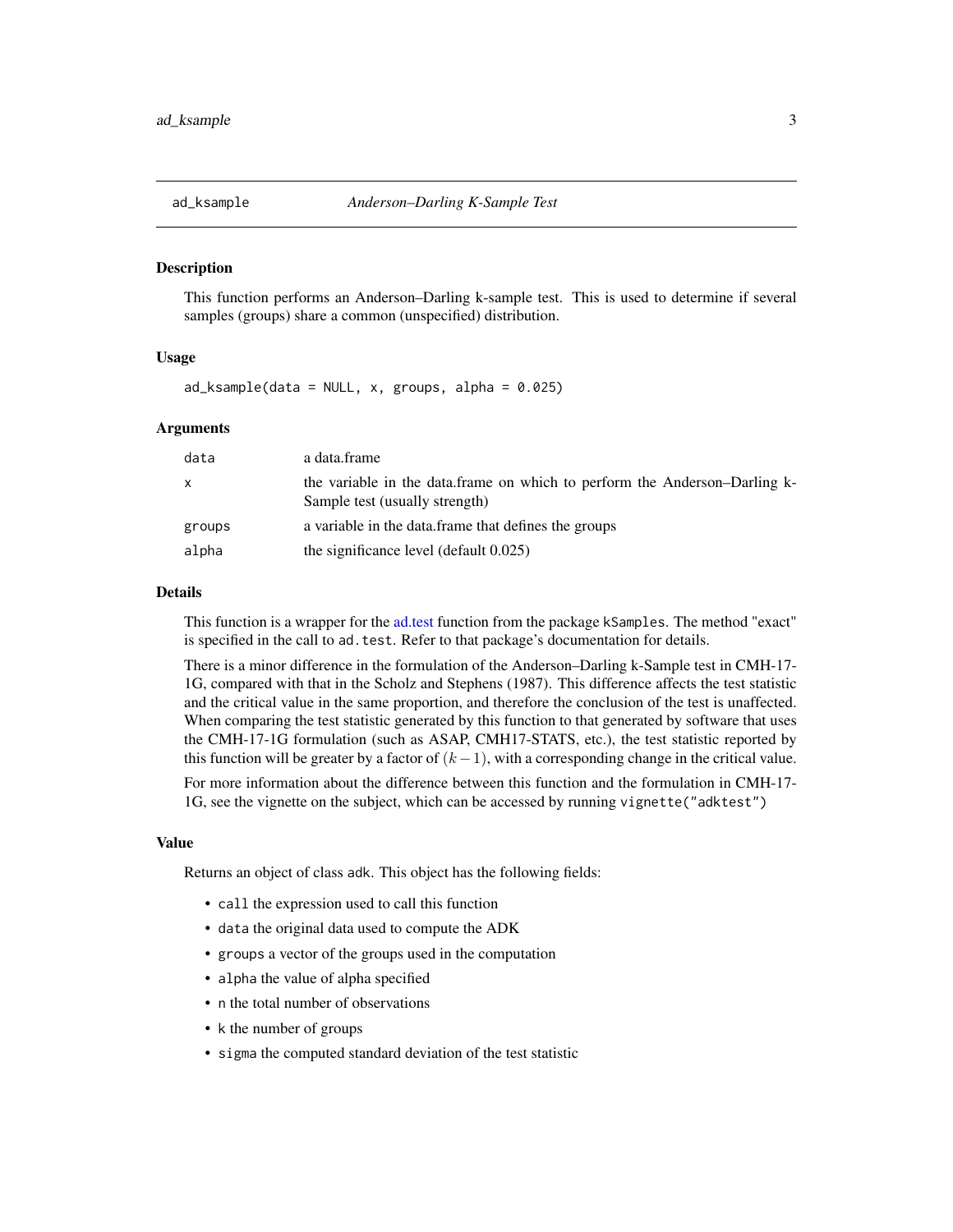- <span id="page-3-0"></span>• ad the value of the Anderson–Darling k-Sample test statistic
- p the computed p-value
- reject\_same\_dist a boolean value indicating whether the null hypothesis that all samples come from the same distribution is rejected
- raw the original results returned from [ad.test](#page-0-0)

## References

F. W. Scholz and M. Stephens, "K-Sample Anderson–Darling Tests," Journal of the American Statistical Association, vol. 82, no. 399. pp. 918–924, Sep-1987.

"Composite Materials Handbook, Volume 1. Polymer Matrix Composites Guideline for Characterization of Structural Materials," SAE International, CMH-17-1G, Mar. 2012.

## Examples

```
library(dplyr)
carbon.fabric %>%
 filter(test == "WT") %>%
 filter(condition == "RTD") %>%
 ad_ksample(strength, batch)
##
## Call:
## ad_ksample(data = ., x = strength, groups = batch)
##
\# # N = 18 k = 3
## ADK = 0.912 p-value = 0.95989
## Conclusion: Samples come from the same distribution ( alpha = 0.025 )
```
<span id="page-3-2"></span>anderson\_darling *Anderson–Darling test for goodness of fit*

## <span id="page-3-1"></span>Description

Calculates the Anderson–Darling test statistic for a sample given a particular distribution, and determines whether to reject the hypothesis that a sample is drawn from that distribution.

#### Usage

```
anderson_darling_normal(data = NULL, x, alpha = 0.05)anderson_darling_lognormal(data = NULL, x, alpha = 0.05)
anderson_darling_weibull(data = NULL, x, alpha = 0.05)
```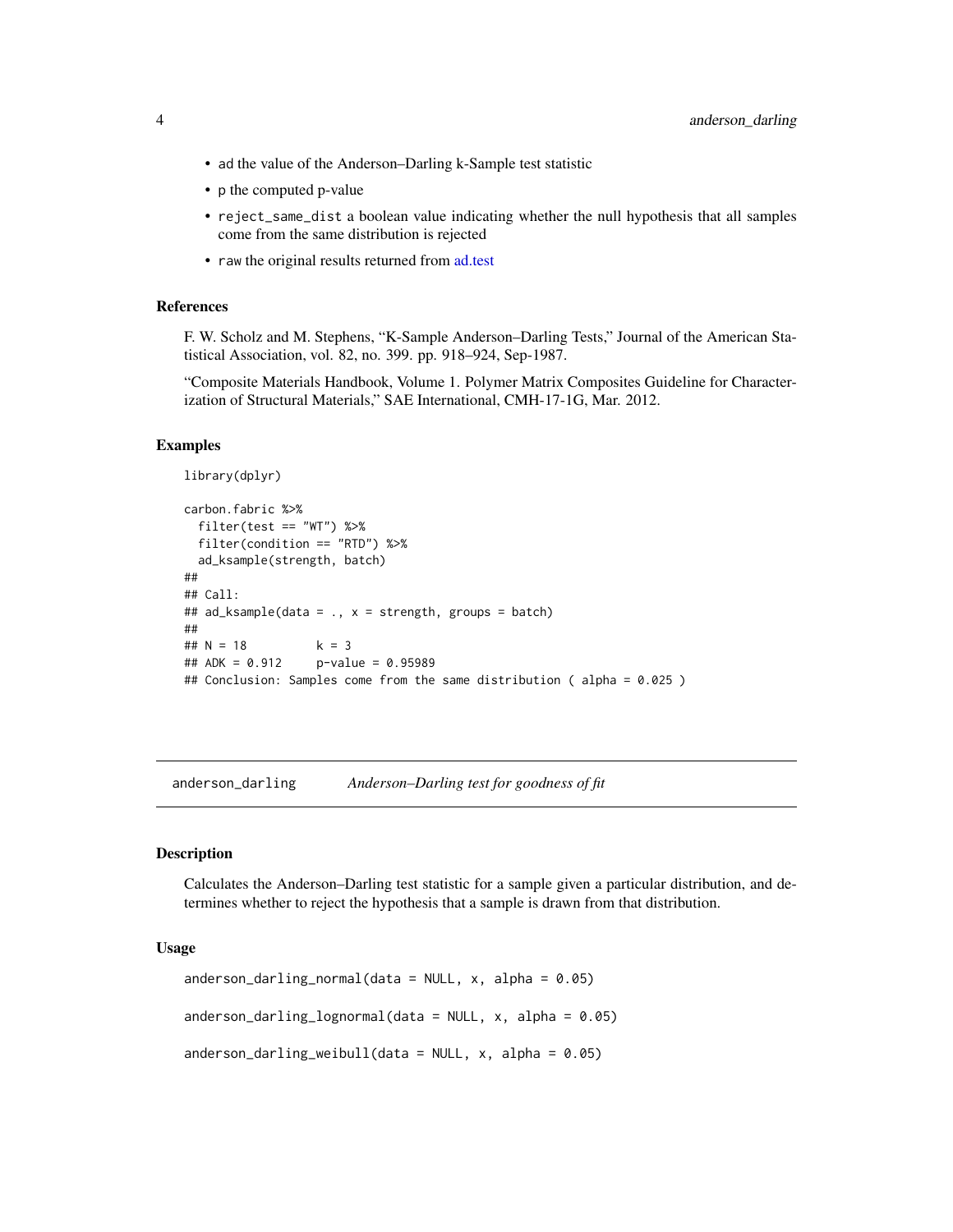#### **Arguments**

| data  | a data.frame-like object (optional)                            |
|-------|----------------------------------------------------------------|
| X     | a numeric vector or a variable in the data.frame               |
| alpha | the required significance level of the test. Defaults to 0.05. |

## Details

The Anderson–Darling test statistic is calculated for the distribution given by the user.

The observed significance level (OSL), or p-value, is calculated assuming that the parameters of the distribution are unknown; these parameters are estimate from the data.

The function anderson\_darling\_normal computes the Anderson–Darling test statistic given a normal distribution with mean and standard deviation equal to the sample mean and standard deviation.

The function anderson\_darling\_lognormal is the same as anderson\_darling\_normal except that the data is log transformed first.

The function anderson\_darling\_weibull computes the Anderson–Darling test statistic given a Weibull distribution with shape and scale parameters estimated from the data using a maximum likelihood estimate.

The test statistic, A, is modified to account for the fact that the parameters of the population are not known, but are instead estimated from the sample. This modification is a function of the sample size only, and is different for each distribution (normal/lognormal or Weibull). Several such modifications have been proposed. This function uses the modification published in Stephens (1974), Lawless (1982) and CMH-17-1G. Some other implementations of the Anderson-Darling test, such as the implementation in the nortest package, use other modifications, such as the one published in D'Agostino and Stephens (1986). As such, the p-value reported by this function may differ from the p-value reported by implementations of the Anderson–Darling test that use different modifiers. Only the unmodified test statistic is reported in the result of this function, but the modified test statistic is used to compute the OSL (p-value).

This function uses the formulae for observed significance level (OSL) published in CMH-17-1G. These formulae depend on the particular distribution used.

The results of this function have been validated against published values in Lawless (1982).

## Value

an object of class anderson\_darling. This object has the following fields.

- call the expression used to call this function
- dist the distribution used
- data a copy of the data analyzed
- n the number of observations in the sample
- A the Anderson–Darling test statistic
- osl the observed significance level (p-value), assuming the parameters of the distribution are estimated from the data
- alpha the required significance level for the test. This value is given by the user.
- reject\_distribution a logical value indicating whether the hypothesis that the data is drawn from the specified distribution should be rejected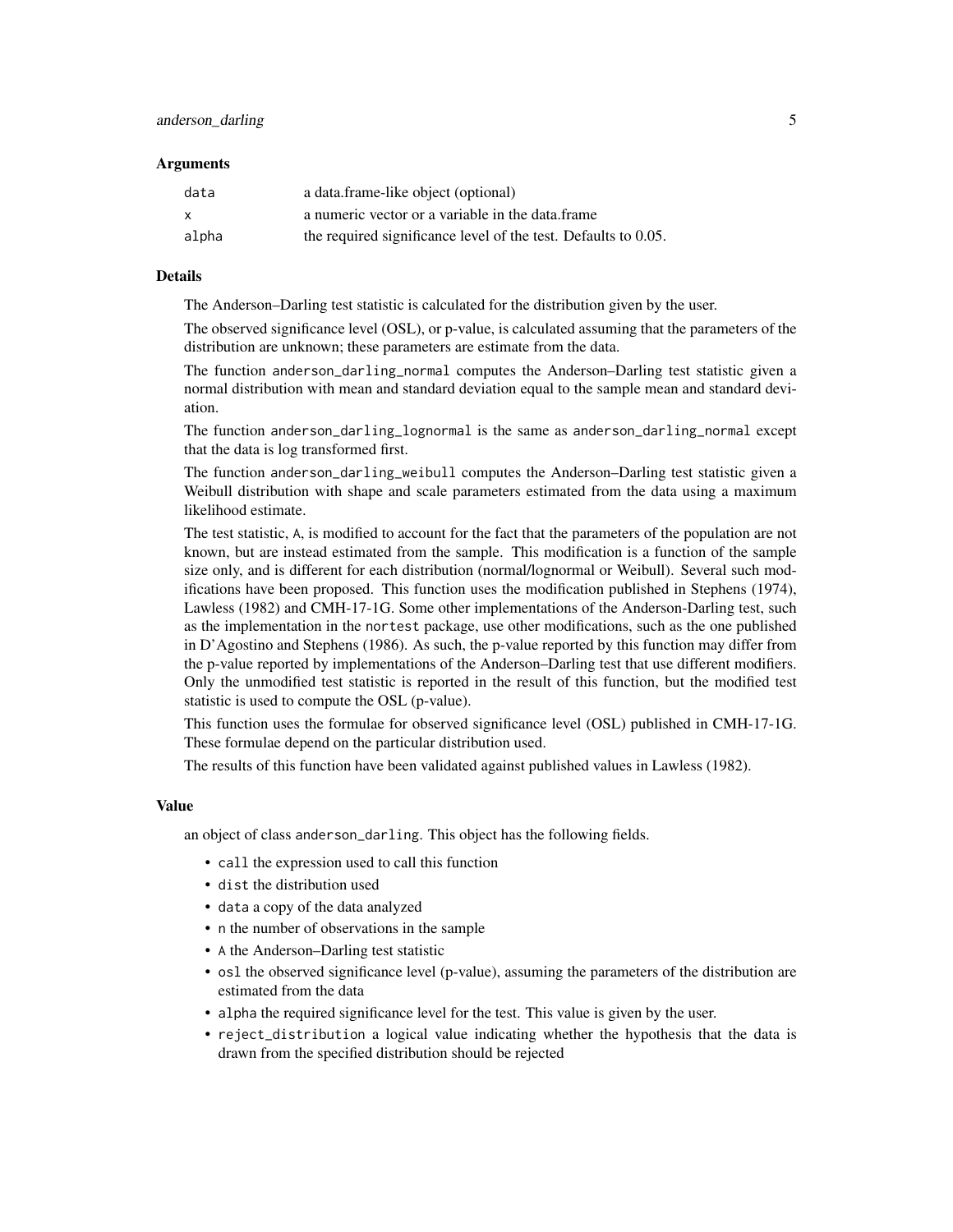## References

J. F. Lawless, *Statistical models and methods for lifetime data*. New York: Wiley, 1982.

"Composite Materials Handbook, Volume 1. Polymer Matrix Composites Guideline for Characterization of Structural Materials," SAE International, CMH-17-1G, Mar. 2012.

M. A. Stephens, "EDF Statistics for Goodness of Fit and Some Comparisons," Journal of the American Statistical Association, vol. 69, no. 347. pp. 730–737, 1974.

R. D'Agostino and M. Stephens, Goodness-of-Fit Techniques. New York: Marcel Dekker, 1986.

## Examples

```
library(dplyr)
carbon.fabric %>%
 filter(test == "FC") %>%
 filter(condition == "RTD") %>%
 anderson_darling_normal(strength)
## Call:
## anderson_darling_normal(data = ., x = strength)
##
## Distribution: Normal ( n = 18 )
## Test statistic: A = 0.9224776
## OSL (p-value): 0.01212193 (assuming unknown parameters)
## Conclusion: Sample is not drawn from a Normal distribution (alpha = 0.05)
```
augment.mnr *Augment data with information from an* mnr *object*

#### Description

Augment accepts an mnr object (returned from the function [maximum\\_normed\\_residual\(\)](#page-37-1)) and a dataset and adds the column .outlier to the dataset. The column .outlier is a logical vector indicating whether each observation is an outlier.

When passing data into augment using the data argument, the data must be exactly the data that was passed to maximum\_normed\_residual.

## Usage

## S3 method for class 'mnr'  $augment(x, data = x$data, ...)$ 

## Arguments

|                         | an mnr object created by $maximum\_normal\_residual()$                                                        |
|-------------------------|---------------------------------------------------------------------------------------------------------------|
| data                    | a data. frame or tibble:: tibble() containing the original data that was passed<br>to maximum normed residual |
| $\cdot$ $\cdot$ $\cdot$ | Additional arguments. Not used. Included only to match generic signature.                                     |

<span id="page-5-0"></span>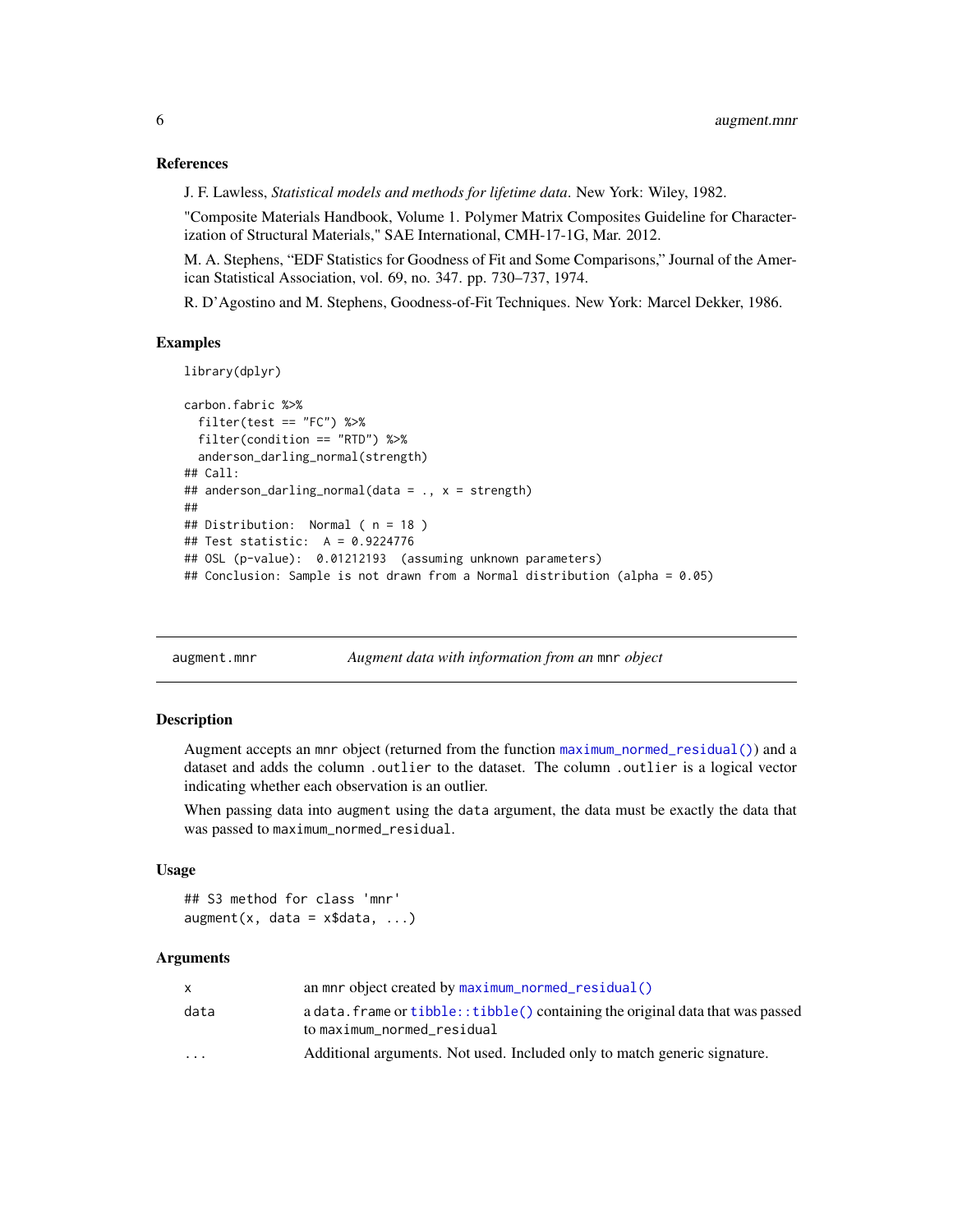<span id="page-6-0"></span>**basis** 7

## Value

When data is supplied, augment returns data, but with one column appended. When data is not supplied, augment returns a new [tibble::tibble\(\)](#page-0-0) with the column values containing the original values used by maximum\_normed\_residaul plus one additional column. The additional column is:

• .outler a logical value indicating whether the observation is an outlier

## See Also

[maximum\\_normed\\_residual\(\)](#page-37-1)

## Examples

```
data \leq data.frame(strength = c(80, 98, 96, 97, 98, 120))
m <- maximum_normed_residual(data, strength)
# augment can be called with the original data
augment(m, data)
## strength .outlier
## 1 80 FALSE
## 2 98 FALSE
         96 FALSE
## 4 97 FALSE
## 5 98 FALSE
## 6 120 FALSE
# or augment can be called without the orignal data and it will be
# reconstructed
augment(m)
## # A tibble: 6 x 2
## values .outlier
\## <dbl> <lgl>
## 1 80 FALSE
## 2 98 FALSE
## 3 96 FALSE
## 4 97 FALSE
## 5 98 FALSE
## 6 120 FALSE
```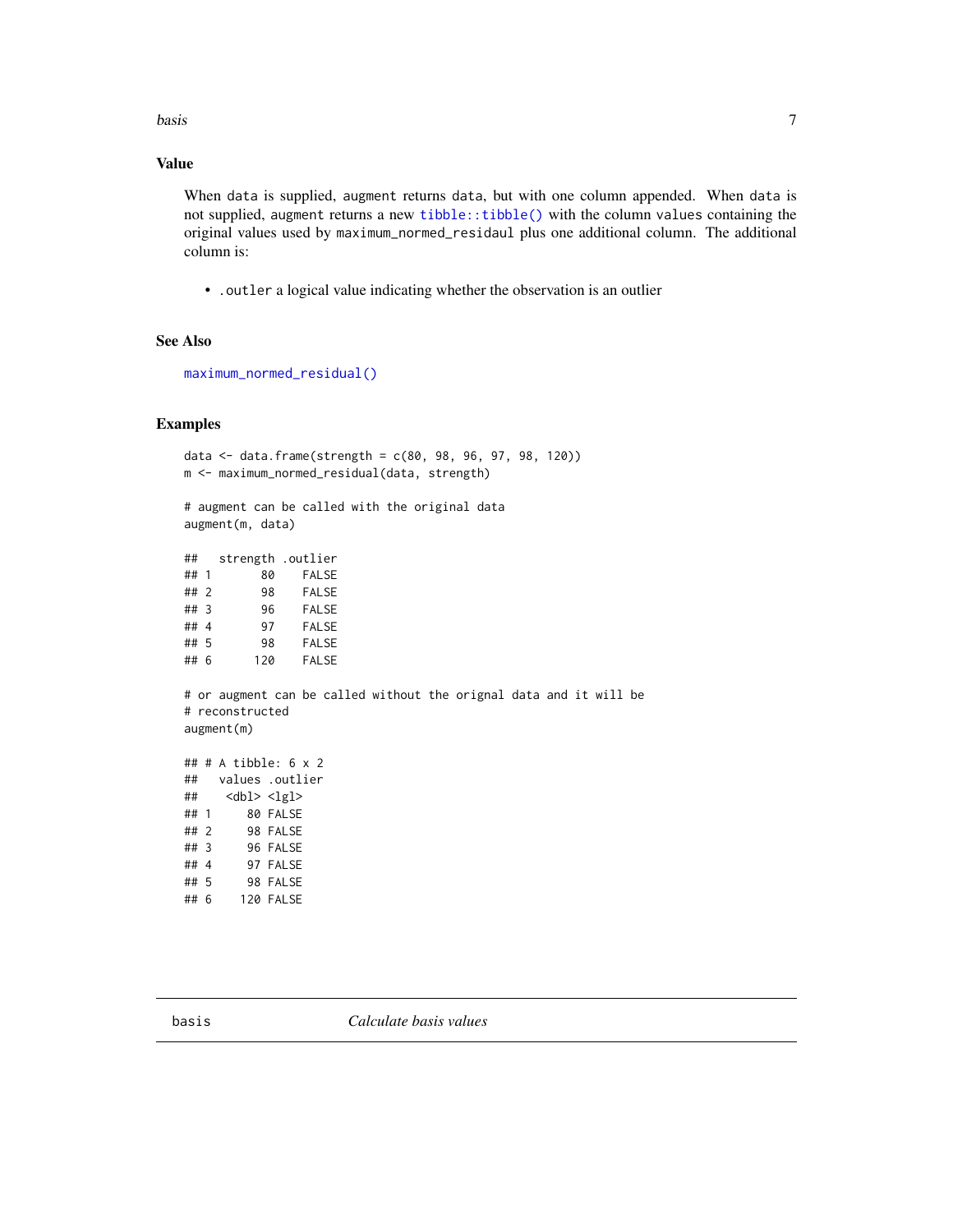## Description

Calculate the basis value for a given data set. There are various functions to calculate the basis values for different distributions. The basis value is the lower one-sided tolerance bound of a certain proportion of the population. For more information on tolerance bounds, see Meeker, et. al. (2017). For B-Basis, set the content of tolerance bound to  $p = 0.90$  and the confidence level to  $conf = 0.95$ ; for A-Basis, set  $p = 0.99$  and  $conf = 0.95$ . While other tolerance bound contents and confidence levels may be computed, they are infrequently needed in practice.

These functions also perform some automated diagnostic tests of the data prior to calculating the basis values. These diagnostic tests can be overridden if needed.

#### Usage

```
basis_normal(
  data = NULL,x,
 batch = NULL,p = 0.9,
  conf = 0.95,override = c())
basis_lognormal(
  data = NULL,
  x,
 batch = NULL,
 p = 0.9,
 conf = 0.95,
  override = c())
basis_weibull(
 data = NULL,
  x,
 batch = NULL,p = 0.9,
  conf = 0.95,override = c())
basis_pooled_cv(
  data = NULL,x,
  groups,
 batch = NULL,
 p = 0.9,
  conf = 0.95,modcv = FALSE,override = c()
```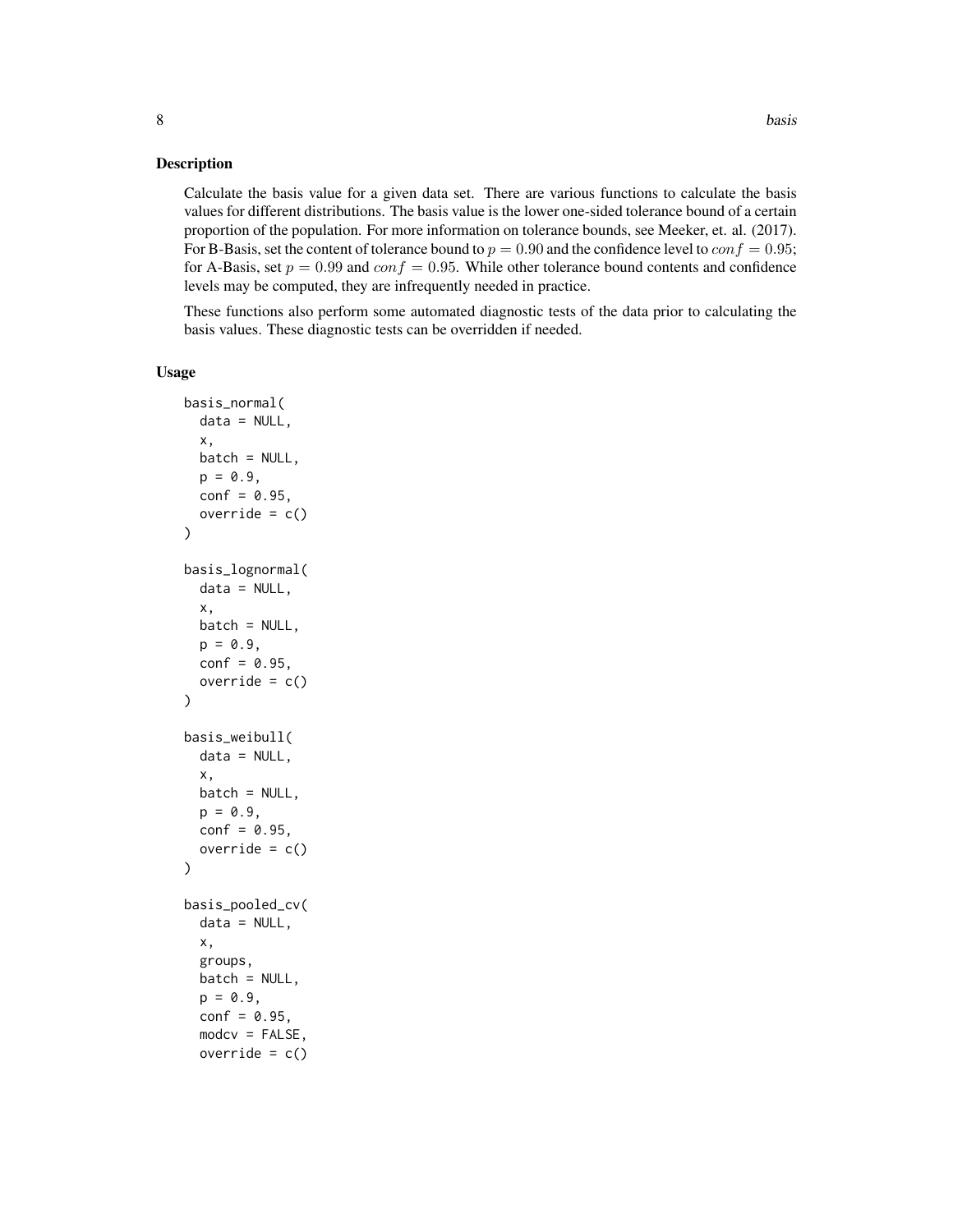basis **basis basis basis basis basis basis basis basis basis basis basis** 

```
\mathcal{L}basis_pooled_sd(
  data = NULL,x,
  groups,
  batch = NULL,
  p = 0.9,
  conf = 0.95,modcv = FALSE,
  override = c()\mathcal{L}basis_hk_ext(
  data = NULL,
  x,
  batch = NULL,
  p = 0.9,
  conf = 0.95,method = c("optimum-order", "woodward-frawley"),
  override = c())
basis_nonpara_large_sample(
  data = NULL,x,
  batch = NULL,
  p = 0.9,
  conf = 0.95,override = c()
```
 $\mathcal{L}$ 

basis\_anova(data = NULL, x, groups,  $p = 0.9$ , conf = 0.95, override = c())

## Arguments

| data         | a data.frame                                                                                                                                          |
|--------------|-------------------------------------------------------------------------------------------------------------------------------------------------------|
| $\mathsf{x}$ | the variable in the data frame for which to find the basis value                                                                                      |
| batch        | the variable in the data frame that contains the batches.                                                                                             |
| p            | the content of the tolerance bound. Should be 0.90 for B-Basis and 0.99 for<br>A-Basis                                                                |
| conf         | confidence level Should be 0.95 for both A- and B-Basis                                                                                               |
| override     | a list of names of diagnostic tests to override, if desired. Specifying "all" will<br>override all diagnostic tests applicable to the current method. |
| groups       | the variable in the data.frame representing the groups                                                                                                |
| modcy        | a logical value indicating whether the modified CV approach should be used.<br>Only applicable to pooling methods.                                    |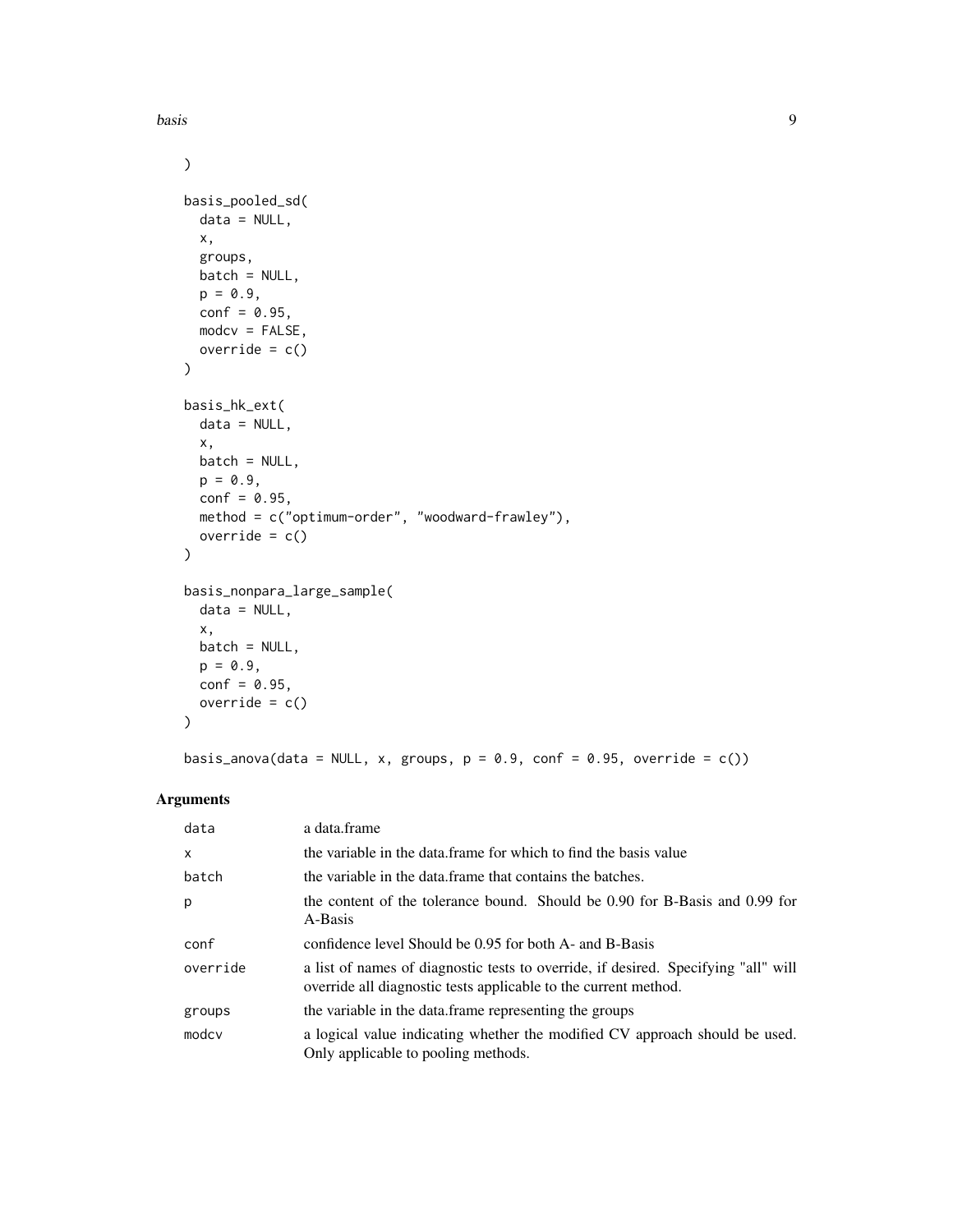<span id="page-9-0"></span>10 basis **basis basis basis basis basis** 

method the method for Hanson–Koopmans nonparametric basis values. should be "optimumorder" for B-Basis and "woodward-frawley" for A-Basis.

#### Details

data is an optional argument. If data is given, it should be a data. frame (or similar object). When data is specified, the value of x is expected to be a variable within data. If data is not specified, x must be a vector.

When modcv=TRUE is set, which is only applicable to the pooling methods, the data is first modified according to the modified coefficient of variation (CV) rules. This modified data is then used when both calculating the basis values and also when performing the diagnostic tests. The modified CV approach is a way of adding extra variance to datasets with unexpectedly low variance.

basis\_normal calculate the basis value by subtracting  $k$  times the standard deviation from the mean. k is given by the function  $k$ -factor-normal(). The equations in Krishnamoorthy and Mathew (2008) are used. basis\_normal also performs a diagnostic test for outliers (using [maximum\\_normed\\_residual\(\)](#page-37-1)) and a diagnostic test for normality (using [anderson\\_darling\\_normal\(\)](#page-3-1)). If the argument batch is given, this function also performs a diagnostic test for outliers within each batch (using [maximum\\_normed\\_residual\(\)](#page-37-1)) and a diagnostic test for between batch variability (using  $ad$ <sub>ksample</sub>()). The argument batch is only used for these diagnostic tests.

basis\_lognormal calculates the basis value in the same way that basis\_normal does, except that the natural logarithm of the data is taken.

basis\_lognormal function also performs a diagnostic test for outliers (using [maximum\\_normed\\_residual\(\)](#page-37-1)) and a diagnostic test for normality (using [anderson\\_darling\\_lognormal\(\)](#page-3-1)). If the argument batch is given, this function also performs a diagnostic test for outliers within each batch (using [maximum\\_normed\\_residual\(\)](#page-37-1)) and a diagnostic test for between batch variability (using [ad\\_ksample\(\)](#page-2-1)). The argument batch is only used for these diagnostic tests.

basis\_weibull calculates the basis value for data distributed according to a Weibull distribution. The confidence level for the content requested is calculated using the conditional method, as described in Lawless (1982) Section 4.1.2b. This has good agreement with tables published in CMH-17-1G. Results differ between this function and STAT17 by approximately 0.5\

basis\_weibull function also performs a diagnostic test for outliers (using [maximum\\_normed\\_residual\(\)](#page-37-1)) and a diagnostic test for normality (using [anderson\\_darling\\_weibull\(\)](#page-3-1)). If the argument batch is given, this function also performs a diagnostic test for outliers within each batch (using [maximum\\_normed\\_residual\(\)](#page-37-1)) and a diagnostic test for between batch variability (using  $ad_{\mathsf{S}}$  ksample()). The argument batch is only used for these diagnostic tests.

basis\_hk\_ext calculates the basis value using the Extended Hanson–Koopmans method, as described in CMH-17-1G and Vangel (1994). For nonparametric distributions, this function should be used for samples up to  $n=28$  for B-Basis and up to  $n = 299$  for A-Basis. This method uses a pair of order statistics to determine the basis value. CMH-17-1G suggests that for A-Basis, the first and last order statistic is used: this is called the "woodward-frawley" method in this package, after the paper in which this approach is described (as referenced by Vangel (1994)). For B-Basis, another approach is used whereby the first and j-th order statistic are used to calculate the basis value. In this approach, the j-th order statistic is selected to minimize the difference between the tolerance limit (assuming that the order statistics are equal to the expected values from a standard normal distribution) and the population quantile for a standard normal distribution. This approach is described in Vangel (1994). This second method (for use when calculating B-Basis values) is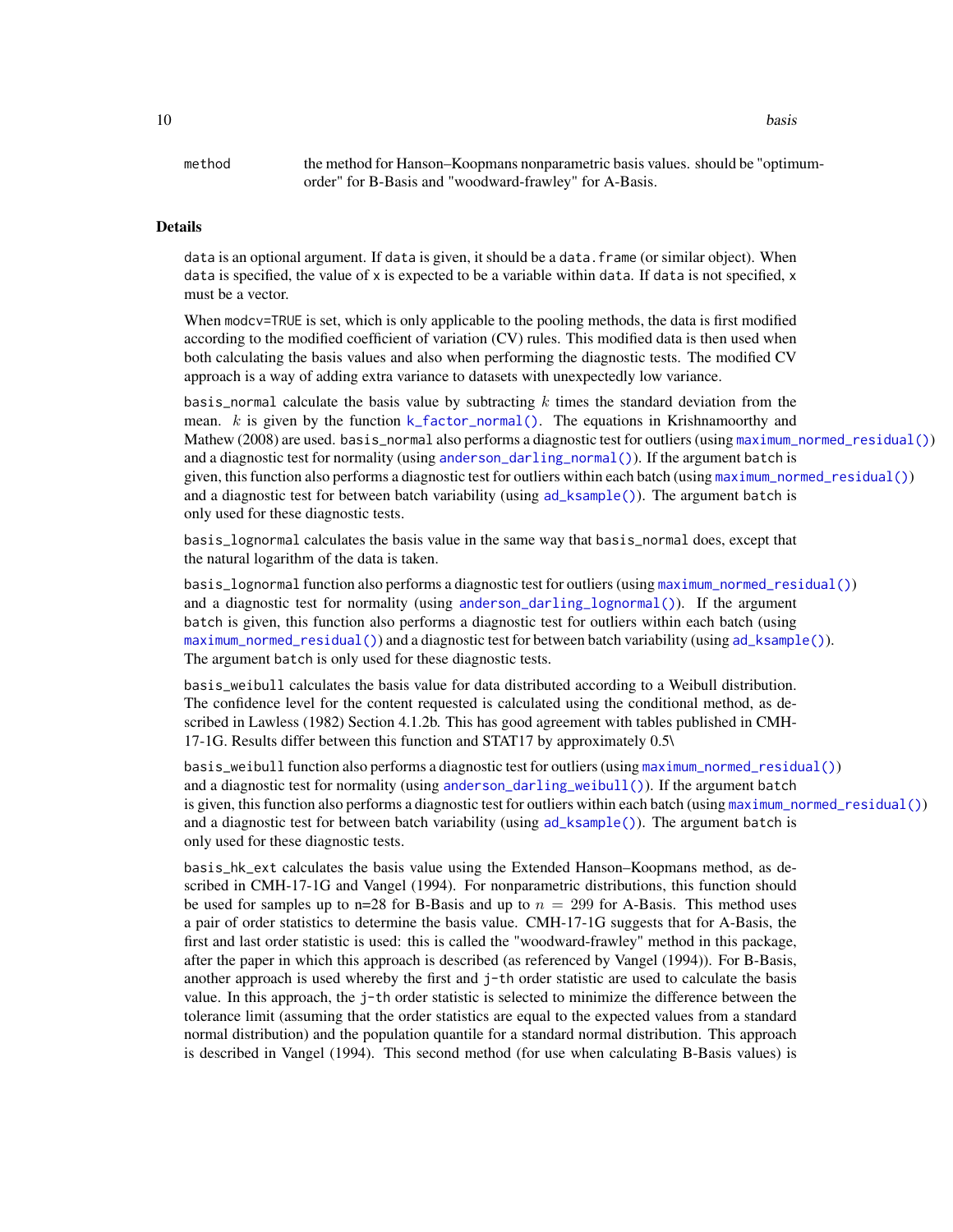#### <span id="page-10-0"></span>basis and the contract of the contract of the contract of the contract of the contract of the contract of the contract of the contract of the contract of the contract of the contract of the contract of the contract of the

called "optimum-order" in this package. The results of basis\_hk\_ext have been verified against example results from the program STAT-17. Agreement is typically well within 0.2%.

Note that the implementation of  $hk$  ext\_z\_j\_opt changed after cmstatr version 0.8.0. This function is used internally by basis\_hk\_ext when method = "optimum-order". This implementation change may mean that basis values computed using this method may change slightly after version 0.8.0. However, both implementations seem to be equally valid. See the included vignette for a discussion of the differences between the implementation before and after version 0.8.0, as well as the factors given in CMH-17-1G. To access this vignette, run: vignette("hk\_ext", package = "cmstatr")

basis\_hk\_ext also performs a diagnostic test for outliers (using [maximum\\_normed\\_residual\(\)](#page-37-1)) and performs a pair of tests that the sample size and method selected follow the guidance described above. If the argument batch is given, this function also performs a diagnostic test for outliers within each batch (using [maximum\\_normed\\_residual\(\)](#page-37-1)) and a diagnostic test for between batch variability (using [ad\\_ksample\(\)](#page-2-1)). The argument batch is only used for these diagnostic tests.

basis\_nonpara\_large\_sample calculates the basis value using the large sample method described in CMH-17-1G. This method uses a sum of binomials to determine the rank of the ordered statistic corresponding with the desired tolerance limit (basis value). Results of this function have been verified against results of the STAT-17 program.

basis\_nonpara\_large\_sample also performs a diagnostic test for outliers (using [maximum\\_normed\\_residual\(\)](#page-37-1)) and performs a test that the sample size is sufficiently large. If the argument batch is given, this function also performs a diagnostic test for outliers within each batch (using  $maximum\_normal\_residual()$ ) and a diagnostic test for between batch variability (using  $ad_{\mathbf{k}}$  and  $\mathbf{k}$ ). The argument batch is only used for these diagnostic tests.

basis\_anova calculates basis values using the ANOVA method. x specifies the data (normally strength) and groups indicates the group corresponding to each observation. This method is described in CMH-17-1G, but when the ratio of between-batch mean square to the within-batch mean square is less than or equal to one, the tolerance factor is calculated based on pooling the data from all groups. This approach is recommended by Vangel (1992) and by Krishnamoorthy and Mathew (2008), and is also implemented by the software CMH17-STATS and STAT-17. This function automatically performs a diagnostic test for outliers within each group (using [maximum\\_normed\\_residual\(\)](#page-37-1)) and a test for between group variability (using  $ad$ \_ksample()) as well as checking that the data contains at least 5 groups. This function has been verified against the results of the STAT-17 program.

basis\_pooled\_sd calculates basis values by pooling the data from several groups together. x specifies the data (normally strength) and group indicates the group corresponding to each observation. This method is described in CMH-17-1G and matches the pooling method implemented in ASAP 2008.

basis\_pooled\_cv calculates basis values by pooling the data from several groups together. x specifies the data (normally strength) and group indicates the group corresponding to each observation. This method is described in CMH-17-1G.

basis\_pooled\_sd and basis\_pooled\_cv both automatically perform a number of diagnostic tests. Using [maximum\\_normed\\_residual\(\)](#page-37-1), they check that there are no outliers within each group and batch (provided that batch is specified). They check the between batch variability using  $ad$  ksample(). They check that there are no outliers within each group (pooling all batches) using [maximum\\_normed\\_residual\(\)](#page-37-1). They check for the normality of the pooled data using [anderson\\_darling\\_normal\(\)](#page-3-1). basis\_pooled\_sd checks for equality of variance of all data using [levene\\_test\(\)](#page-35-1) and basis\_pooled\_cv checks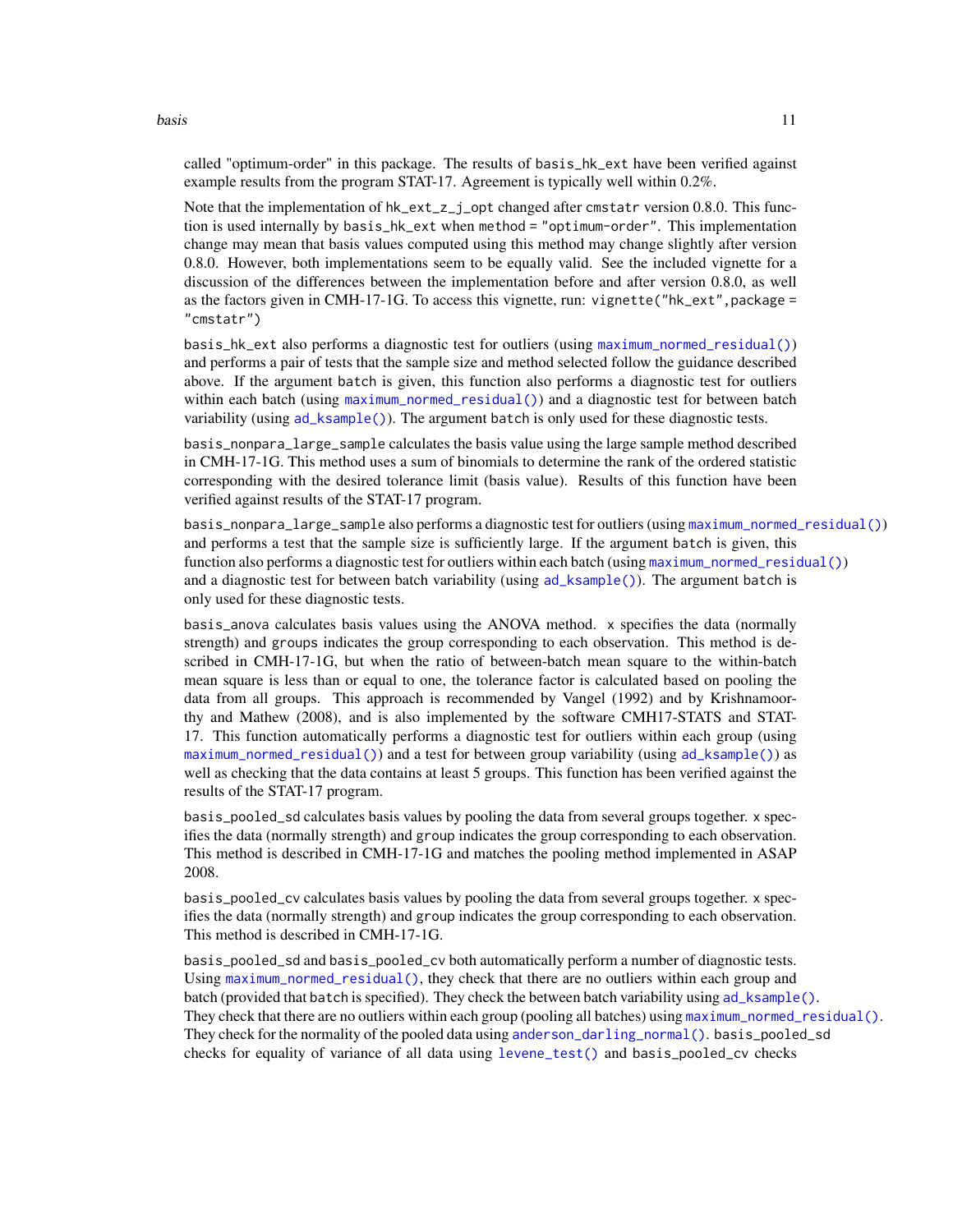<span id="page-11-0"></span>for equality of variances of all data after transforming it using [normalize\\_group\\_mean\(\)](#page-42-1) using [levene\\_test\(\)](#page-35-1).

The object returned by these functions includes the named vector diagnostic\_results. This contains all of the diagnostic tests performed. The name of each element of the vector corresponds with the name of the diagnostic test. The contents of each element will be "P" if the diagnostic test passed, "F" if the diagnostic test failed, "O" if the diagnostic test was overridden and NA if the diagnostic test was skipped (typically because an optional argument was not supplied).

The following list summarizes the diagnostic tests automatically performed by each function.

- basis\_normal
	- outliers\_within\_batch
	- between\_batch\_variability
	- outliers
	- anderson\_darling\_normal
- basis\_lognormal
	- outliers\_within\_batch
	- between\_batch\_variability
	- outliers
	- anderson\_darling\_lognormal
- basis\_weibull
	- outliers\_within\_batch
	- between\_batch\_variability
	- outliers
	- anderson\_darling\_weibull
- basis\_pooled\_cv
	- outliers\_within\_batch
	- between\_group\_variability
	- outliers\_within\_group
	- pooled\_data\_normal
	- normalized\_variance\_equal
- basis\_pooled\_sd
	- outliers\_within\_batch
	- between\_group\_variability
	- outliers\_within\_group
	- pooled\_data\_normal
	- pooled\_variance\_equal
- basis\_hk\_ext
	- outliers\_within\_batch
	- between\_batch\_variability
	- outliers
	- sample\_size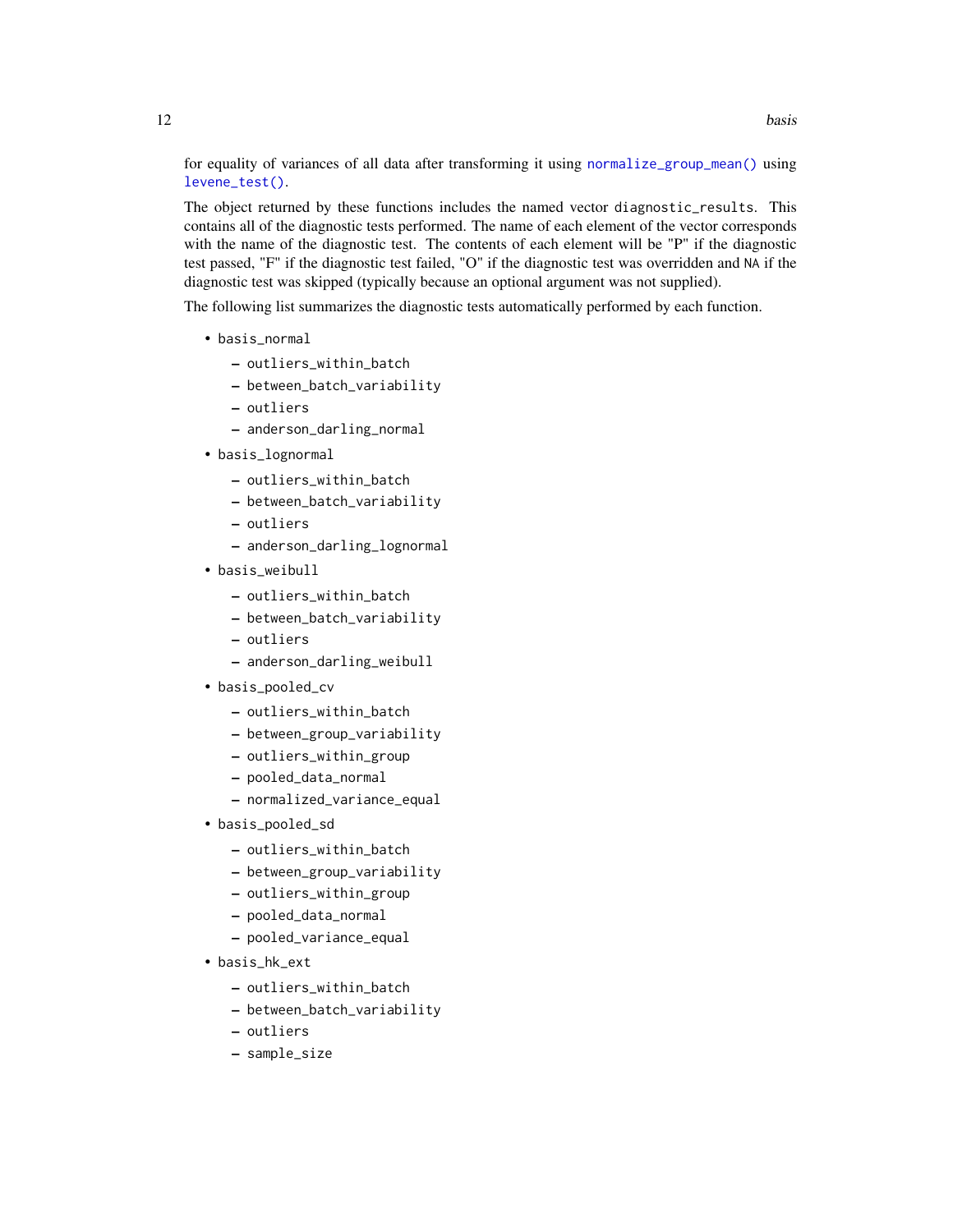- basis\_nonpara\_large\_sample
	- outliers\_within\_batch
	- between\_batch\_variability
	- outliers
	- sample\_size
- basis\_anova
	- outliers\_within\_group
	- equality\_of\_variance
	- number\_of\_groups

## Value

an object of class basis This object has the following fields:

- call the expression used to call this function
- distribution the distribution used (normal, etc.)
- p the value of  $p$  supplied
- conf the value of  $\omega$  f supplied
- modcv a logical value indicating whether the modified CV approach was used. Only applicable to pooling methods.
- data a copy of the data used in the calculation
- groups a copy of the groups variable. Only used for pooling and ANOVA methods.
- batch a copy of the batch data used for diagnostic tests
- modcv\_transformed\_data the data after the modified CV transformation
- override a vector of the names of diagnostic tests that were overridden. NULL if none were overridden
- diagnostic\_results a named character vector containing the results of all the diagnostic tests. See the Details section for additional information
- diagnostic\_failures a vector containing any diagnostic tests that produced failures
- n the number of observations
- r the number of groups, if a pooling method was used. Otherwise it is NULL.
- basis the basis value computed. This is a number except when pooling methods are used, in which case it is a data.frame.

#### References

J. F. Lawless, Statistical Models and Methods for Lifetime Data. New York: John Wiley & Sons, 1982.

"Composite Materials Handbook, Volume 1. Polymer Matrix Composites Guideline for Characterization of Structural Materials," SAE International, CMH-17-1G, Mar. 2012.

M. Vangel, "One-Sided Nonparametric Tolerance Limits," Communications in Statistics - Simulation and Computation, vol. 23, no. 4. pp. 1137–1154, 1994.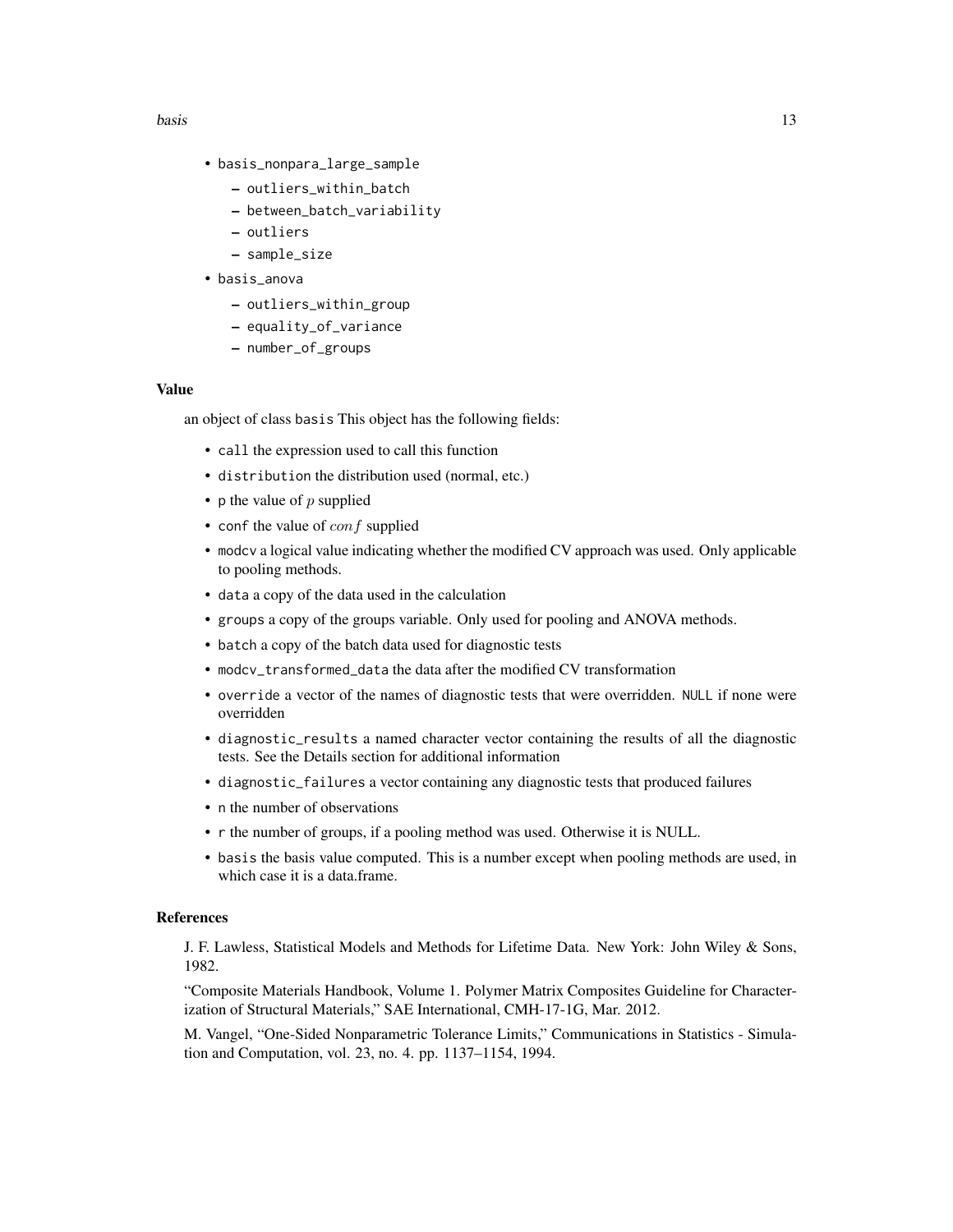<span id="page-13-0"></span>K. Krishnamoorthy and T. Mathew, Statistical Tolerance Regions: Theory, Applications, and Computation. Hoboken: John Wiley & Sons, 2008.

W. Meeker, G. Hahn, and L. Escobar, Statistical Intervals: A Guide for Practitioners and Researchers, Second Edition. Hoboken: John Wiley & Sons, 2017.

M. Vangel, "New Methods for One-Sided Tolerance Limits for a One-Way Balanced Random-Effects ANOVA Model," Technometrics, vol. 34, no. 2. Taylor & Francis, pp. 176–185, 1992.

## See Also

```
hk_ext_z_j_opt()
k_factor_normal()
transform_mod_cv()
maximum_normed_residual()
anderson_darling_normal()
anderson_darling_lognormal()
anderson_darling_weibull()
ad_ksample()
normalize_group_mean()
```
## Examples

```
library(dplyr)
```

```
# A single-point basis value can be calculated as follows
# in this example, three failed diagnostic tests are
# overridden.
carbon.fabric %>%
 filter(test == "FC") %>%
 filter(condition == "RTD") %>%
 basis_normal(strength, batch,
              override = c("outliers",
                           "outliers_within_batch",
                           "anderson_darling_normal"))
## Call:
## basis_normal(data = ., x = strength, batch = batch,
## override = c("outliers", "outliers_within_batch",
## "anderson_darling_normal"))
##
## Distribution: Normal ( n = 18 )
## The following diagnostic tests were overridden:
## `outliers`,
## `outliers_within_batch`,
## `anderson_darling_normal`
## B-Basis: ( p = 0.9 , conf = 0.95 )
## 76.94656
```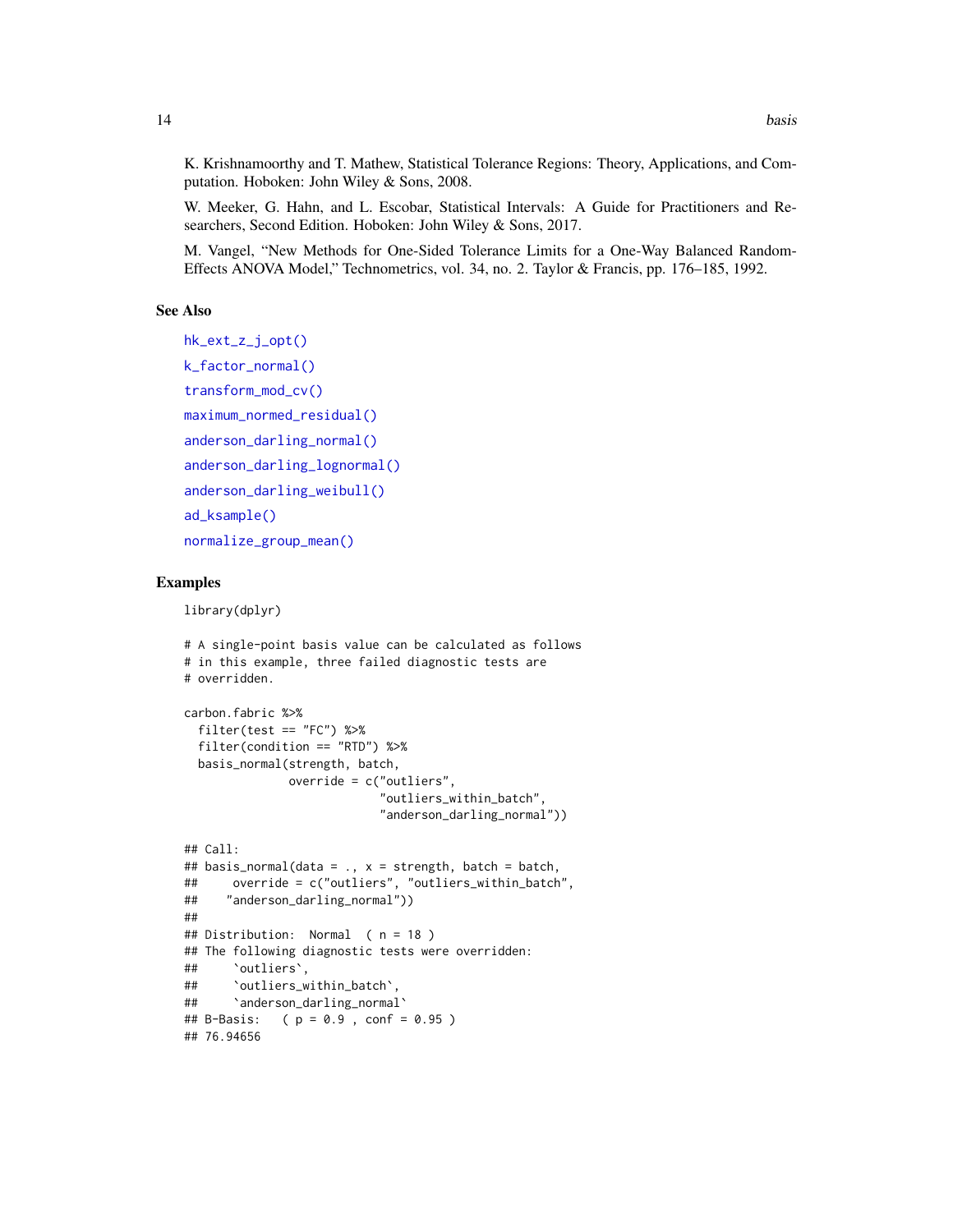```
# A set of pooled basis values can also be calculated
# using the pooled standard deviation method, as follows.
# In this example, one failed diagnostic test is overridden.
carbon.fabric %>%
 filter(test == "WT") %>%
 basis_pooled_sd(strength, condition, batch,
                 override = c("outliers_within_batch"))
## Call:
## basis_pooled_sd(data = ., x = strength, groups = condition,
## batch = batch, override = c("outliers_within_batch"))
##
## Distribution: Normal - Pooled Standard Deviation ( n = 54, r = 3 )
## The following diagnostic tests were overridden:
## `outliers_within_batch`
## B-Basis: ( p = 0.9 , conf = 0.95 )
## CTD 127.6914
## ETW 125.0698
## RTD 132.1457
```
<span id="page-14-1"></span>calc\_cv\_star *Calculate the modified CV from the CV*

## Description

This function calculates the modified coefficient of variation (CV) based on a (unmodified) CV. The modified CV is calculated based on the rules in CMH-17-1G. Those rules are:

- For CV <  $4\%$ , CV  $* = 6\%$
- For  $4\% \leq CV \leq 8\%, CV^* = CV / 2 + 4\%$
- For  $CV > 8\%, CV^* = CV$

#### Usage

calc\_cv\_star(cv)

#### Arguments

cv The CV to modify

#### Value

The value of the modified CV

#### References

"Composite Materials Handbook, Volume 1. Polymer Matrix Composites Guideline for Characterization of Structural Materials," SAE International, CMH-17-1G, Mar. 2012.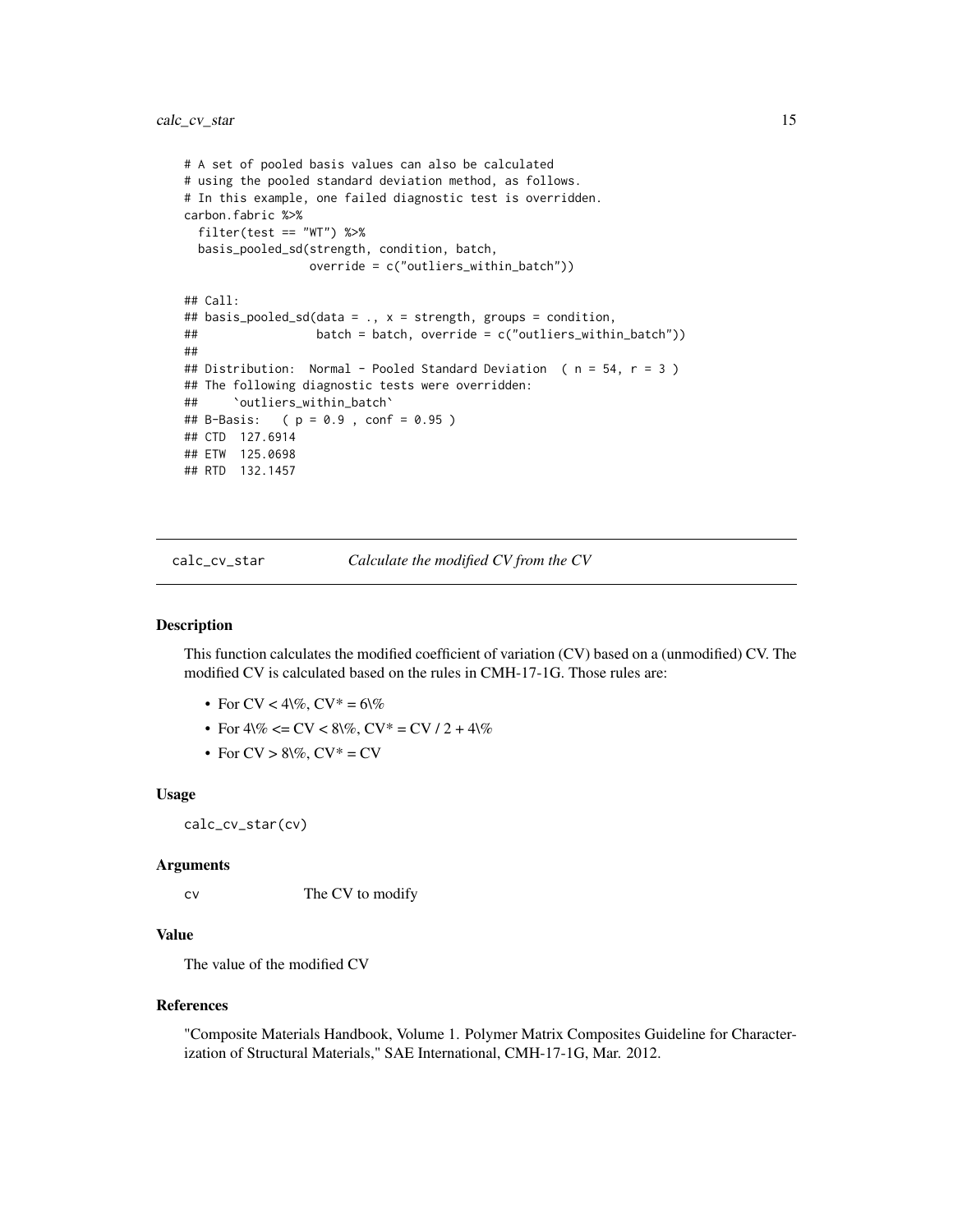## <span id="page-15-0"></span> $16$  cv

## See Also

[cv\(\)](#page-15-1)

## Examples

```
# The modified CV for values of CV smaller than 4% is 6%
calc_cv_star(0.01)
## [1] 0.06
# The modified CV for values of CV larger than 8% is unchanged
calc_cv_star(0.09)
## [1] 0.09
```
carbon.fabric *Sample data for a generic carbon fabric*

## Description

Datasets containing sample data that is typical of a generic carbon fabric prepreg. This data is used in several examples within the cmstatr package. This data is fictional and should only be used for learning how to use this package.

## Usage

carbon.fabric

carbon.fabric.2

## Format

An object of class data. frame with 216 rows and 5 columns. An object of class data. frame with 177 rows and 9 columns.

<span id="page-15-1"></span>

cv *Calculate the coefficient of variation*

## Description

The coefficient of variation (CV) is the ratio of the standard deviation to the mean of a sample. This function takes a vector of data and calculates the CV.

#### Usage

 $cv(x, na.rm = FALSE)$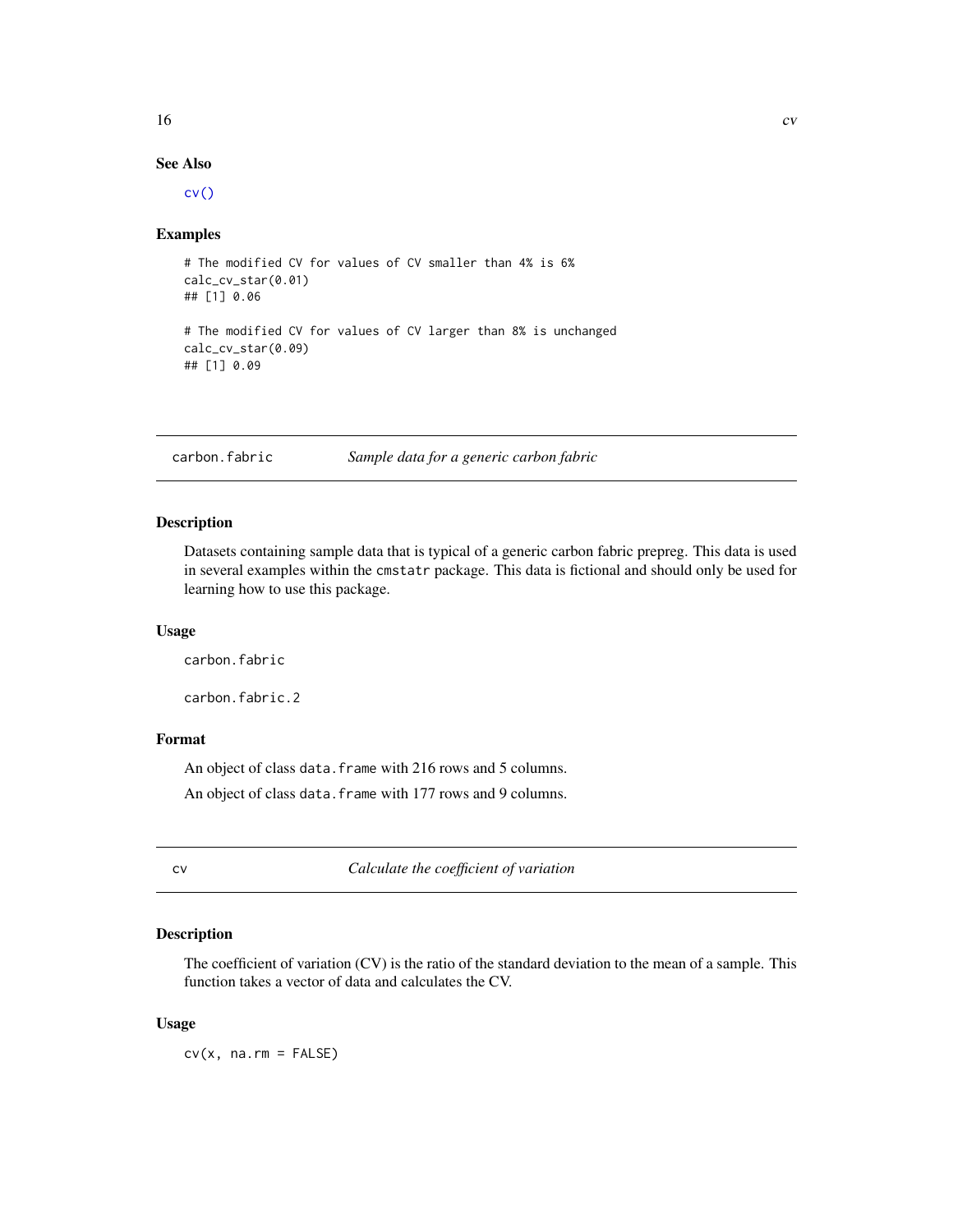## <span id="page-16-0"></span>Arguments

| x     | a vector                                   |
|-------|--------------------------------------------|
| na.rm | logical. Should missing values be removed? |

## Value

The calculated CV

## Examples

```
set.seed(15) # make this example reproducible
x < - rnorm(100, mean = 100, sd = 5)
cv(x)
## [1] 0.04944505
# the cv function can also be used within a call to dplyr::summarise
library(dplyr)
carbon.fabric %>%
filter(test == "WT") %>%
 group_by(condition) %>%
 summarise(mean = mean(strength), cv = cv(strength))
## # A tibble: 3 x 3
## condition mean cv
## <chr> <dbl> <dbl>
## 1 CTD 137. 0.0417
## 2 ETW 135. 0.0310
```
<span id="page-16-1"></span>equiv\_change\_mean *Equivalency based on change in mean value*

## Description

Checks for change in the mean value between a qualification data set and a sample. This is normally used to check for properties such as modulus. This function is a wrapper for a two-sample t–test.

#### Usage

```
equiv_change_mean(
  df_{qual} = NULL,
  data_qual = NULL,
  n<sup>-gual = NULL,</sup>
  mean_qual = NULL,sd\_qual = NULL,data_sample = NULL,
```
## 3 RTD 142. 0.0451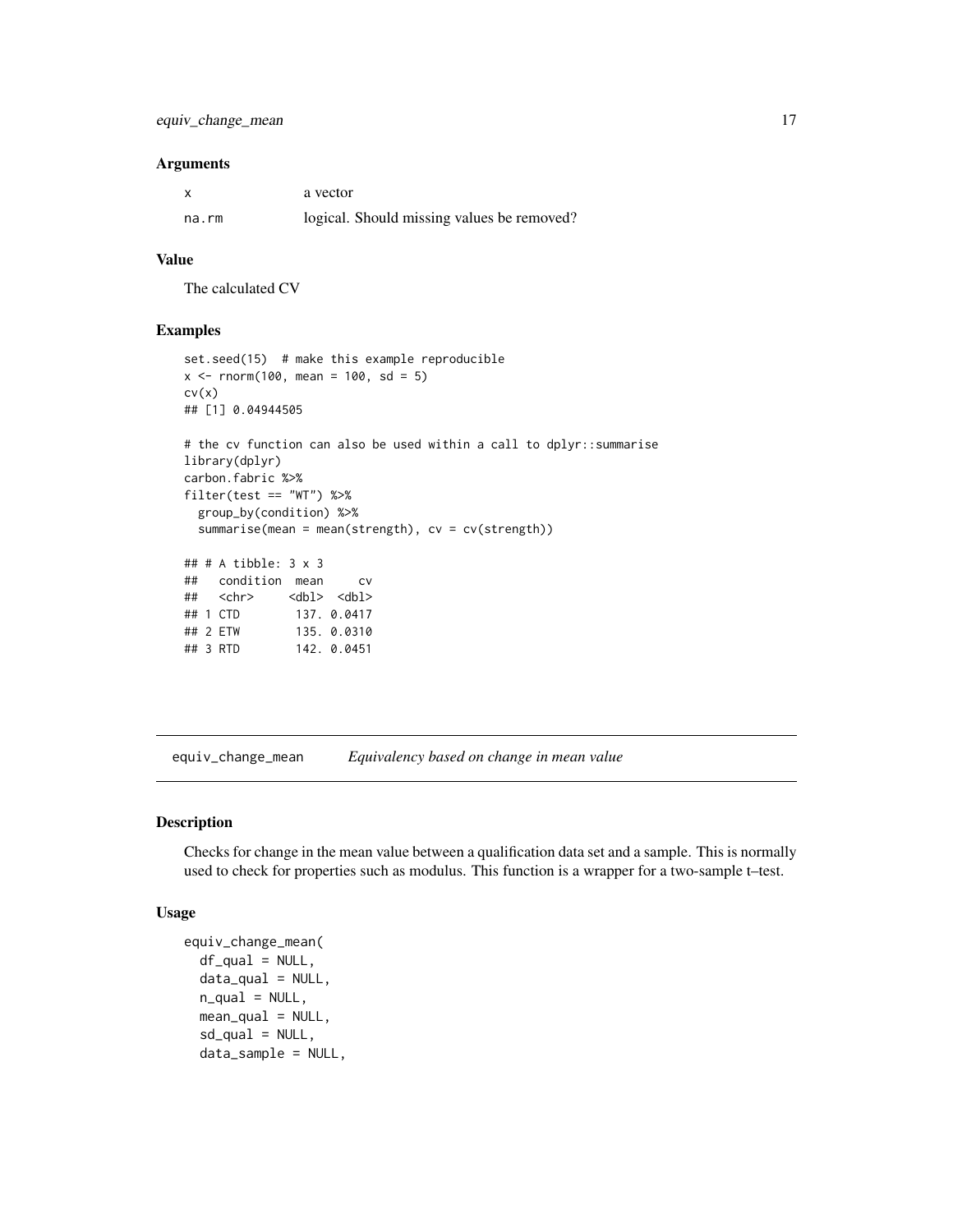```
n_sample = NULL,
  mean_sample = NULL,
  sd_sample = NULL,
  alpha,
  modcv = FALSE
)
```
## **Arguments**

| df_qual     | (optional) a data.frame containing the qualification data. Defaults to NULL.                                                                                                       |
|-------------|------------------------------------------------------------------------------------------------------------------------------------------------------------------------------------|
| data_qual   | (optional) a vector of observations from the "qualification" data to which equiva-<br>lency is being tested. Or the column of df_qual that contains this data. Defaults<br>to NULL |
| n_qual      | the number of observations in the qualification data to which the sample is being<br>compared for equivalency                                                                      |
| mean_qual   | the mean from the qualification data to which the sample is being compared for<br>equivalency                                                                                      |
| sd_qual     | the standard deviation from the qualification data to which the sample is being<br>compared for equivalency                                                                        |
| data_sample | a vector of observations from the sample being compared for equivalency                                                                                                            |
| n_sample    | the number of observations in the sample being compared for equivalency                                                                                                            |
| mean_sample | the mean of the sample being compared for equivalency                                                                                                                              |
| sd_sample   | the standard deviation of the sample being compared for equivalency                                                                                                                |
| alpha       | the acceptable probability of a Type I error                                                                                                                                       |
| modcv       | a logical value indicating whether the modified CV approach should be used.<br>Defaults to FALSE                                                                                   |

## Details

There are several optional arguments to this function. Either (but not both) data\_sample or all of n\_sample, mean\_sample and sd\_sample must be supplied. And, either (but not both) data\_qual (and also df\_qual if data\_qual is a column name and not a vector) or all of n\_qual, mean\_qual and sd\_qual must be supplied. If these requirements are violated, warning(s) or error(s) will be issued.

This function uses a two-sample t-test to determine if there is a difference in the mean value of the qualification data and the sample. A pooled standard deviation is used in the t-test. The procedure is per CMH-17-1G.

If modcv is TRUE, the standard deviation used to calculate the thresholds will be replaced with a standard deviation calculated using the Modified Coefficient of Variation (CV) approach. The Modified CV approach is a way of adding extra variance to the qualification data in the case that the qualification data has less variance than expected, which sometimes occurs when qualification testing is performed in a short period of time. Using the Modified CV approach, the standard deviation is calculated by multiplying CV\_star \* mean\_qual where mean\_qual is either the value supplied or the value calculated by mean(data\_qual) and  $CV*$  is determined using [calc\\_cv\\_star\(\)](#page-14-1).

Note that the modified CV option should only be used if that data passes the Anderson–Darling test.

<span id="page-17-0"></span>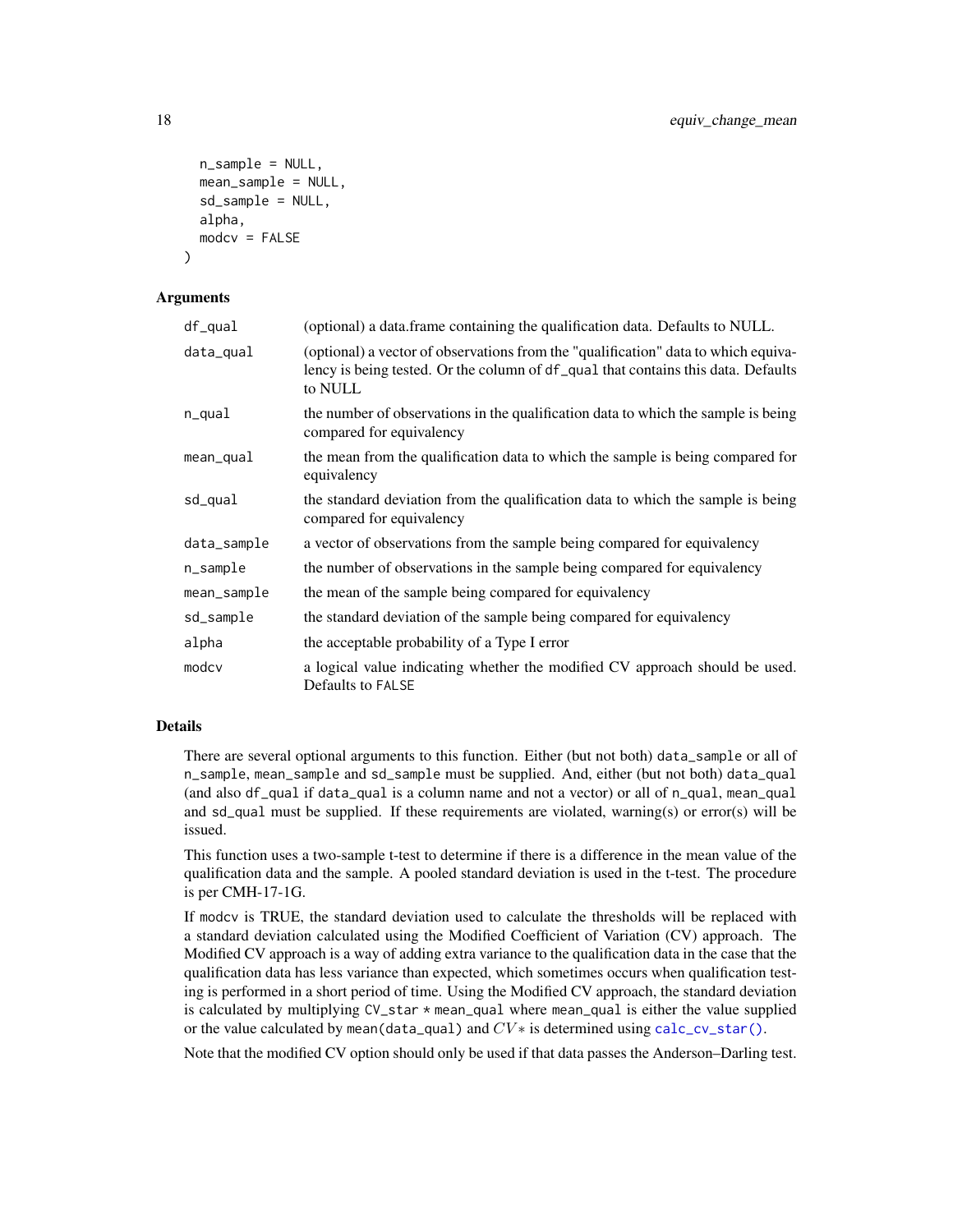## <span id="page-18-0"></span>Value

- call the expression used to call this function
- alpha the value of alpha passed to this function
- n\_sample the number of observations in the sample for which equivalency is being checked. This is either the value n\_sample passed to this function or the length of the vector data\_sample.
- mean\_sample the mean of the observations in the sample for which equivalency is being checked. This is either the value mean\_sample passed to this function or the mean of the vector data-sample.
- sd\_sample the standard deviation of the observations in the sample for which equivalency is being checked. This is either the value mean\_sample passed to this function or the standard deviation of the vector data-sample.
- n\_qual the number of observations in the qualification data to which the sample is being compared for equivalency. This is either the value n\_qual passed to this function or the length of the vector data\_qual.
- mean\_qual the mean of the qualification data to which the sample is being compared for equivalency. This is either the value mean\_qual passed to this function or the mean of the vector data\_qual.
- sd\_qual the standard deviation of the qualification data to which the sample is being compared for equivalency. This is either the value mean\_qual passed to this function or the standard deviation of the vector data\_qual.
- modcv logical value indicating whether the equivalency calculations were performed using the modified CV approach
- sp the value of the pooled standard deviation. If modecy  $=$  TRUE, this pooled standard deviation includes the modification to the qualification CV.
- t0 the test statistic
- t\_req the t-value for  $\alpha/2$  and  $df = n1 + n2 2$
- threshold a vector with two elements corresponding to the minimum and maximum values of the sample mean that would result in a pass
- result a character vector of either "PASS" or "FAIL" indicating the result of the test for change in mean

#### References

"Composite Materials Handbook, Volume 1. Polymer Matrix Composites Guideline for Characterization of Structural Materials," SAE International, CMH-17-1G, Mar. 2012.

## See Also

```
calc_cv_star()
stats::t.test()
```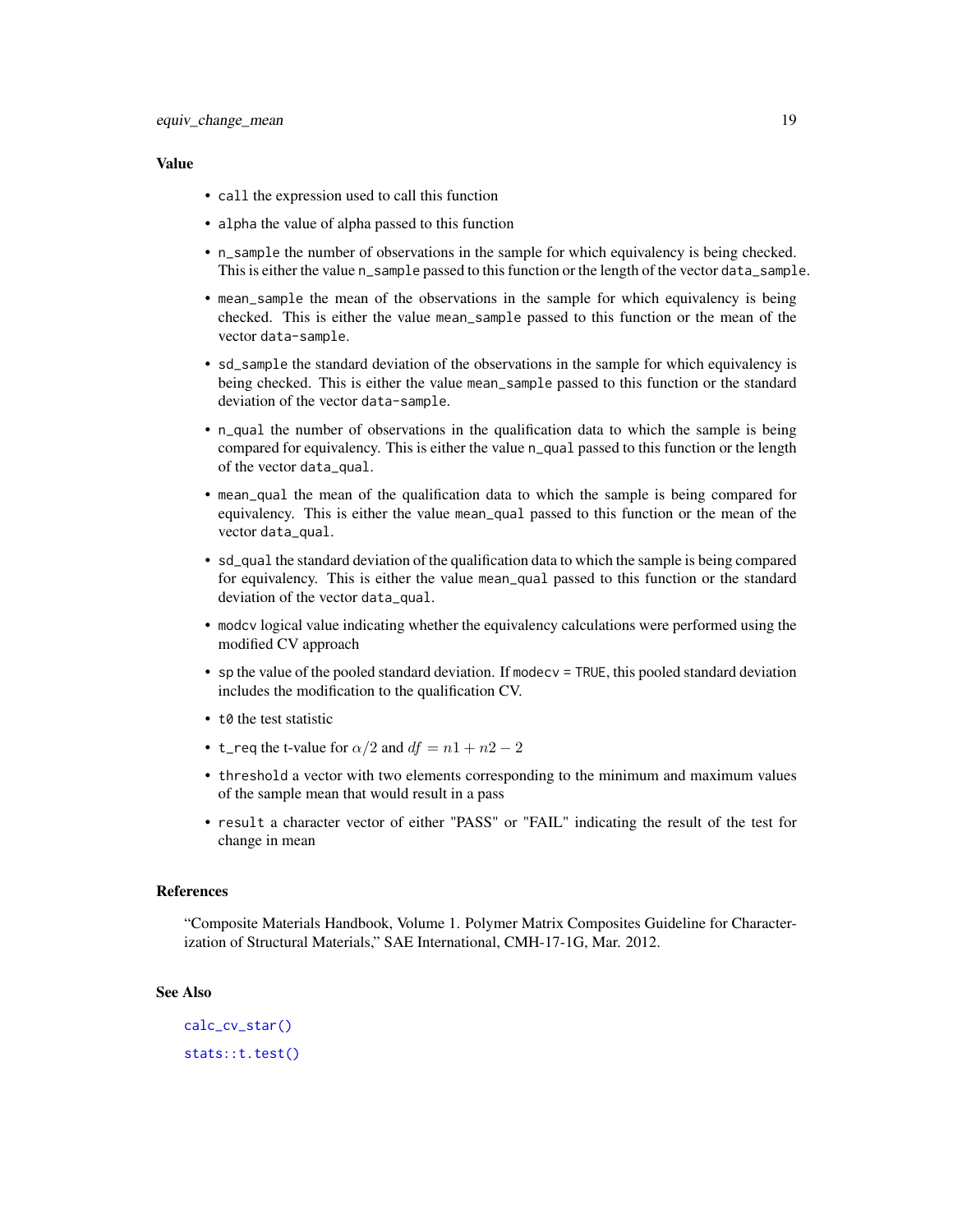## <span id="page-19-0"></span>Examples

```
equiv_change_mean(alpha = 0.05, n_sample = 9, mean_sample = 9.02,
             sd_sample = 0.15785, n_qual = 28, mean_qual = 9.24,
             sd\_qual = 0.162, modcv = TRUE)
## Call:
## equiv_change_mean(n_qual = 28, mean_qual = 9.24, sd_qual = 0.162,
## n_sample = 9, mean_sample = 9.02, sd_sample = 0.15785,
\# alpha = 0.05, modcv = TRUE)
##
## For alpha = 0.05## Modified CV used
## Qualification Sample
## Number 28 9
## Mean 9.24 9.02
## SD 0.162 0.15785
## Result PASS
## Passing Range 8.856695 to 9.623305
```
<span id="page-19-1"></span>equiv\_mean\_extremum *Test for decrease in mean or minimum individual*

## Description

This test is used when determining if a new process or manufacturing location produces material properties that are "equivalent" to an existing dataset, and hence the existing basis values are applicable to the new dataset. This test is also sometimes used for determining if a new batch of material is acceptable. This function determines thresholds based on both minimum individual and mean, and optionally evaluates a sample against those thresholds. The joint distribution between the sample mean and sample minimum is used to generate these thresholds. When there is no true difference between the existing ("qualification") and the new population from which the sample is obtained, there is a probability of  $\alpha$  of falsely concluding that there is a difference in mean or variance. It is assumed that both the original and new populations are normally distributed. According to Vangel (2002), this test provides improved power compared with a test of mean and standard deviation.

#### Usage

```
equiv_mean_extremum(
  df_qual = NULL,dataqual = NULL,
  mean_qual = NULL,
  sd<sub>qual</sub> = NULL,
  data_sample = NULL,
  n_sample = NULL,
  alpha,
  modcv = FALSE
)
```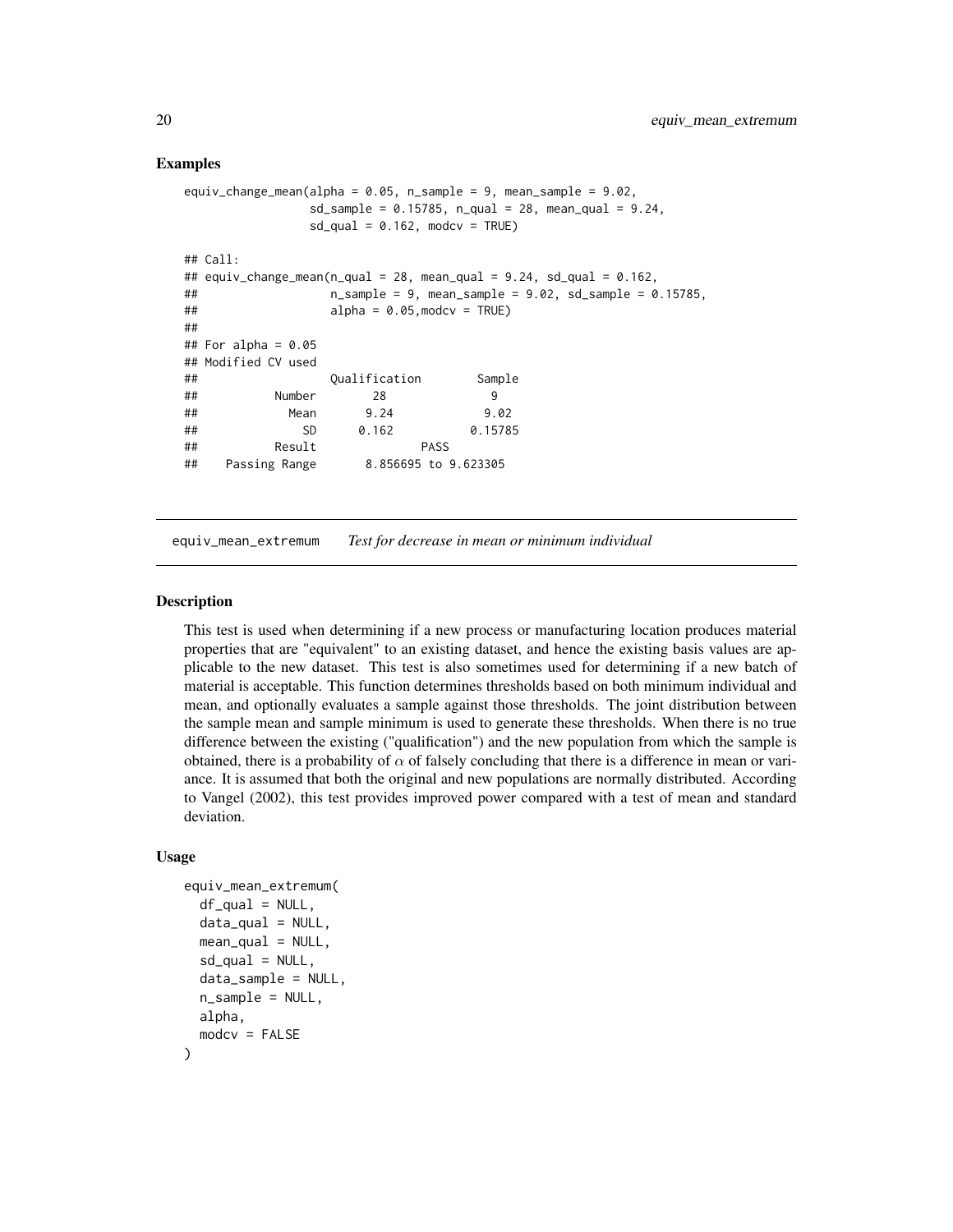#### <span id="page-20-0"></span>**Arguments**

| df_qual     | (optional) a data.frame containing the qualification data. Defaults to NULL.                                                                                                                             |
|-------------|----------------------------------------------------------------------------------------------------------------------------------------------------------------------------------------------------------|
| data_qual   | (optional) a vector of observations from the "qualification" data to which equiva-<br>lency is being tested. Or the column of df_qual that contains this data. Defaults<br>to NULL                       |
| mean_qual   | (optional) the mean from the "qualification" data to which equivalency is being<br>tested. Defaults to NULL                                                                                              |
| sd_qual     | (optional) the standard deviation from the "qualification" data to which equiva-<br>lency is being tested. Defaults to NULL                                                                              |
| data_sample | (optional) a vector of observations from the sample for which equivalency is<br>being tested. Defaults to NULL                                                                                           |
| n_sample    | (optional) the number of observations in the sample for which equivalency will<br>be tested. Defaults to NULL                                                                                            |
| alpha       | the acceptable probability of a type I error                                                                                                                                                             |
| modcy       | (optional) a boolean value indicating whether a modified CV should be used.<br>Defaults to FALSE, in which case the standard deviation supplied (or calculated<br>from data_qual) will be used directly. |

#### Details

This function is used to determine acceptance limits for a sample mean and sample minimum. These acceptance limits are often used to set acceptance limits for material strength for each lot of material, or each new manufacturing site. When a sample meets the criteria that its mean and its minimum are both greater than these limits, then one may accept the lot of material or the new manufacturing site.

This procedure is used to ensure that the strength of material processed at a second site, or made with a new batch of material are not degraded relative to the data originally used to determine basis values for the material. For more information about the use of this procedure, see CMH-17-1G or PS-ACE 100-2002-006.

There are several optional arguments to this function. However, you can't omit all of the optional arguments. You must supply either data\_sample or n\_sample, but not both. You must also supply either data\_qual (and df\_qual if data\_qual is a variable name and not a vector) or both mean\_qual and sd\_qual, but if you supply data\_qual (and possibly df\_qual) you should not supply either mean\_qual or sd\_qual (and visa-versa). This function will issue a warning or error if you violate any of these rules.

If modcv is TRUE, the standard deviation used to calculate the thresholds will be replaced with a standard deviation calculated using the Modified Coefficient of Variation (CV) approach. The Modified CV approach is a way of adding extra variance to the qualification data in the case that the qualification data has less variance than expected, which sometimes occurs when qualification testing is performed in a short period of time. Using the Modified CV approach, the standard deviation is calculated by multiplying  $CV\_star * mean\_qual$  where mean $\_qual$  is either the value supplied or the value calculated by mean(data\_qual) and  $CV*$  is the value computed by [calc\\_cv\\_star\(\)](#page-14-1).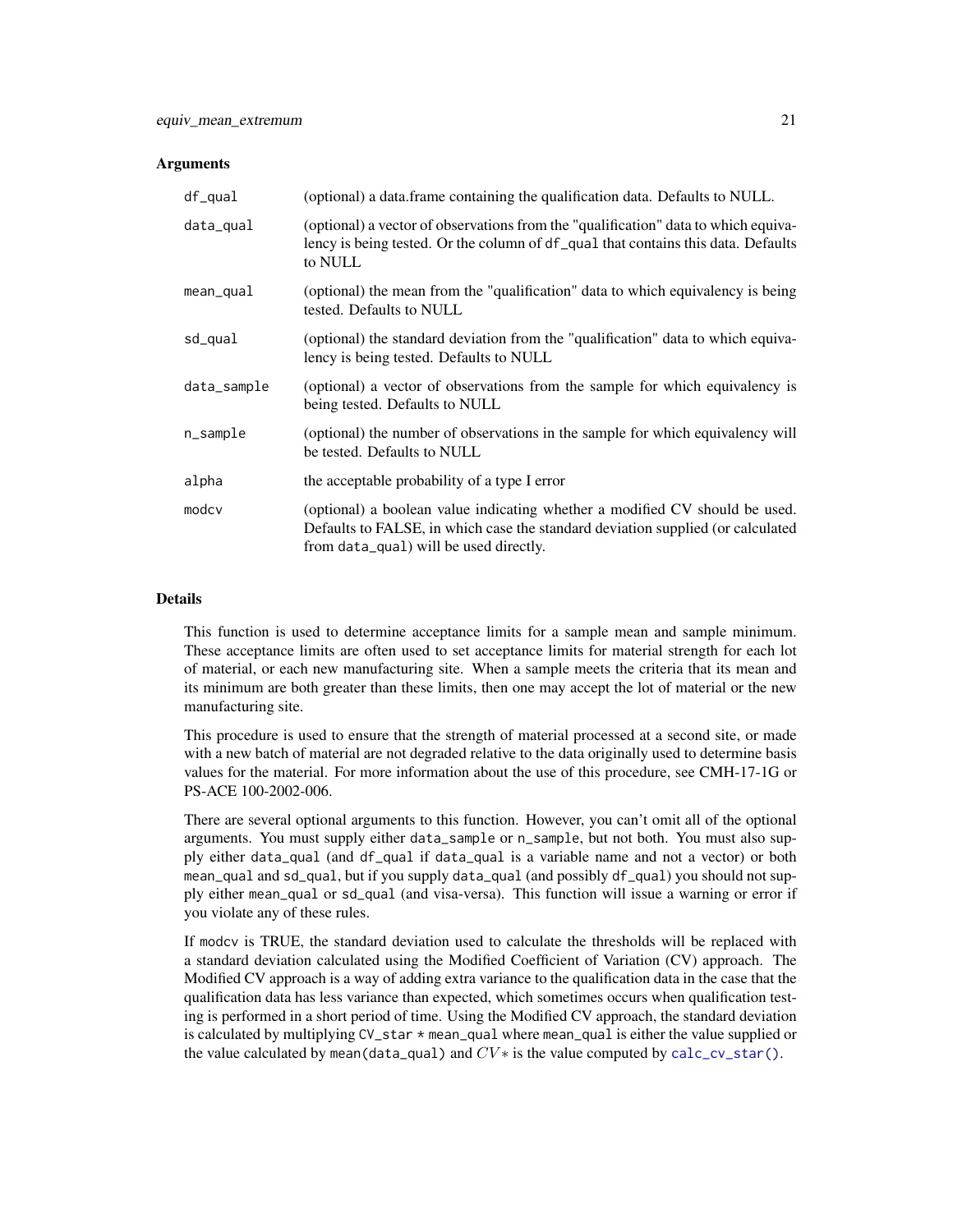## <span id="page-21-0"></span>Value

Returns an object of class equiv\_mean\_extremum. This object is a list with the following named elements:

- call the expression used to call this function
- alpha the value of alpha passed to this function
- n\_sample the number of observations in the sample for which equivalency is being checked. This is either the value n\_sample passed to this function or the length of the vector data\_sample.
- k1 the factor used to calculate the minimum individual threshold. The minimum individual threshold is calculated as  $W_{min} = qual \, mean - k_1 \cdot qual \, sd$
- k2 the factor used to calculate the threshold for mean. The threshold for mean is calculated as  $W_{mean} = qual \, mean - k_2 \cdot qual \, sd$
- modcv logical value indicating whether the acceptance thresholds are calculated using the modified CV approach
- cv the coefficient of variation of the qualification data. This value is not modified, even if modcv=TRUE
- cv\_star The modified coefficient of variation. If modcv=FALSE, this will be NULL
- threshold\_min\_indiv The calculated threshold value for minimum individual
- threshold mean The calculated threshold value for mean
- result\_min\_indiv a character vector of either "PASS" or "FAIL" indicating whether the data from data\_sample passes the test for minimum individual. If data\_sample was not supplied, this value will be NULL
- result\_mean a character vector of either "PASS" or "FAIL" indicating whether the data from data\_sample passes the test for mean. If data\_sample was not supplied, this value will be NULL
- min\_sample The minimum value from the vector data\_sample. if data\_sample was not supplied, this will have a value of NULL
- mean\_sample The mean value from the vector data\_sample. If data\_sample was not supplied, this will have a value of NULL

#### References

M. G. Vangel. Lot Acceptance and Compliance Testing Using the Sample Mean and an Extremum, Technometrics, vol. 44, no. 3. pp. 242–249. 2002.

"Composite Materials Handbook, Volume 1. Polymer Matrix Composites Guideline for Characterization of Structural Materials," SAE International, CMH-17-1G, Mar. 2012.

Federal Aviation Administration, "Material Qualification and Equivalency for Polymer Matrix Composite Material Systems," PS-ACE 100-2002-006, Sep. 2003.

## See Also

[k\\_equiv\(\)](#page-32-1) [calc\\_cv\\_star\(\)](#page-14-1)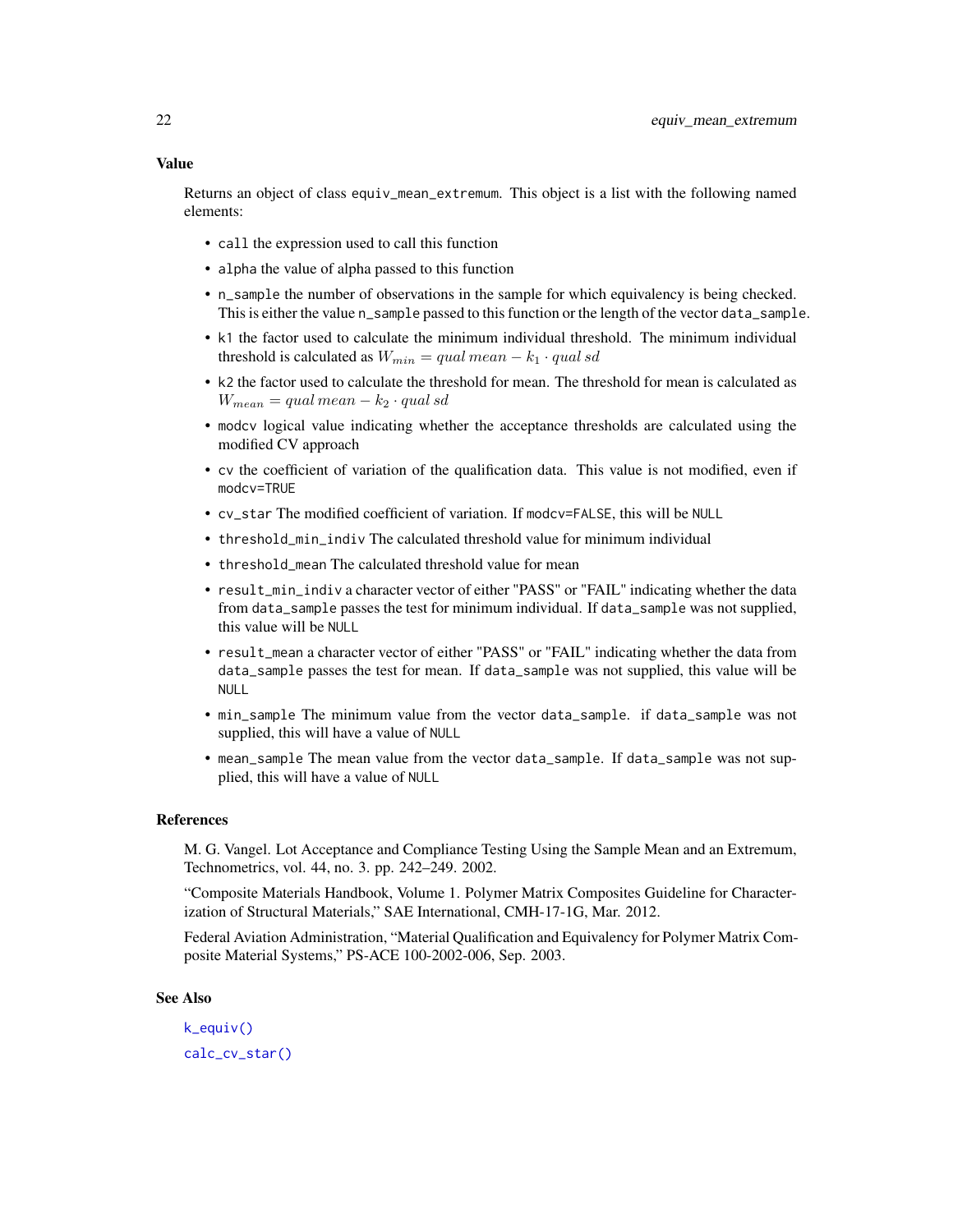#### <span id="page-22-0"></span>glance.adk 23

## Examples

```
equiv_mean_extremum(alpha = 0.01, n_sample = 6,
                  mean_qual = 100, sd_qual = 5.5, modcv = TRUE)
##
## Call:
## equiv_mean_extremum(mean_qual = 100, sd_qual = 5.5, n_sample = 6,
\# alpha = 0.01, modcv = TRUE)
##
## Modified CV used: CV* = 0.0675 ( CV = 0.055 )
##
## For alpha = 0.01 and n = 6## ( k1 = 3.128346 and k2 = 1.044342 )
## Min Individual Sample Mean
## Thresholds: 78.88367 92.95069
```
glance.adk *Glance at a* adk *(Anderson–Darling k-Sample) object*

## Description

Glance accepts an object of type adk and returns a [tibble::tibble\(\)](#page-0-0) with one row of summaries. Glance does not do any calculations: it just gathers the results in a tibble.

## Usage

## S3 method for class 'adk'  $\text{glance}(x, \ldots)$ 

## Arguments

|          | an adk object                                                             |
|----------|---------------------------------------------------------------------------|
| $\cdots$ | Additional arguments. Not used. Included only to match generic signature. |

#### Value

A one-row [tibble::tibble\(\)](#page-0-0) with the following columns:

- alpha the significance level for the test
- n the sample size for the test
- k the number of samples
- sigma the computed standard deviation of the test statistic
- ad the test statistic
- p the p-value of the test
- reject\_same\_dist whether the test concludes that the samples are drawn from different populations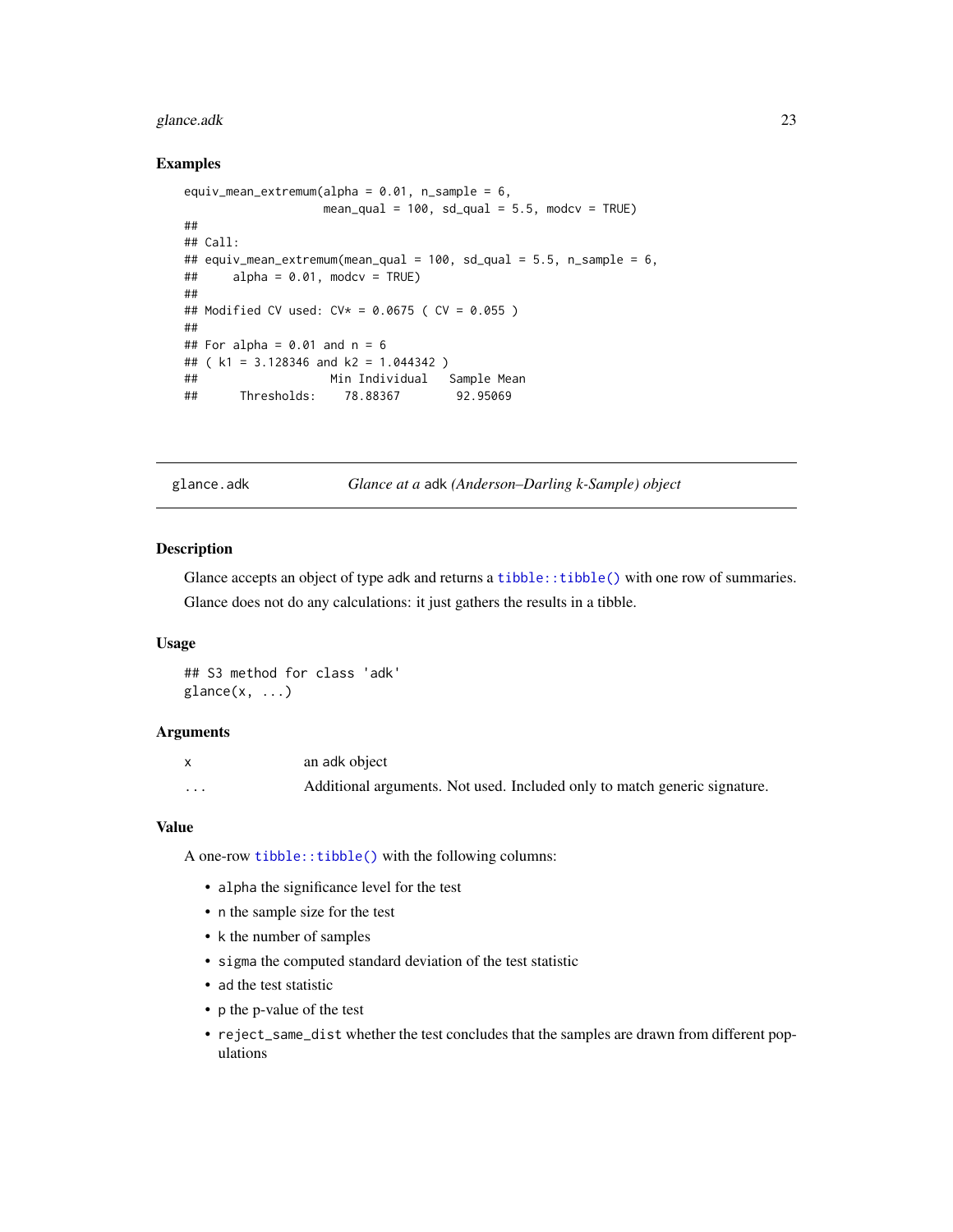## See Also

[ad\\_ksample\(\)](#page-2-1)

## Examples

```
x \leq -c(\text{rnorm}(20, 100, 5), \text{rnorm}(20, 105, 6))k <- c(rep(1, 20), rep(2, 20))
a \leq ad_{\text{Example}}(x = x, \text{ groups} = k)glance(a)
## A tibble: 1 x 7
## alpha n k sigma ad p reject_same_dist
## <dbl> <int> <int> <dbl> <dbl> <dbl> <lgl>
## 1 0.025 40 2 0.727 4.37 0.00487 TRUE
```
glance.anderson\_darling

*Glance at an* anderson\_darling *object*

## Description

Glance accepts an object of type anderson\_darling and returns a [tibble::tibble\(\)](#page-0-0) with one row of summaries.

Glance does not do any calculations: it just gathers the results in a tibble.

#### Usage

```
## S3 method for class 'anderson_darling'
\text{glance}(x, \ldots)
```
## Arguments

|          | an anderson_darling object                                                |
|----------|---------------------------------------------------------------------------|
| $\cdots$ | Additional arguments. Not used. Included only to match generic signature. |

#### Value

A one-row [tibble::tibble\(\)](#page-0-0) with the following columns:

- dist the distribution used
- n the number of observations in the sample
- A the Anderson–Darling test statistic
- osl the observed significance level (p-value), assuming the parameters of the distribution are estimated from the data
- alpha the required significance level for the test. This value is given by the user.
- reject\_distribution a logical value indicating whether the hypothesis that the data is drawn from the specified distribution should be rejected

<span id="page-23-0"></span>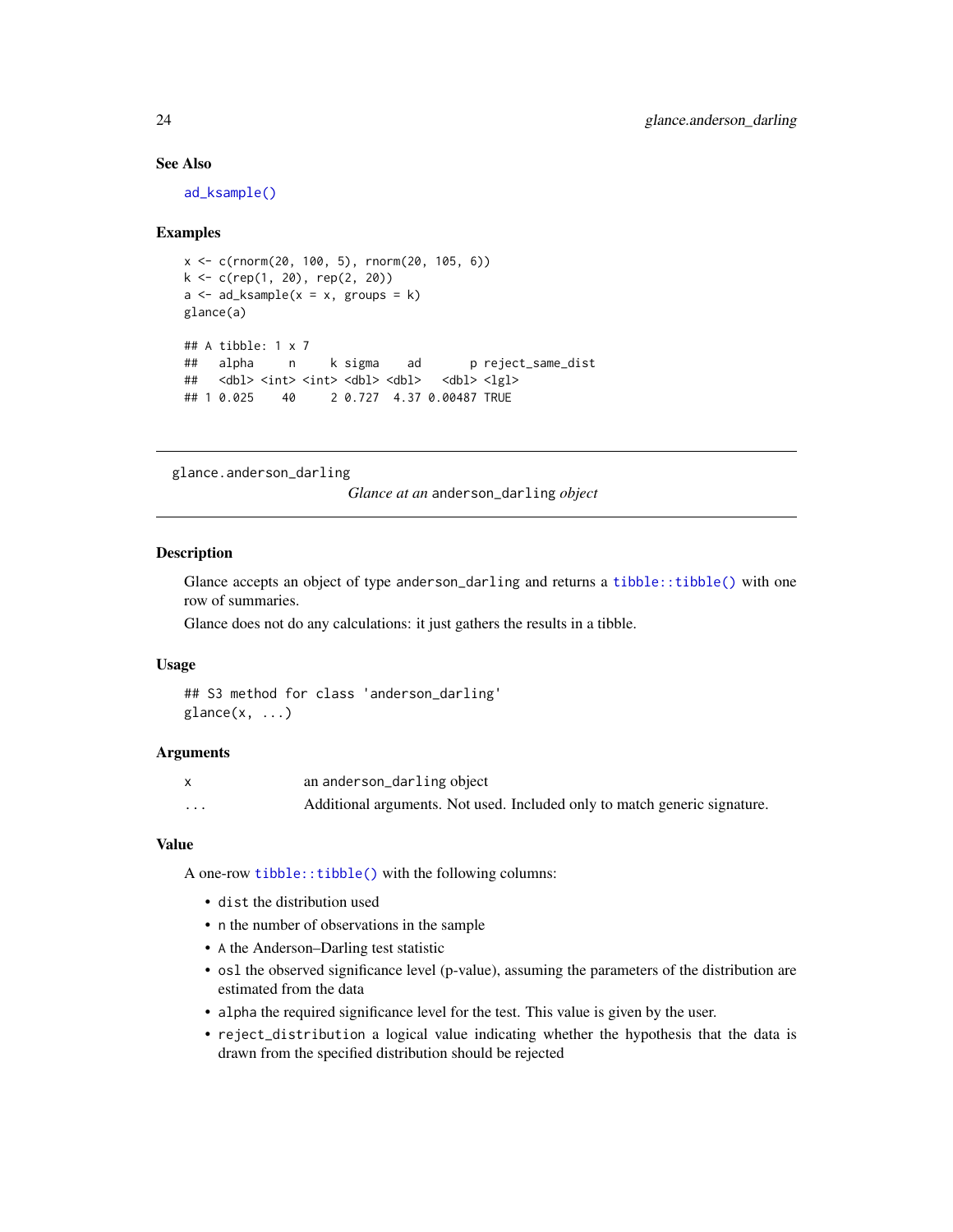## <span id="page-24-0"></span>glance.basis 25

## See Also

[anderson\\_darling\(\)](#page-3-2)

#### Examples

```
x <- rnorm(100, 100, 4)
ad \leq anderson_darling_weibull(x = x)
glance(ad)
## # A tibble: 1 x 6
## dist n A osl alpha reject_distribution
## <chr> <int> <dbl> <dbl> <dbl> <lgl>
## 1 Weibull 100 2.62 0.00000207 0.05 TRUE
```
glance.basis *Glance at a basis object*

#### **Description**

Glance accepts an object of type basis and returns a [tibble::tibble\(\)](#page-0-0) with one row of summaries for each basis value.

Glance does not do any calculations: it just gathers the results in a tibble.

#### Usage

```
## S3 method for class 'basis'
glance(x, include_diagnostics = FALSE, \ldots)
```
## Arguments

| $\mathsf{x}$        | a basis object                                                                                  |  |
|---------------------|-------------------------------------------------------------------------------------------------|--|
| include_diagnostics |                                                                                                 |  |
|                     | a logical value indicating whether to include columns for diagnostic tests. De-<br>fault FALSE. |  |
| .                   | Additional arguments. Not used. Included only to match generic signature.                       |  |

#### Details

For the pooled basis methods (basis\_pooled\_cv and basis\_pooled\_sd), the [tibble::tibble\(\)](#page-0-0) returned by glance will have one row for each group included in the pooling. For all other basis methods, the resulting tibble will have a single row.

If include\_diagnostics=TRUE, there will be additional columns corresponding with the diagnostic tests performed. These column(s) will be of type character and will contain a "P" if the diagnostic test passed, a "F" if the diagnostic test failed, an "O" if the diagnostic test was overridden or NA if the test was not run (typically because an optional argument was not passed to the function that computed the basis value).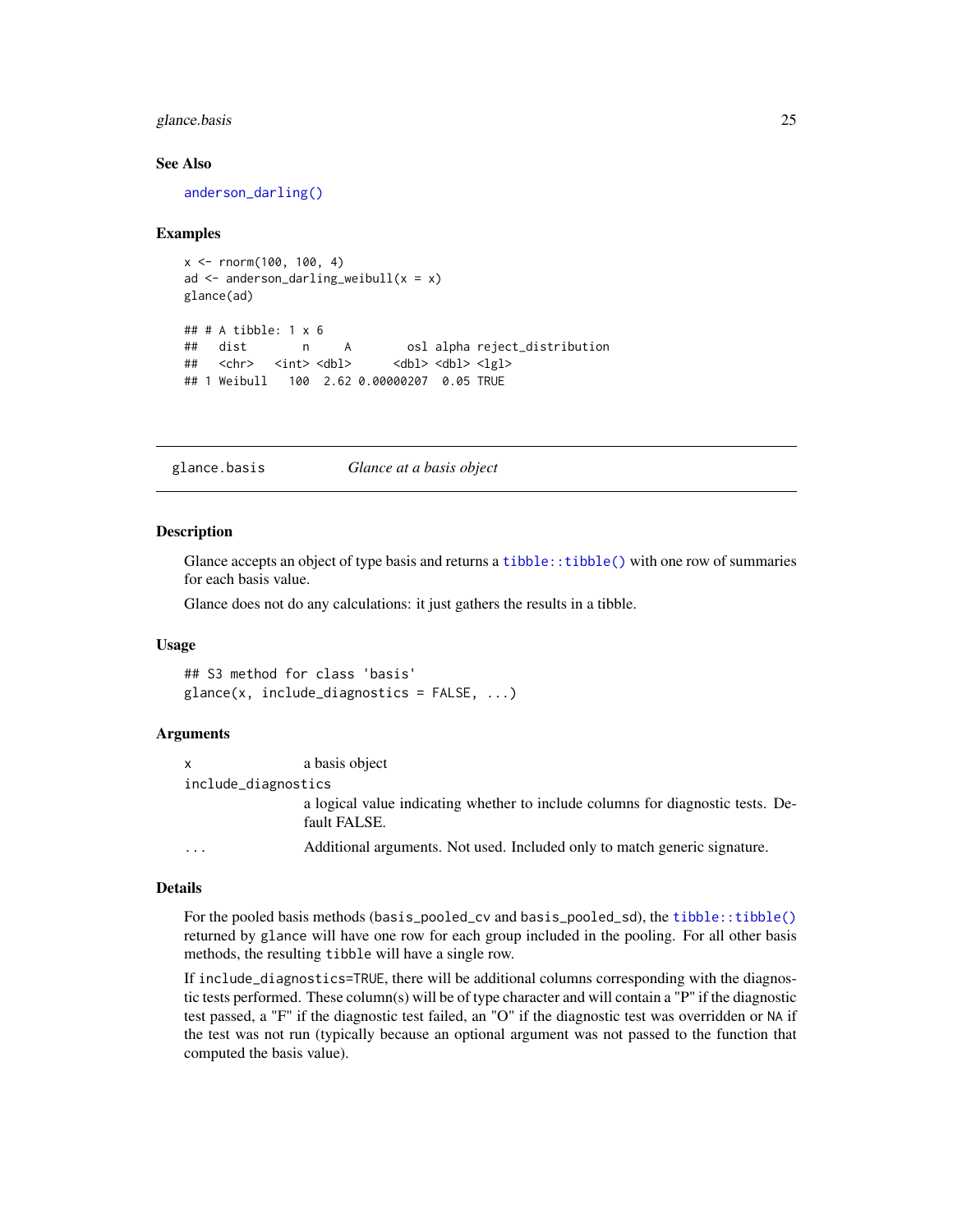## <span id="page-25-0"></span>Value

A [tibble::tibble\(\)](#page-0-0) with the following columns:

- p the the content of the tolerance bound. Normally 0.90 or 0.99
- conf the confidence level. Normally 0.95
- distribution a string representing the distribution assumed when calculating the basis value
- modcv a logical value indicating whether the modified CV approach was used. Only applicable to pooling methods.
- n the sample size
- r the number of groups used in the calculation. This will be NA for single-point basis values
- basis the basis value

## See Also

[basis\(\)](#page-6-1)

## Examples

```
set.seed(10)
x \le - rnorm(20, 100, 5)
b \leq - basis_normal(x = x)
glance(b)
## # A tibble: 1 x 7
## p conf distribution modcv n r basis
## <dbl> <dbl> <chr> </a> <lgl> <int> <lgl> <dbl>
## 1 0.9 0.95 Normal FALSE 20 NA 92.0
glance(b, include_diagnostics = TRUE)
## # A tibble: 1 x 11
## p conf distribution modcv n r basis outliers_within. . .
## <dbl> <dbl> <chr> <lgl> <int> <lgl> <dbl> <chr>
## 1 0.9 0.95 Normal FALSE 20 NA 92.0 NA
## # . . . with 3 more variables: between_batch_variability <chr>,
## # outliers <chr>, anderson_darling_normal <chr>
```
glance.equiv\_change\_mean

*Glance at a* equiv\_change\_mean *object*

#### Description

Glance accepts an object of type equiv\_change\_mean and returns a [tibble::tibble\(\)](#page-0-0) with one row of summaries.

Glance does not do any calculations: it just gathers the results in a tibble.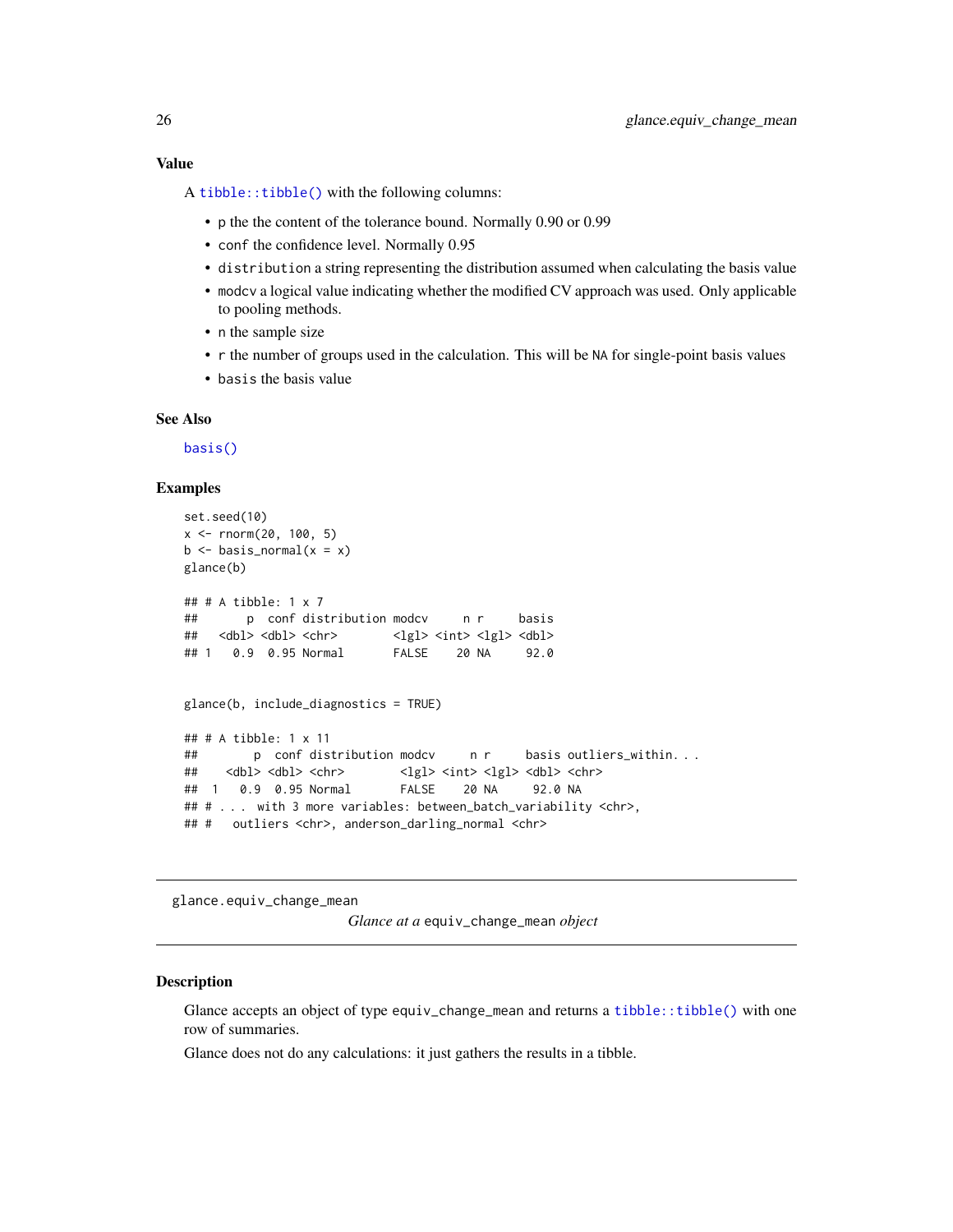## <span id="page-26-0"></span>Usage

```
## S3 method for class 'equiv_change_mean'
\text{glance}(x, \ldots)
```
## **Arguments**

|          | a equiv_change_mean object returned from equiv_change_mean()              |
|----------|---------------------------------------------------------------------------|
| $\cdots$ | Additional arguments. Not used. Included only to match generic signature. |

## Value

A one-row [tibble::tibble\(\)](#page-0-0) with the following columns:

- alpha the value of alpha passed to this function
- n\_sample the number of observations in the sample for which equivalency is being checked. This is either the value n\_sample passed to this function or the length of the vector data\_sample.
- mean\_sample the mean of the observations in the sample for which equivalency is being checked. This is either the value mean\_sample passed to this function or the mean of the vector data-sample.
- sd\_sample the standard deviation of the observations in the sample for which equivalency is being checked. This is either the value mean\_sample passed to this function or the standard deviation of the vector data-sample.
- n\_qual the number of observations in the qualification data to which the sample is being compared for equivalency. This is either the value n\_qual passed to this function or the length of the vector data\_qual.
- mean\_qual the mean of the qualification data to which the sample is being compared for equivalency. This is either the value mean\_qual passed to this function or the mean of the vector data\_qual.
- sd\_qual the standard deviation of the qualification data to which the sample is being compared for equivalency. This is either the value mean\_qual passed to this function or the standard deviation of the vector data\_qual.
- modcv logical value indicating whether the equivalency calculations were performed using the modified CV approach
- sp the value of the pooled standard deviation. If modecy  $=$  TRUE, this pooled standard deviation includes the modification to the qualification CV.
- t0 the test statistic
- t\_req the t-value for  $\alpha/2$  and  $df = n1 + n2 2$
- threshold\_min the minimum value of the sample mean that would result in a pass
- threshold\_max the maximum value of the sample mean that would result in a pass
- result a character vector of either "PASS" or "FAIL" indicating the result of the test for change in mean

## See Also

[equiv\\_change\\_mean\(\)](#page-16-1)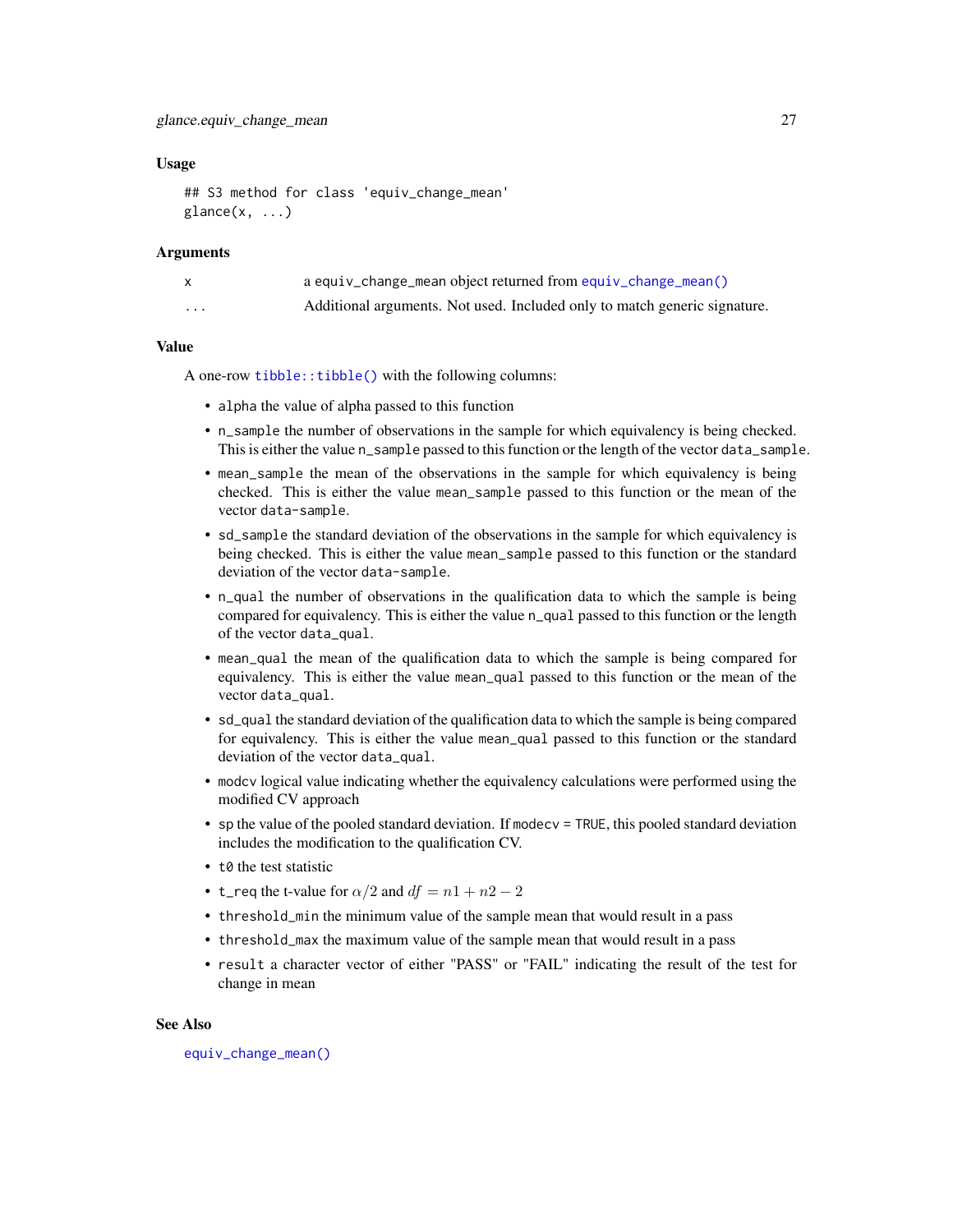## Examples

```
x0 <- rnorm(30, 100, 4)
x1 \le rnorm(5, 91, 7)
eq \leq equiv_change_mean(data_qual = x0, data_sample = x1, alpha = 0.01)
glance(eq)
## # A tibble: 1 x 14
## alpha n_sample mean_sample sd_sample n_qual mean_qual sd_qual modcv
## <dbl> <int> <dbl> <dbl> <dbl> <dbl> <lgl>
## 1 0.01 5 85.8 9.93 30 100. 3.90 FALSE
## # ... with 6 more variables: sp <dbl>, t0 <dbl>, t_req <dbl>,
## # threshold_min <dbl>, threshold_max <dbl>, result <chr>
```
glance.equiv\_mean\_extremum

*Glance at an* equiv\_mean\_extremum *object*

## Description

Glance accepts an object of type equiv\_mean\_extremum and returns a [tibble::tibble\(\)](#page-0-0) with one row of summaries.

Glance does not do any calculations: it just gathers the results in a tibble.

#### Usage

```
## S3 method for class 'equiv_mean_extremum'
\text{glance}(x, \ldots)
```
#### Arguments

|          | an equiv mean extremum object returned from equiv mean $extremum()$       |
|----------|---------------------------------------------------------------------------|
| $\cdots$ | Additional arguments. Not used. Included only to match generic signature. |

#### Value

A one-row [tibble::tibble\(\)](#page-0-0) with the following columns:

- alpha the value of alpha passed to this function
- n\_sample the number of observations in the sample for which equivalency is being checked. This is either the value n\_sample passed to this function or the length of the vector data\_sample.
- modcv logical value indicating whether the acceptance thresholds are calculated using the modified CV approach
- threshold\_min\_indiv The calculated threshold value for minimum individual
- threshold\_mean The calculated threshold value for mean

<span id="page-27-0"></span>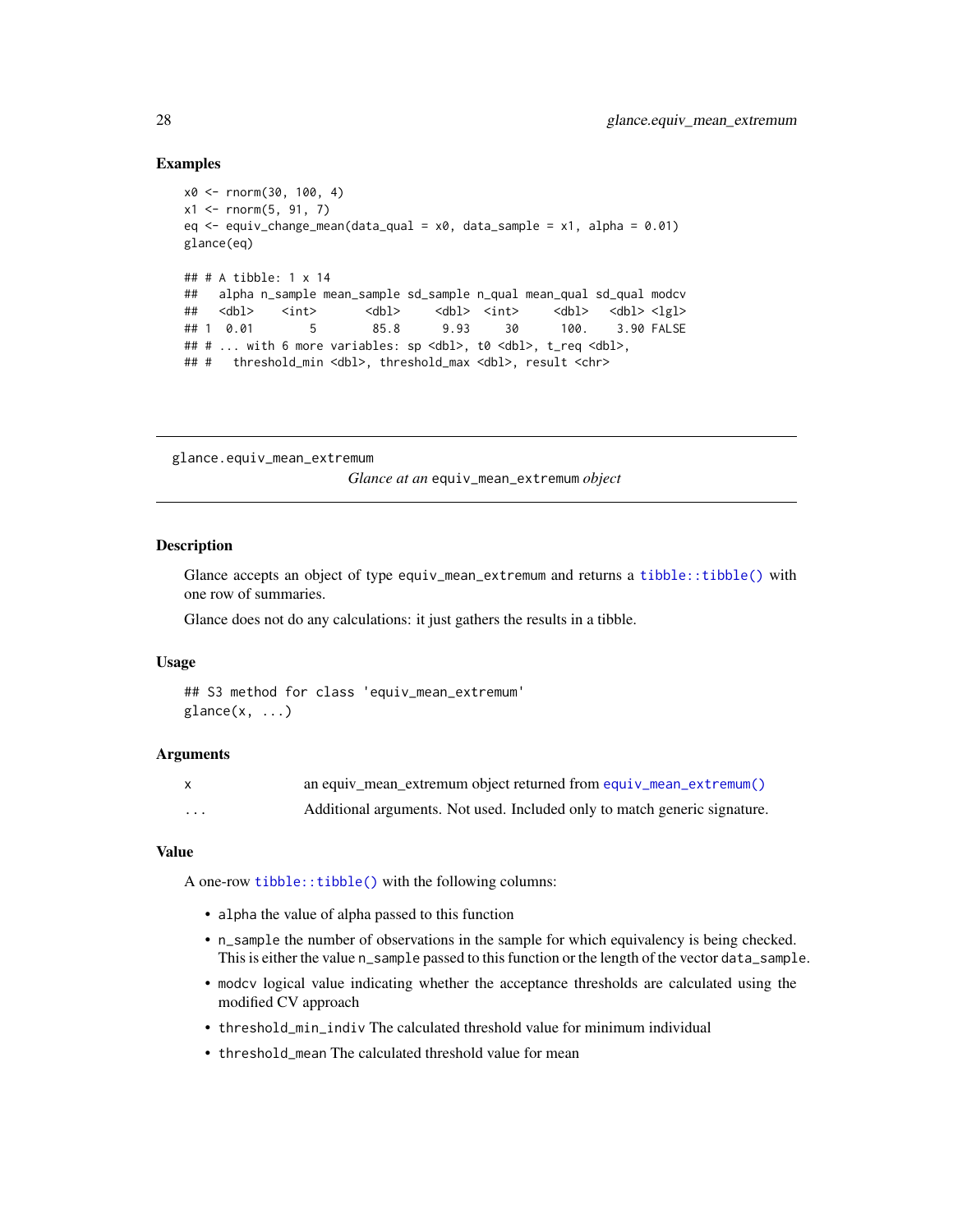- <span id="page-28-0"></span>• result\_min\_indiv a character vector of either "PASS" or "FAIL" indicating whether the data from data\_sample passes the test for minimum individual. If data\_sample was not supplied, this value will be NULL
- result\_mean a character vector of either "PASS" or "FAIL" indicating whether the data from data\_sample passes the test for mean. If data\_sample was not supplied, this value will be NULL
- min\_sample The minimum value from the vector data\_sample. if data\_sample was not supplied, this will have a value of NULL
- mean\_sample The mean value from the vector data\_sample. If data\_sample was not supplied, this will have a value of NULL

#### See Also

[equiv\\_mean\\_extremum\(\)](#page-19-1)

#### Examples

```
x0 <- rnorm(30, 100, 4)
x1 \le rnorm(5, 91, 7)
eq \leq equiv_mean_extremum(data_qual = x0, data_sample = x1, alpha = 0.01)
glance(eq)
## # A tibble: 1 x 9
## alpha n_sample modcv threshold_min_indiv threshold_mean
## <dbl> <int> <lgl> <dbl> <dbl>
## 1 0.01 5 FALSE 86.2 94.9
## # ... with 4 more variables: result_min_indiv <chr>, result_mean <chr>,
## # min_sample <dbl>, mean_sample <dbl>
```
glance.levene *Glance at a* levene *object*

#### Description

Glance accepts an object of type levene and returns a [tibble::tibble\(\)](#page-0-0) with one row of summaries.

Glance does not do any calculations: it just gathers the results in a tibble.

#### Usage

## S3 method for class 'levene'  $\text{glance}(x, \ldots)$ 

#### Arguments

|          | a levene object returned from levene_test()                               |
|----------|---------------------------------------------------------------------------|
| $\cdots$ | Additional arguments. Not used. Included only to match generic signature. |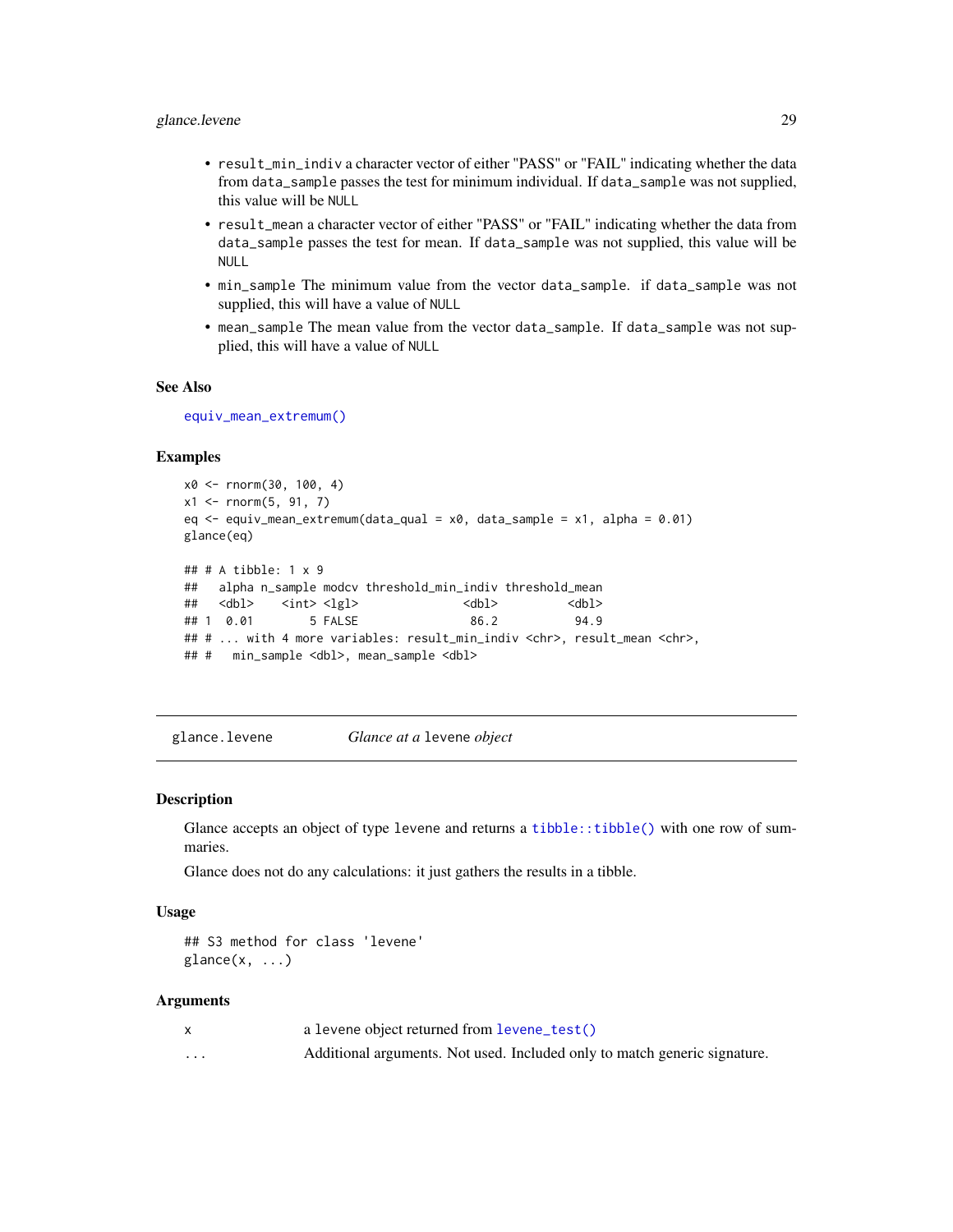## <span id="page-29-0"></span>Value

A one-row [tibble::tibble\(\)](#page-0-0) with the following columns:

- alpha the value of alpha specified
- modcv a logical value indicating whether the modified CV approach was used.
- n the total number of observations
- k the number of groups
- f the value of the F test statistic
- p the computed p-value
- reject\_equal\_variance a boolean value indicating whether the null hypothesis that all samples have the same variance is rejected

## See Also

## [levene\\_test\(\)](#page-35-1)

## Examples

```
df <- data.frame(
 groups = c(rep("A", 5), rep("B", 6)),strength = c(rnorm(5, 100, 6), rnorm(6, 105, 7))
)
levene_result <- levene_test(df, strength, groups)
glance(levene_result)
## # A tibble: 1 x 7
## alpha modcv n k f p reject_equal_variance
## <dbl> <lgl> <int> <int> <dbl> <dbl> <lgl>
## 1 0.05 FALSE 11 2 0.0191 0.893 FALSE
```
glance.mnr *Glance at a* mnr *(maximum normed residual) object*

## Description

Glance accepts an object of type mnr and returns a  $t$  ibble:: $t$  ibble() with one row of summaries. Glance does not do any calculations: it just gathers the results in a tibble.

#### Usage

```
## S3 method for class 'mnr'
\text{glance}(x, \ldots)
```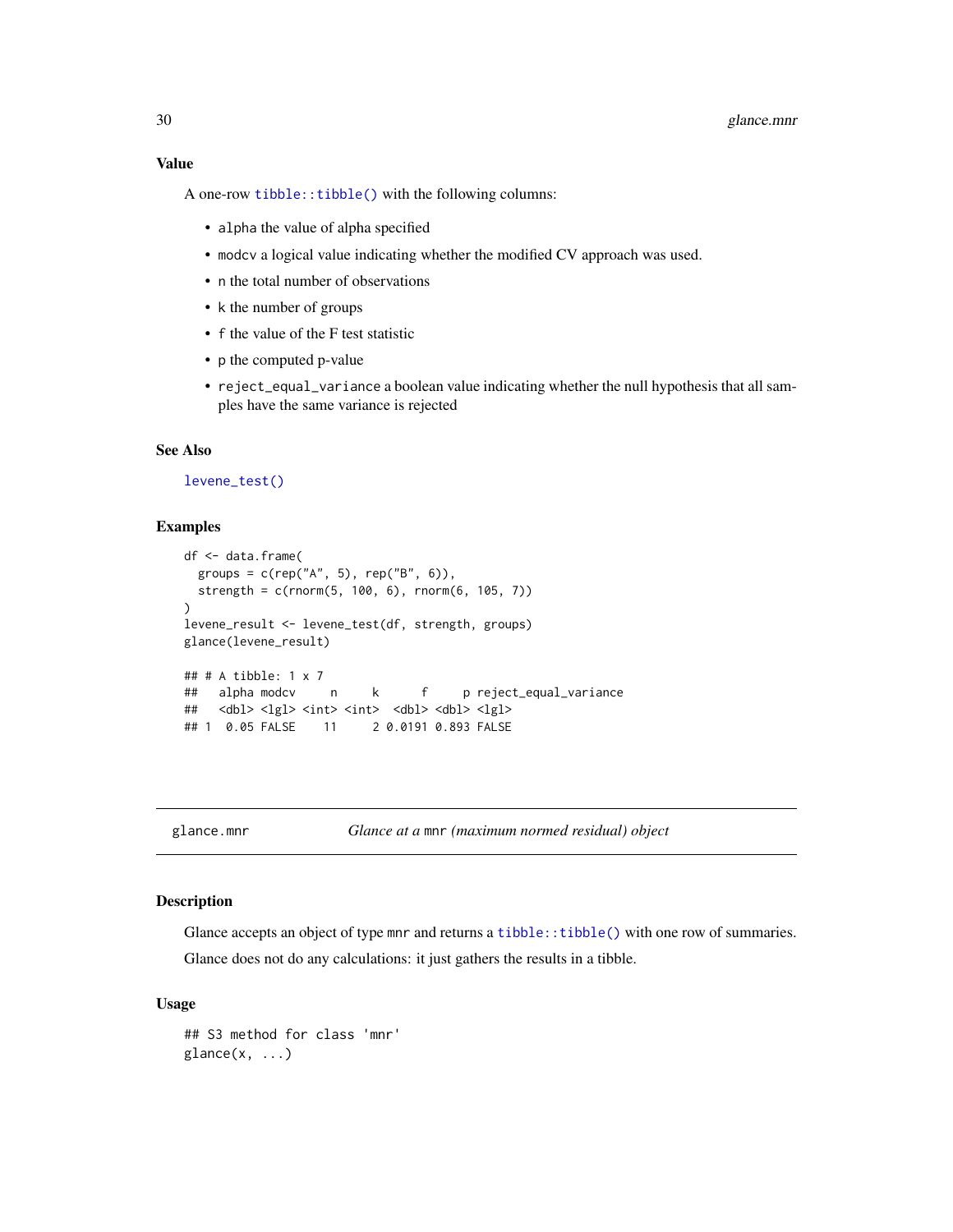#### <span id="page-30-0"></span>hk\_ext 31

## Arguments

| X        | An mnr object                                                             |
|----------|---------------------------------------------------------------------------|
| $\cdots$ | Additional arguments. Not used. Included only to match generic signature. |

## Value

A one-row [tibble::tibble\(\)](#page-0-0) with the following columns:

- mnr the computed MNR test statistic
- alpha the value of alpha used for the test
- crit the critical value given the sample size and the significance level
- n\_outliers the number of outliers found

## See Also

[maximum\\_normed\\_residual\(\)](#page-37-1)

## Examples

```
x <- c(rnorm(20, 100, 5), 10)
m <- maximum_normed_residual(x = x)
glance(m)
## # A tibble: 1 x 4
## mnr alpha crit n_outliers
## <dbl> <dbl> <dbl> <dbl>
## 1 4.23 0.05 2.73 1
```
hk\_ext *Calculate values related to Extended Hanson–Koopmans tolerance bounds*

## <span id="page-30-1"></span>Description

Calculates values related to Extended Hanson–Koopmans tolerance bounds as described by Vangel (1994).

## Usage

hk\_ext\_z(n, i, j, p, conf)

hk\_ext\_z\_j\_opt(n, p, conf)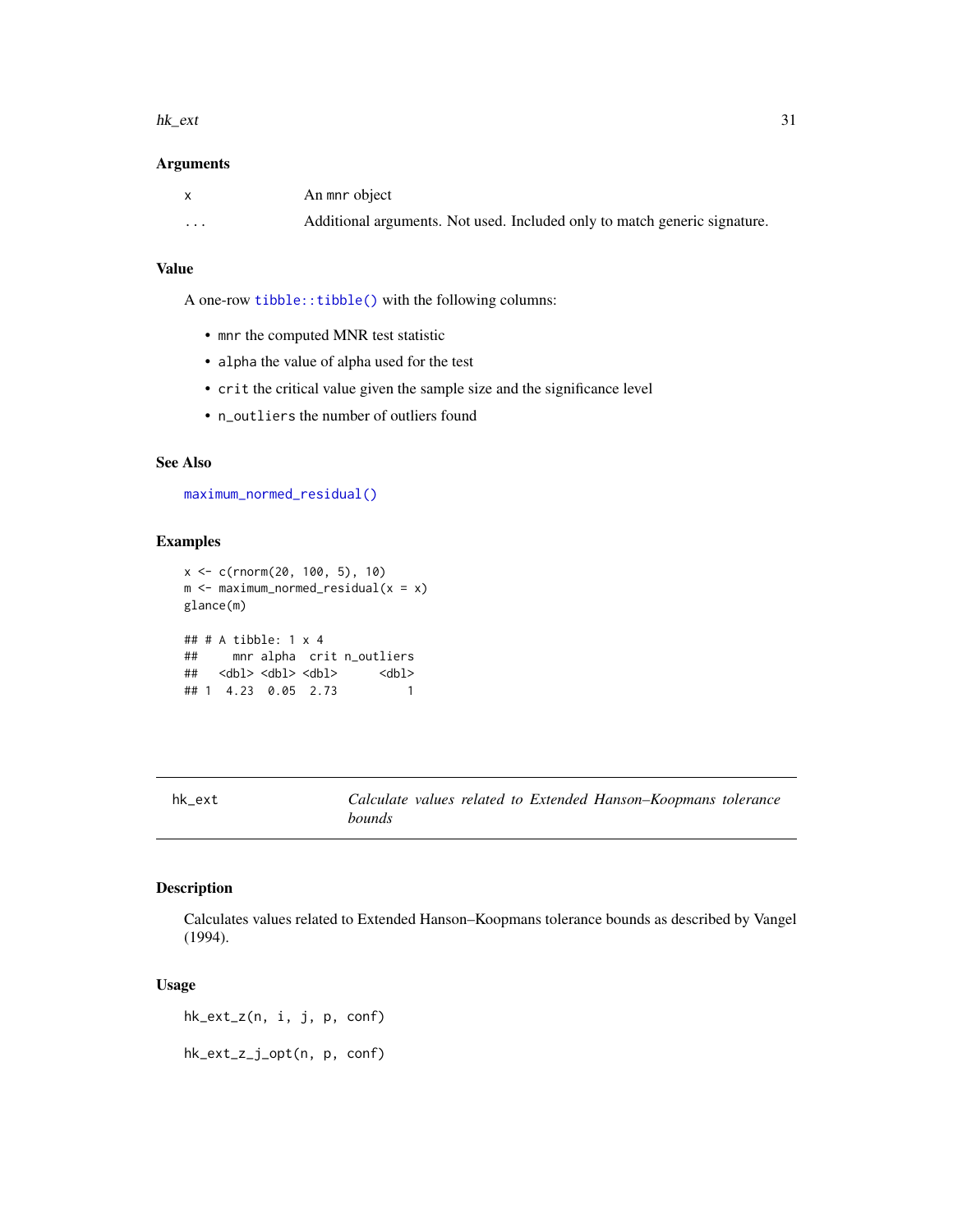#### <span id="page-31-0"></span>Arguments

| n            | the sample size                                                 |
|--------------|-----------------------------------------------------------------|
|              | the first order statistic $(1 \le i \le j)$                     |
| $\mathbf{J}$ | the second order statistic $(i < j < n)$                        |
| p            | the content of the tolerance bound (normally $0.90$ or $0.99$ ) |
| conf         | the confidence level (normally 0.95)                            |

## Details

Hanson (1964) presents a nonparametric method for determining tolerance bounds based on consecutive order statistics. Vangel (1994) extends this method using non-consecutive order statistics.

The extended Hanson–Koopmans method calculates a tolerance bound (basis value) based on two order statistics and a weighting value z. The value of z is based on the sample size, which order statistics are selected, the desired content of the tolerance bond and the desired confidence level.

The function hk\_ext\_z calculates the weighting variable z based on selected order statistics i and j. Based on this value z, the tolerance bound can be calculated as:

$$
S = zX_{(i)} + (1 - z)X_{(j)}
$$

Where  $X_{(i)}$  and  $X_{(j)}$  are the i-th and j-th ordered observation.

The function  $hk\_ext\_z\_j\_opt$  determines the value of j and the corresponding value of z, assuming i=1. The value of j is selected such that the computed tolerance limit is nearest to the desired population quantile for a standard normal distribution when the order statistics are equal to the expected value of the order statistics for the standard normal distribution.

#### Value

For hk\_ext\_z, the return value is a numeric value representing the parameter z (denoted as k in CMH-17-1G).

For hk\_ext\_z\_j\_opt, the return value is named list containing z and k. The former is the value of z, as defined by Vangel (1994), and the latter is the corresponding order statistic.

#### References

M. Vangel, "One-Sided Nonparametric Tolerance Limits," Communications in Statistics - Simulation and Computation, vol. 23, no. 4. pp. 1137–1154, 1994.

D. L. Hanson and L. H. Koopmans, "Tolerance Limits for the Class of Distributions with Increasing Hazard Rates," The Annals of Mathematical Statistics, vol. 35, no. 4. pp. 1561–1570, 1964.

## See Also

[basis\\_hk\\_ext\(\)](#page-6-2)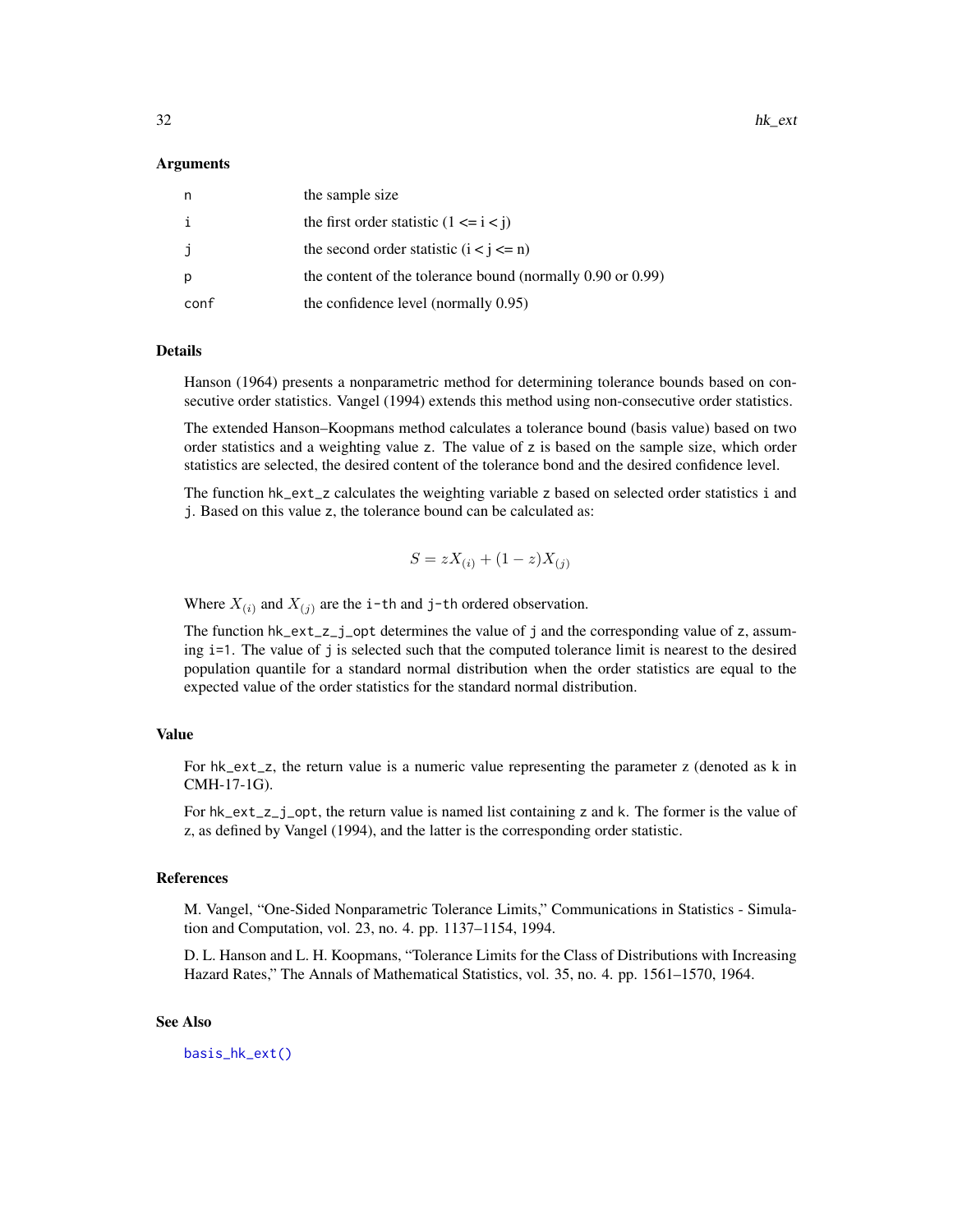#### <span id="page-32-0"></span>k\_equiv 33

## Examples

```
# The factors from Table 1 of Vangel (1994) can be recreated
# using the hk_ext_z function. For the sample size n=21,
# the median is the 11th ordered observation. The factor
# required for calculating the tolerance bound with a content
# of 0.9 and a confidence level of 0.95 based on the median
# and first ordered observation can be calculated as follows.
hk\_ext\_z(n = 21, i = 1, j = 11, p = 0.9, conf = 0.95)## [1] 1.204806
# The hk_ext_z_j_opt function can be used to refine this value
# of z by finding an optimum value of j, rather than simply
# using the median. Here, we find that the optimal observation
# to use is the 10th, not the 11th (which is the median).
hk\_ext\_z_j\_opt(n = 21, p = 0.9, conf = 0.95)## $z
## [1] 1.217717
##
## $j
```
<span id="page-32-1"></span>

| k_equiv | k-factors for determining acceptance based on sample mean and an |
|---------|------------------------------------------------------------------|
|         | extremum                                                         |

## Description

## [1] 10

k-factors for determining acceptance based on sample mean and an extremum

#### Usage

k\_equiv(alpha, n)

## Arguments

| alpha | the acceptable probability of a type I error     |
|-------|--------------------------------------------------|
|       | the number of observations in the sample to test |

## Details

The k-factors returned by this function are used for determining whether to accept a new dataset.

This function is used as part of the procedure for determining acceptance limits for a sample mean and sample minimum. These acceptance limits are often used to set acceptance limits for material strength for each lot of material, or each new manufacturing site. When a sample meets the criteria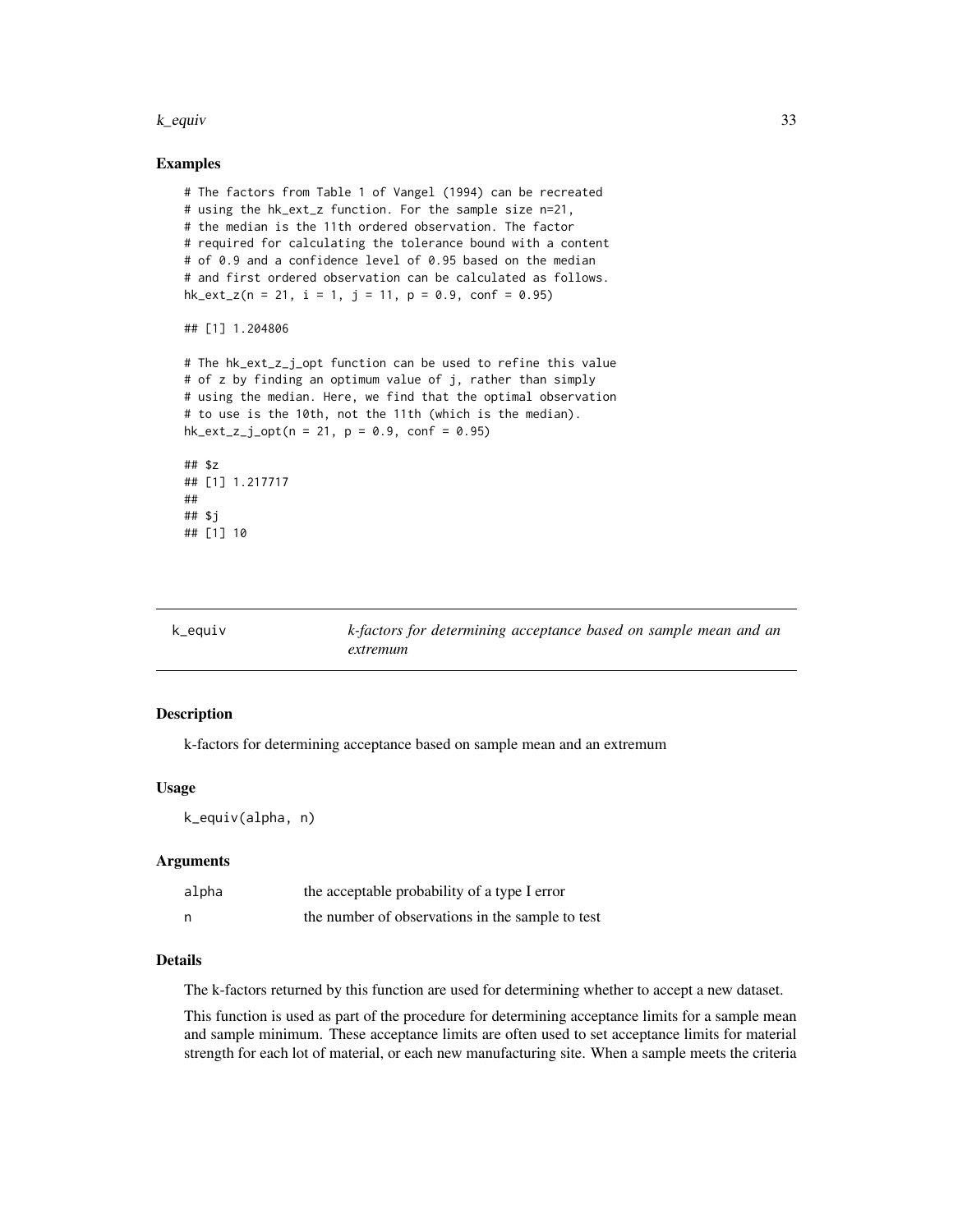that its mean and its minimum are both greater than these limits, then one may accept the lot of material or the new manufacturing site.

This procedure is used to ensure that the strength of material processed at a second site, or made with a new batch of material are not degraded relative to the data originally used to determine basis values for the material. For more information about the use of this procedure, see CMH-17-1G or PS-ACE 100-2002-006.

According to Vangel (2002), the use of mean and extremum for this purpose is more powerful than the use of mean and standard deviation.

The results of this function match those published by Vangel within 0.05\ by Vangel are identical to those published in CMH-17-1G.

This function uses numerical integration and numerical optimization to find values of the factors  $k_1$ and  $k_2$  based on Vangel's saddle point approximation.

The value  $n$  refers to the number of observations in the sample being compared with the original population (the qualification sample is usually assumed to be equal to the population statistics).

The value of  $alpha$  is the acceptable probability of a type I error. Normally, this is set to 0.05 for material or process equivalency and 0.01 when setting lot acceptance limits. Though, in principle, this parameter can be set to any number between 0 and 1. This function, however, has only been validated in the range of  $1e - 5 \leq alpha \leq 0.5$ .

## Value

a vector with elements  $c(k1, k2)$ . k1 is for testing the sample extremum. k2 is for testing the sample mean

#### References

M. G. Vangel. Lot Acceptance and Compliance Testing Using the Sample Mean and an Extremum, Technometrics, vol. 44, no. 3. pp. 242–249. 2002.

"Composite Materials Handbook, Volume 1. Polymer Matrix Composites Guideline for Characterization of Structural Materials," SAE International, CMH-17-1G, Mar. 2012.

Federal Aviation Administration, "Material Qualification and Equivalency for Polymer Matrix Composite Material Systems," PS-ACE 100-2002-006, Sep. 2003.

#### See Also

[equiv\\_mean\\_extremum\(\)](#page-19-1)

#### Examples

```
qual_mean <- 100
qual_sd \leq -3.5k <- k_equiv(0.01, 5)
print("Minimum Individual Acceptance Limit:")
print(qual_mean - qual_sd * k[1])print("Minimum Average Acceptance Limit:")
print(qual_mean - qual_sd * k[2])
```
## [1] "Minimum Individual Acceptance Limit:"

<span id="page-33-0"></span>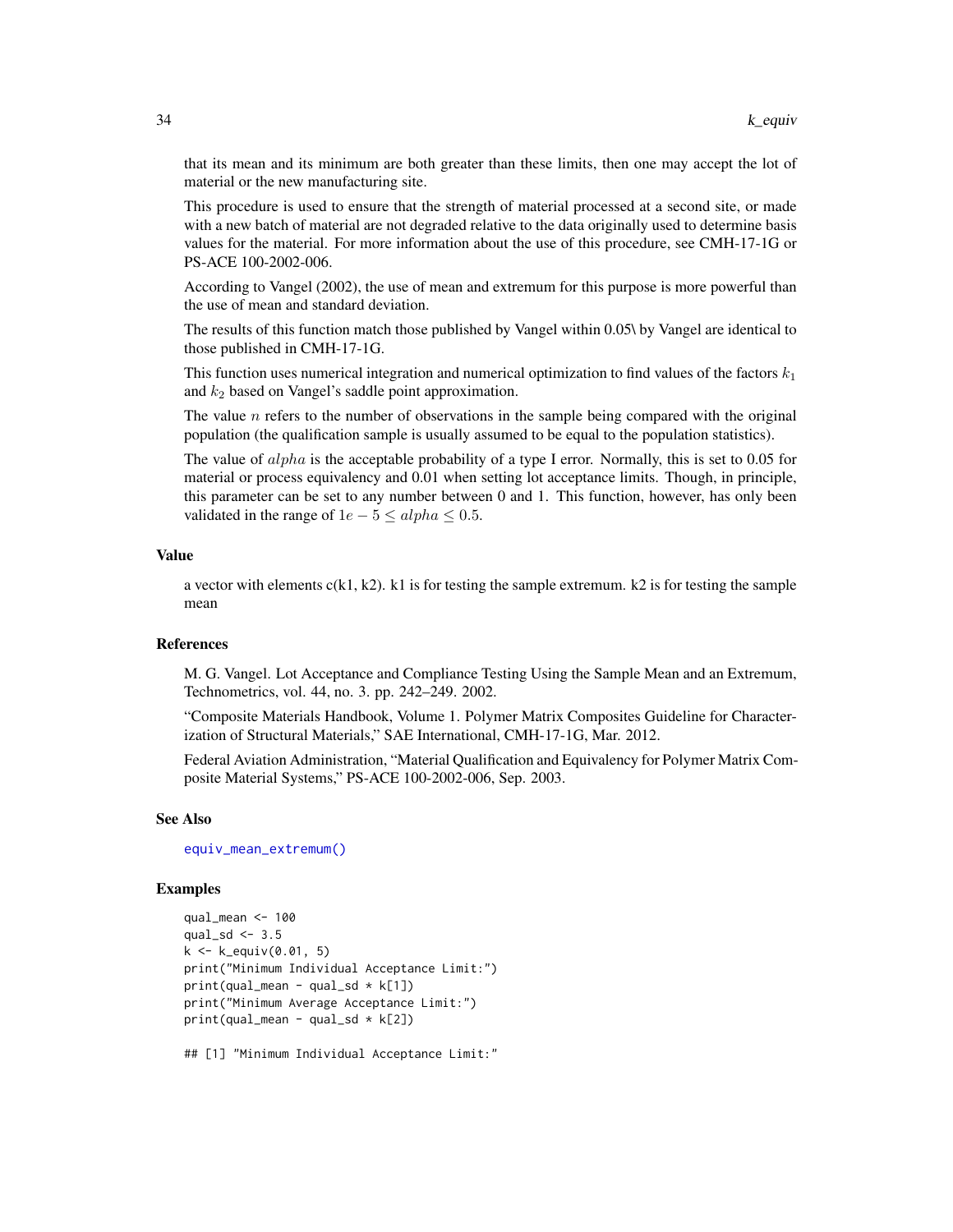## <span id="page-34-0"></span>k\_factor\_normal 35

```
## [1] 89.24981
## [1] "Minimum Average Acceptance Limit:"
## [1] 96.00123
```
<span id="page-34-1"></span>k\_factor\_normal *Calculate k factor for basis values (*kB*,* kA*) with normal distribution*

#### **Description**

The factors returned by this function are used when calculating basis values (one-sided confidence bounds) when the data are normally distributed. The basis value will be equal to  $\bar{x} - ks$ , where  $\bar{x}$  is the sample mean, s is the sample standard deviation and k is the result of this function. This function is internally used by [basis\\_normal\(\)](#page-6-2) when computing basis values.

#### Usage

 $k_f = 0.9$ ,  $k_f = 0.9$ ,  $k_f = 0.95$ 

#### Arguments

| n    | the number of observations ( <i>i.e.</i> coupons)                                              |
|------|------------------------------------------------------------------------------------------------|
| D    | the desired content of the tolerance bound. Should be 0.90 for B-Basis and 0.99<br>for A-Basis |
| conf | confidence level. Should be 0.95 for both A- and B-Basis                                       |

## Details

This function calculates the k factors used when determining A- and B-Basis values for normally distributed data. To get  $kB$ , set the content of the tolerance bound to  $p = 0.90$  and the confidence level to conf = 0.95. To get  $kA$ , set  $p = 0.99$  and conf = 0.95. While other tolerance bound contents and confidence levels may be computed, they are infrequently needed in practice.

The k-factor is calculated using equation 2.2.3 of Krishnamoorthy and Mathew (2008).

This function has been validated against the  $kB$  tables in CMH-17-1G for each value of n from  $n = 2$  to  $n = 95$ . It has been validated against the kA tables in CMH-17-1G for each value of n from  $n = 2$  to  $n = 75$ . Larger values of n also match the tables in CMH-17-1G, but R emits warnings that "full precision may not have been achieved." When validating the results of this function against the tables in CMH-17-1G, the maximum allowable difference between the two is 0.002. The tables in CMH-17-1G give values to three decimal places.

For more information about tolerance bounds in general, see Meeker, et. al. (2017).

#### Value

the calculated factor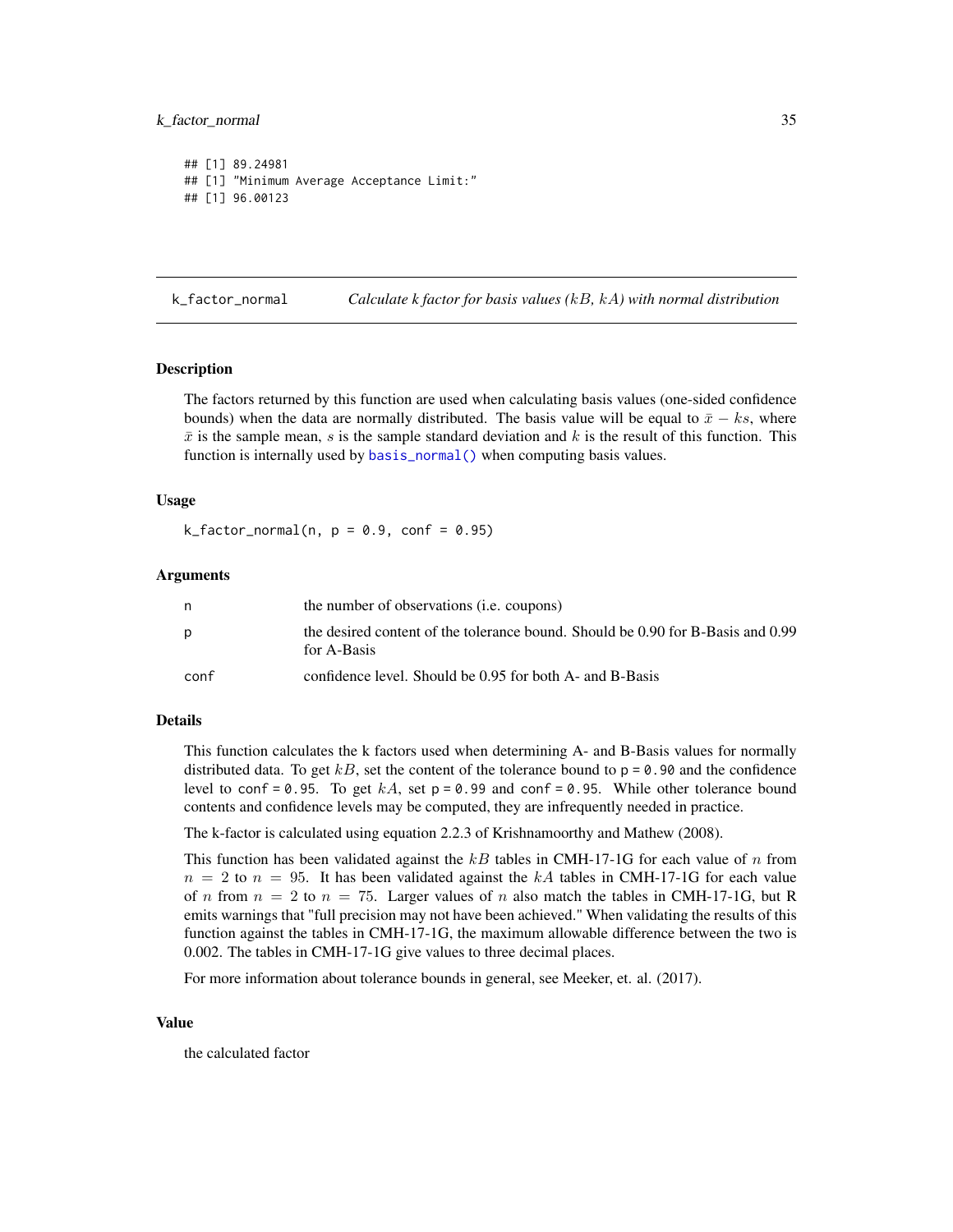## <span id="page-35-0"></span>References

K. Krishnamoorthy and T. Mathew, Statistical Tolerance Regions: Theory, Applications, and Computation. Hoboken: John Wiley & Sons, 2008.

W. Meeker, G. Hahn, and L. Escobar, Statistical Intervals: A Guide for Practitioners and Researchers, Second Edition. Hoboken: John Wiley & Sons, 2017.

"Composite Materials Handbook, Volume 1. Polymer Matrix Composites Guideline for Characterization of Structural Materials," SAE International, CMH-17-1G, Mar. 2012.

## See Also

[basis\\_normal\(\)](#page-6-2)

## Examples

```
kb \le k_f factor_normal(n = 10, p = 0.9, conf = 0.95)
print(kb)
## [1] 2.35464
# This can be used to caclulate the B-Basis if
# the sample mean and sample standard deviation
# is known, and data is assumed to be normally
# distributed
sample_mean <- 90
sample_sd <-5.2print("B-Basis:")
print(sample_mean - sample_sd * kb)
## [1] B-Basis:
## [1] 77.75587
```
<span id="page-35-1"></span>levene\_test *Levene's Test for Equality of Variance*

## Description

This function performs the Levene's test for equality of variance.

## Usage

```
levene_test(data = NULL, x, groups, alpha = 0.05, modcv = FALSE)
```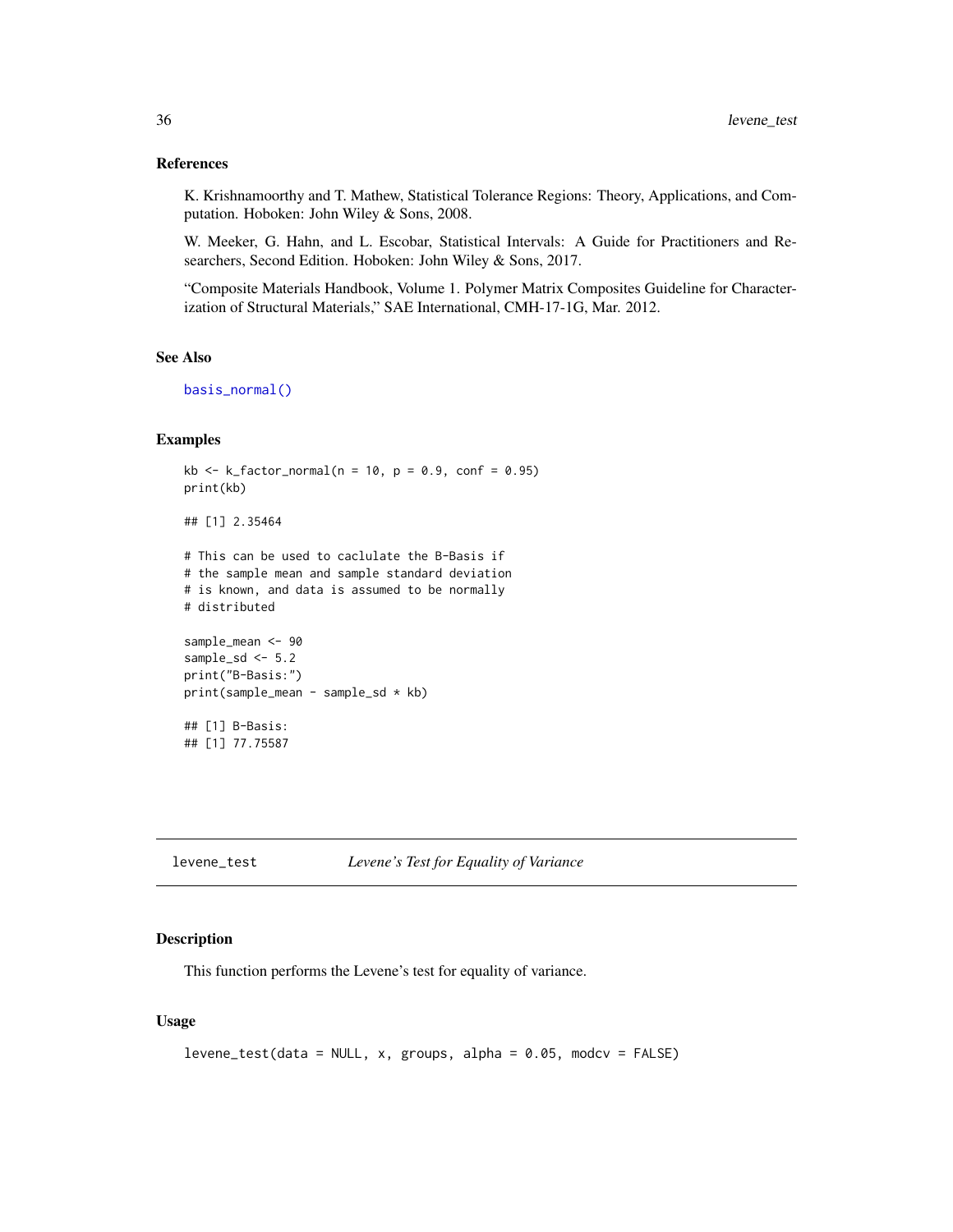#### <span id="page-36-0"></span>levene\_test 37

#### Arguments

| data         | a data.frame                                                                                           |
|--------------|--------------------------------------------------------------------------------------------------------|
| $\mathsf{X}$ | the variable in the data.frame or a vector on which to perform the Levene's test<br>(usually strength) |
| groups       | a variable in the data frame that defines the groups                                                   |
| alpha        | the significance level (default 0.05)                                                                  |
| modcy        | a logical value indicating whether the modified CV approach should be used.                            |

## Details

This function performs the Levene's test for equality of variance. The data is transformed as follows:

 $w_{ij} = |x_{ij} - m_i|$ 

Where  $m_i$  is median of the *ith* group. An F-Test is then performed on the transformed data.

When modcv=TRUE, the data from each group is first transformed according to the modified coefficient of variation (CV) rules before performing Levene's test.

## Value

Returns an object of class adk. This object has the following fields:

- call the expression used to call this function
- data the original data supplied by the user
- groups a vector of the groups used in the computation
- alpha the value of alpha specified
- modcv a logical value indicating whether the modified CV approach was used.
- n the total number of observations
- k the number of groups
- f the value of the F test statistic
- p the computed p-value
- reject\_equal\_variance a boolean value indicating whether the null hypothesis that all samples have the same variance is rejected
- modcv\_transformed\_data the data after the modified CV transformation

#### References

"Composite Materials Handbook, Volume 1. Polymer Matrix Composites Guideline for Characterization of Structural Materials," SAE International, CMH-17-1G, Mar. 2012.

## See Also

[calc\\_cv\\_star\(\)](#page-14-1) [transform\\_mod\\_cv\(\)](#page-46-1)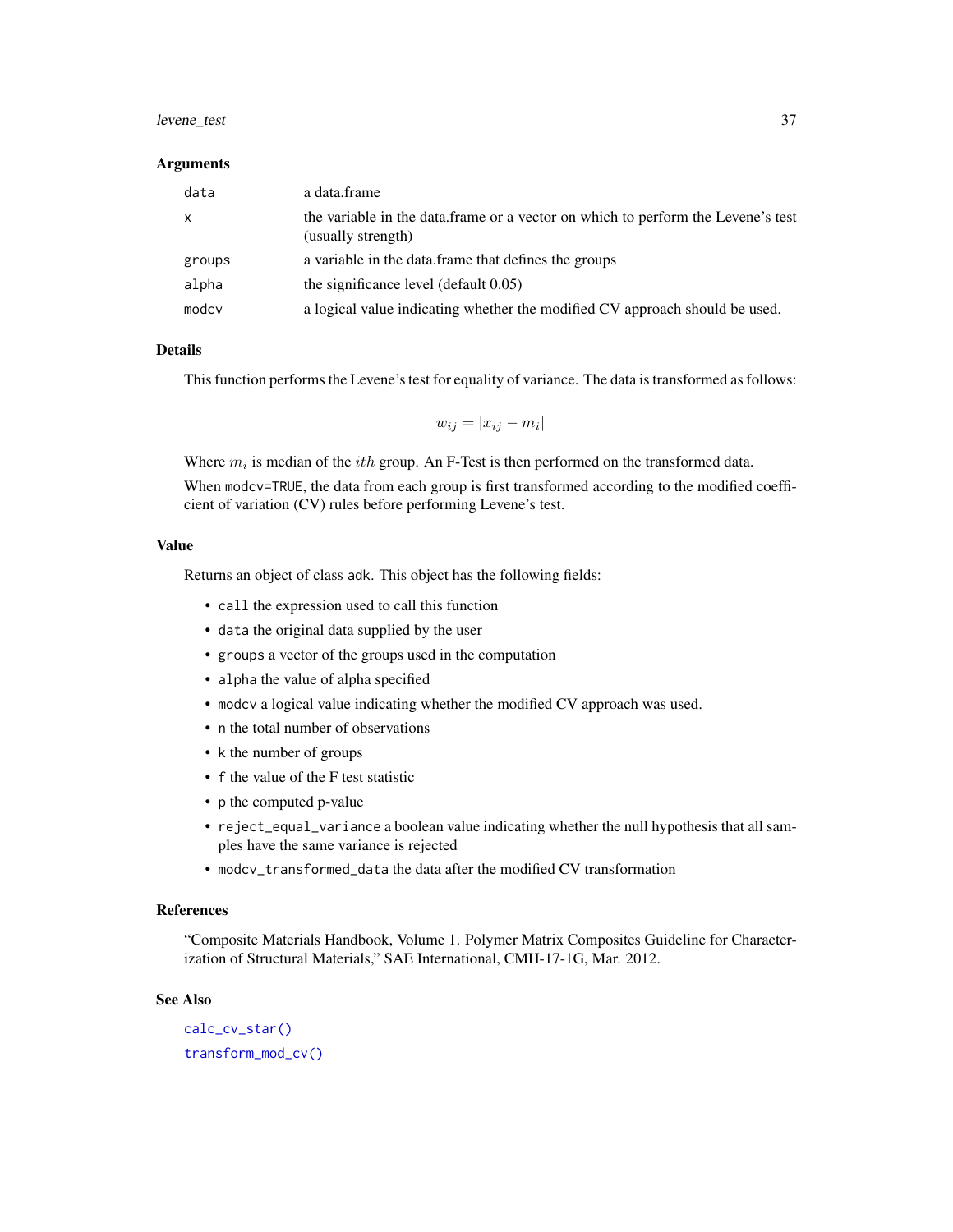## Examples

library(dplyr)

```
carbon.fabric.2 %>%
 filter(test == "FC") %>%
 levene_test(strength, condition)
##
## Call:
## levene_test(data = ., x = strength, groups = condition)
##
## n = 91 k = 5
## F = 3.883818 p-value = 0.00600518
## Conclusion: Samples have unequal variance ( alpha = 0.05 )
```
<span id="page-37-1"></span>maximum\_normed\_residual

*Detect outliers using the maximum normed residual method*

## Description

This function detects outliers using the maximum normed residual method described in CMH-17- 1G. This method identifies a value as an outlier if the absolute difference between the value and the sample mean divided by the sample standard deviation exceeds a critical value.

## Usage

```
maximum_{1} maximum_normed_residual(data = NULL, x, alpha = 0.05)
```
## Arguments

| data  | a data frame                                                                       |
|-------|------------------------------------------------------------------------------------|
|       | the variable in the data. frame for which to find the MNR or a vector if data=NULL |
| alpha | the significance level for the test. Defaults to 0.05                              |

## Details

data is an optional argument. If data is given, it should be a data. frame (or similar object). When data is specified, the value of x is expected to be a variable within data. If data is not specified, x must be a vector.

The maximum normed residual test is a test for outliers. The test statistic is given in CMH-17-1G. Outliers are identified in the returned object.

The maximum normed residual test statistic is defined as:

$$
MNR = max \frac{|x_i - \bar{x}|}{s}
$$

<span id="page-37-0"></span>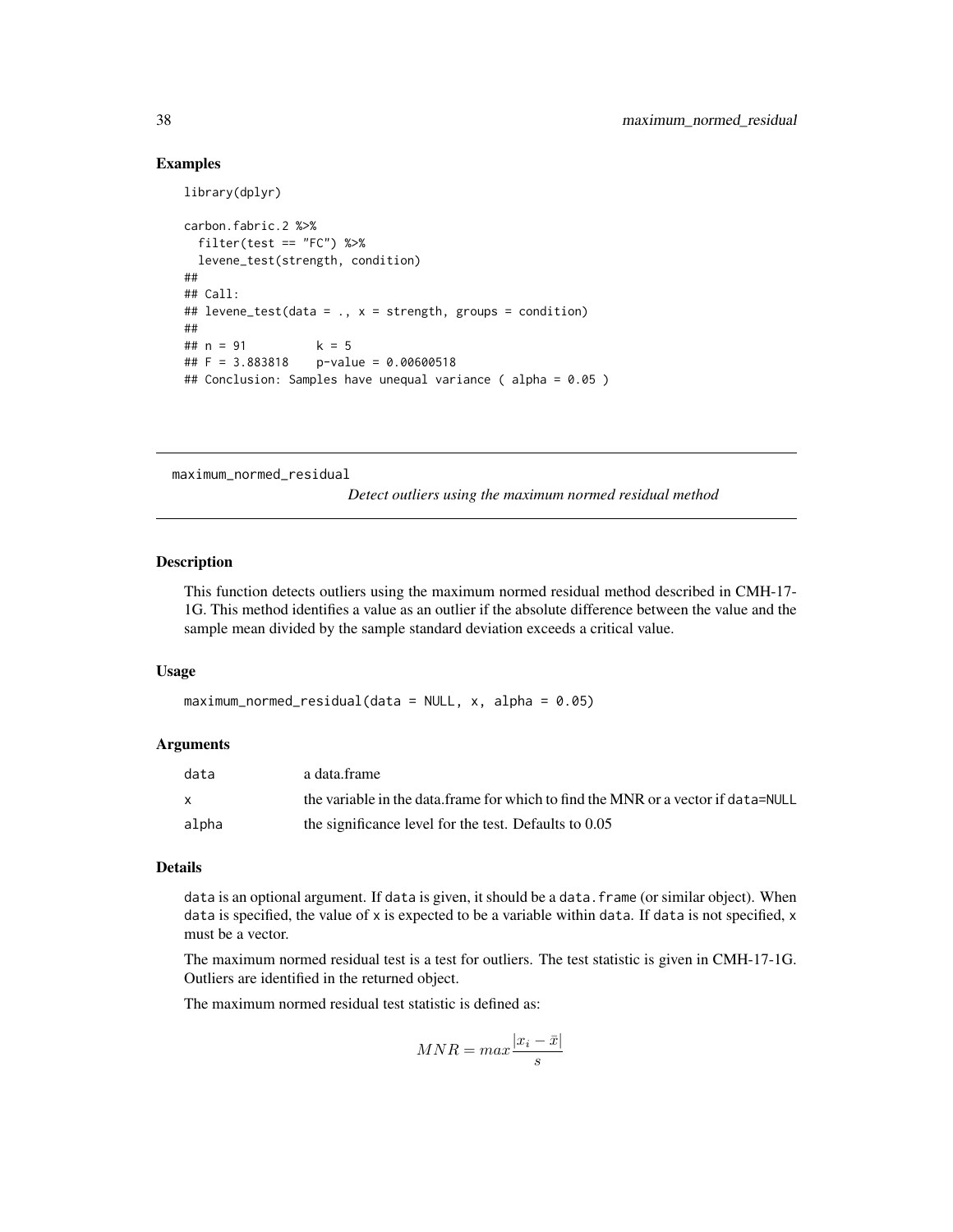When the value of the MNR test statistic exceeds the critical value defined in Section 8.3.3.1 of CMH-17-1G, the corresponding value is identified as an outlier. It is then removed from the sample, and the test statistic is computed again and compared with the critical value corresponding with the new sample. This process is repeated until no values are identified as outliers.

#### Value

an object of class mnr This object has the following fields:

- call the expression used to call this function
- data the original data used to compute the MNR
- alpha the value of alpha given by the user
- mnr the computed MNR test statistic
- crit the critical value given the sample size and the significance level
- outliers a data.frame containing the index and value of each of the identified outliers
- n\_outliers the number of outliers found

## References

"Composite Materials Handbook, Volume 1. Polymer Matrix Composites Guideline for Characterization of Structural Materials," SAE International, CMH-17-1G, Mar. 2012.

## Examples

```
library(dplyr)
```

```
carbon.fabric.2 %>%
 filter(test=="FC" & condition=="ETW2" & batch=="A") %>%
 maximum_normed_residual(strength)
## Call:
## maximum_normed_residual(data = ., x = strength)
##
## MNR = 1.958797 ( critical value = 1.887145 )
##
## Outliers ( alpha = 0.05 ):
## Index Value
## 6 44.26
carbon.fabric.2 %>%
 filter(test=="FC" & condition=="ETW2" & batch=="B") %>%
 maximum_normed_residual(strength)
## Call:
## maximum_normed_residual(data = ., x = strength)
##
## MNR = 1.469517 ( critical value = 1.887145 )
##
## No outliers detected ( alpha = 0.05 )
```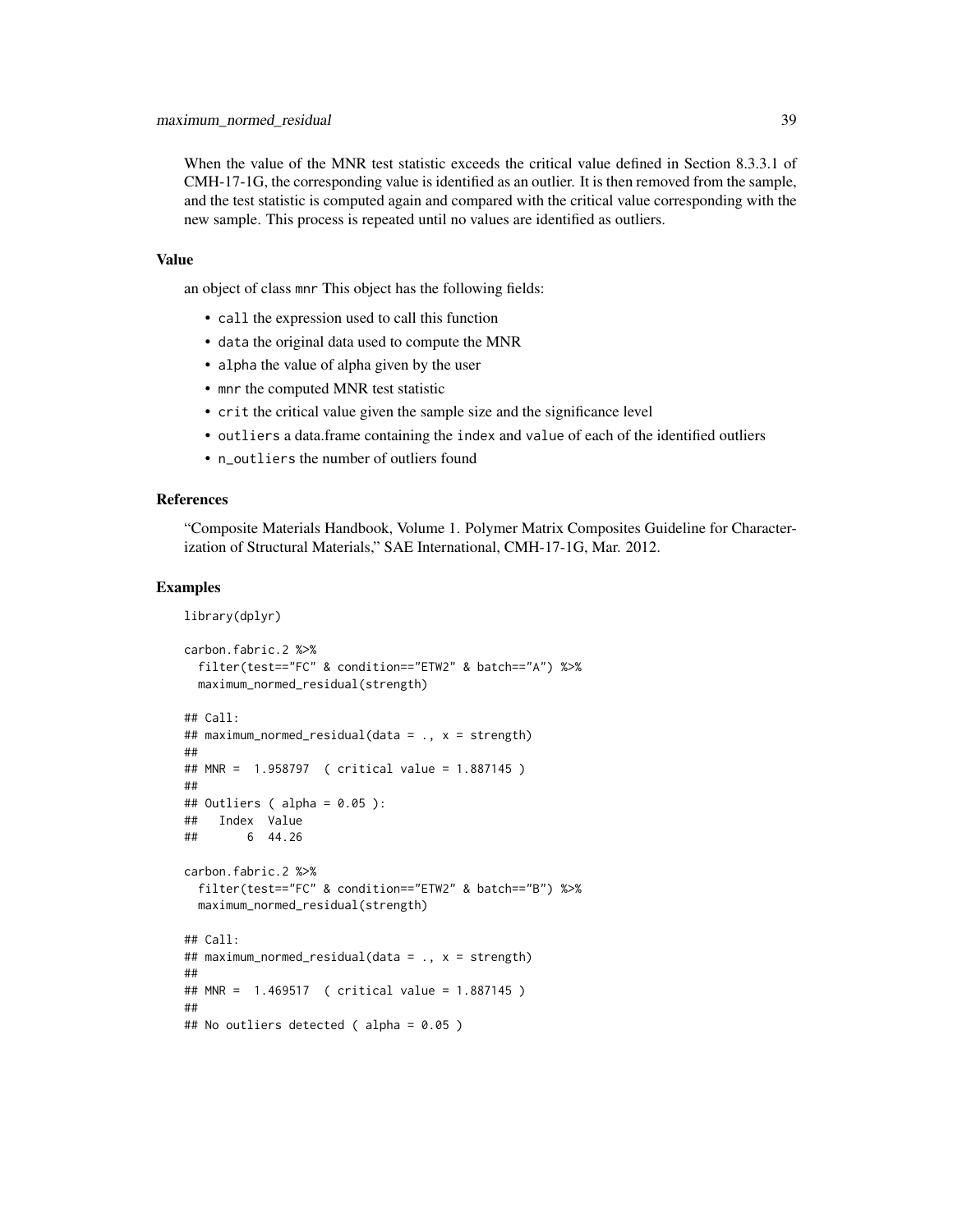<span id="page-39-0"></span>nested\_data\_plot *Create a plot of nested sources of variation*

## Description

Creates a plot showing the breakdown of variation within a sample. This function uses [ggplot2](#page-0-0) internally.

## Usage

```
nested_data_plot(
 dat,
 x,
 groups = c(),
 stat = "mean",
  ...,
 y_gap = 1,
 divider_color = "grey50",
 point_{args} = list(),
 dline_args = list(),
 vline_args = list(),
 hline_args = list(),
 label_args = list(),
  connector_args = list()
\mathcal{L}
```
## Arguments

| dat            | a data. frame or similar object                                                                                                                          |
|----------------|----------------------------------------------------------------------------------------------------------------------------------------------------------|
| $\times$       | the variable within dat to plot. Most often this would be a strength or modulus<br>variable.                                                             |
| groups         | a vector of variables to group the data by                                                                                                               |
| stat           | a function for computing the central location for each group. This is normally<br>"mean" but could be "median" or another function.                      |
| $\cdots$       | extra options. See Details.                                                                                                                              |
| y_gap          | the vertical gap between grouping variables                                                                                                              |
| divider_color  | the color of the lines between grouping variables. Or NULL to omit these lines.                                                                          |
| point_args     | arguments to pass to ggplot2::geom_point when plotting individual data points.                                                                           |
| dline_args     | arguments to pass to ggplot2::geom_segment when plotting the horizontal lines<br>between data points.                                                    |
| vline_args     | arguments to pass to ggplot2::geom_segment when plotting vertical lines                                                                                  |
| hline_args     | arguments to pass to ggplot2::geom_segment when plotting horizontal lines con-<br>necting levels in groups                                               |
| label_args     | arguments to pass to ggplot2::geom_label when plotting labels                                                                                            |
| connector_args | arguments to pass to ggplot2::geom_point when plotting the connection between<br>the vertical lines and the horizontal lines connecting levels in groups |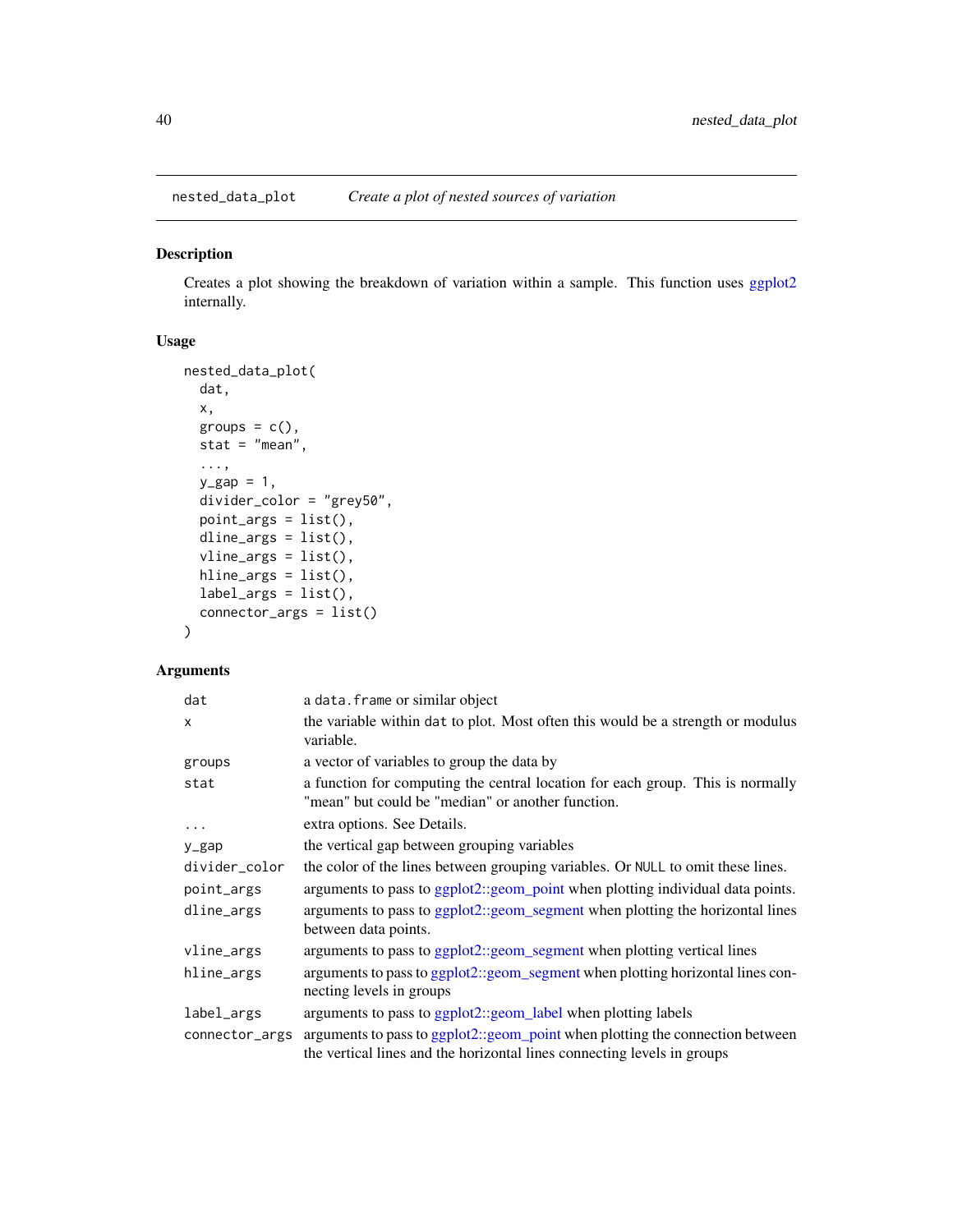## <span id="page-40-0"></span>Details

Extra options can be included to control aesthetic options. The following options are supported. Any (or all) can be set to a single variable in the data set.

- color: Controls the color of the data points.
- fill: Controls the fill color of the labels. When a particular label is associated with data points with more than one level of the supplied variable, the fill is omitted.

#### Examples

```
library(dplyr)
carbon.fabric.2 %>%
  filter(test == "WT" & condition == "RTD") %>%
  nested_data_plot(strength,
                   groups = c(batch, panel))
# Labels can be filled too
carbon.fabric.2 %>%
  filter(test == "WT" & condition == "RTD") %>%
  nested_data_plot(strength,
                   groups = c(batch, panel),
                   fill = batch)
```
nonpara\_binomial\_rank *Rank for distribution-free tolerance bound*

## **Description**

Calculates the rank order for finding distribution-free tolerance bounds for large samples. This function should only be used for computing B-Basis for samples larger than 28 or A-Basis for samples larger than 298. This function is used by [basis\\_nonpara\\_large\\_sample\(\)](#page-6-2).

#### Usage

```
nonpara_binomial_rank(n, p, conf)
```
## Arguments

| n    | the sample size                                      |
|------|------------------------------------------------------|
| p    | the desired content for the tolerance bound          |
| conf | the confidence level for the desired tolerance bound |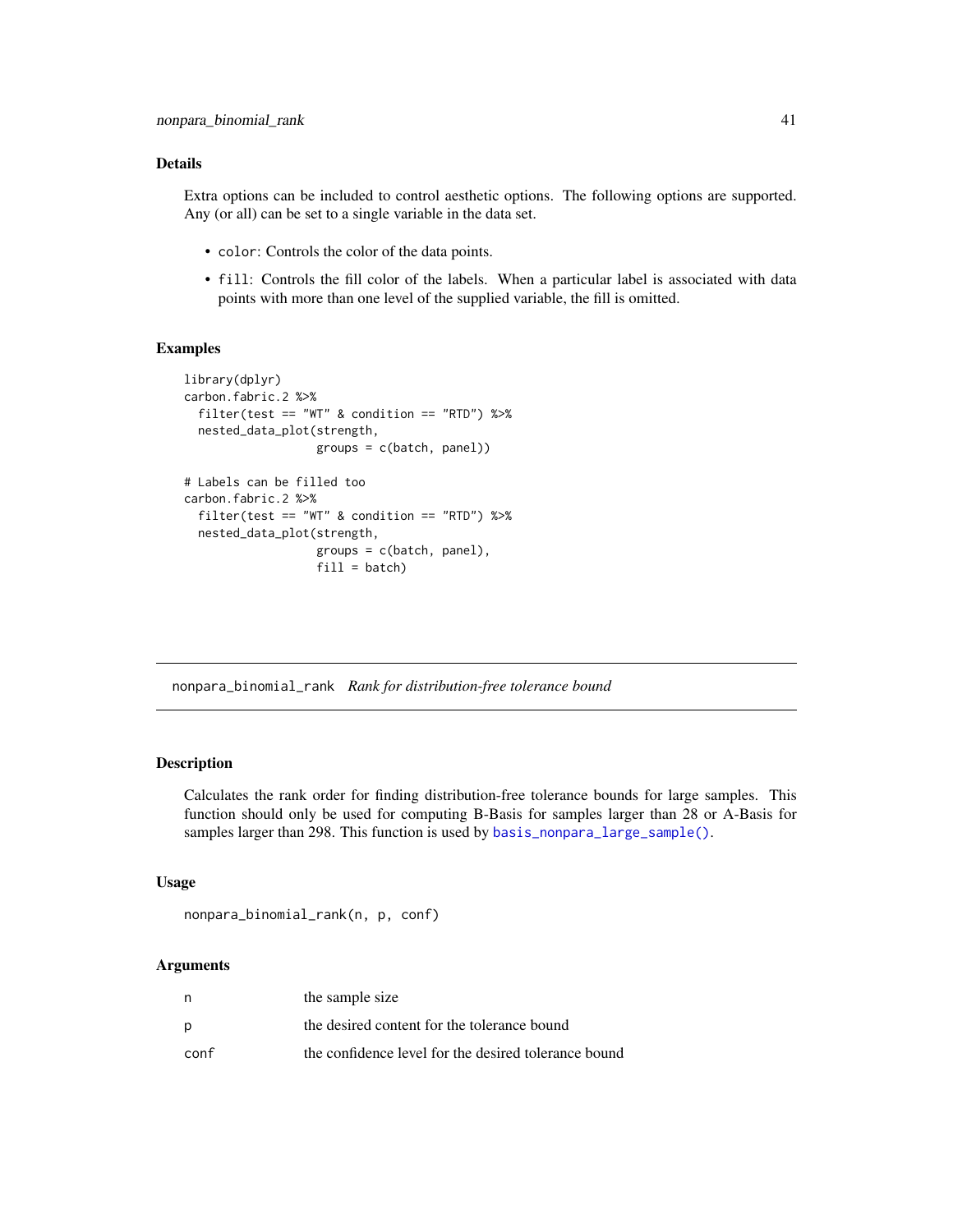## Details

This function uses the sum of binomial terms to determine the rank of the ordered statistic that corresponds with the desired tolerance limit. This approach does not assume any particular distribution. This approach is described by Guenther (1969) and by CMH-17-1G.

The results of this function have been verified against the tables in CMH-17-1G and agreement was found for all sample sizes published in CMH-17-1G for both A- and B-Basis, as well as the sample sizes n+1 and n-1, where n is the sample size published in CMH-17-1G.

The tables in CMH-17-1G purportedly list the smallest sample sizes for which a particular rank can be used. That is, for a sample size one less than the n published in the table, the next lowest rank would be used. In some cases, the results of this function disagree by a rank of one for sample sizes one less than the n published in the table. This indicates a disagreement in that sample size at which the rank should change. This is likely due to numerical differences in this function and the procedure used to generate the tables. However, the disagreement is limited to sample 6500 for A-Basis; no discrepancies have been identified for B-Basis. Since these sample sizes are uncommon for composite materials testing, and the difference between subsequent order statistics will be very small for samples this large, this difference will have no practical effect on computed tolerance bounds.

## Value

The rank corresponding with the desired tolerance bound

## References

W. Guenther, "Determination of Sample Size for Distribution-Free Tolerance Limits," Jan. 1969. Available online: <https://www.duo.uio.no/handle/10852/48686>

"Composite Materials Handbook, Volume 1. Polymer Matrix Composites Guideline for Characterization of Structural Materials," SAE International, CMH-17-1G, Mar. 2012.

## See Also

[basis\\_nonpara\\_large\\_sample\(\)](#page-6-2)

## Examples

```
nonpara\_binomial\_rank(n = 1693, p = 0.99, conf = 0.95)## [1] 11
# The above example indicates that for a sample of 1693 observations,
```

```
# the A-Basis is best approximated as the 11th ordered observation.
# In the example below, the same ordered observation would also be used
# for a sample of size 1702.
```

```
nonpara_binomial\_rank(n = 1702, p = 0.99, conf = 0.95)## [1] 11
```
<span id="page-41-0"></span>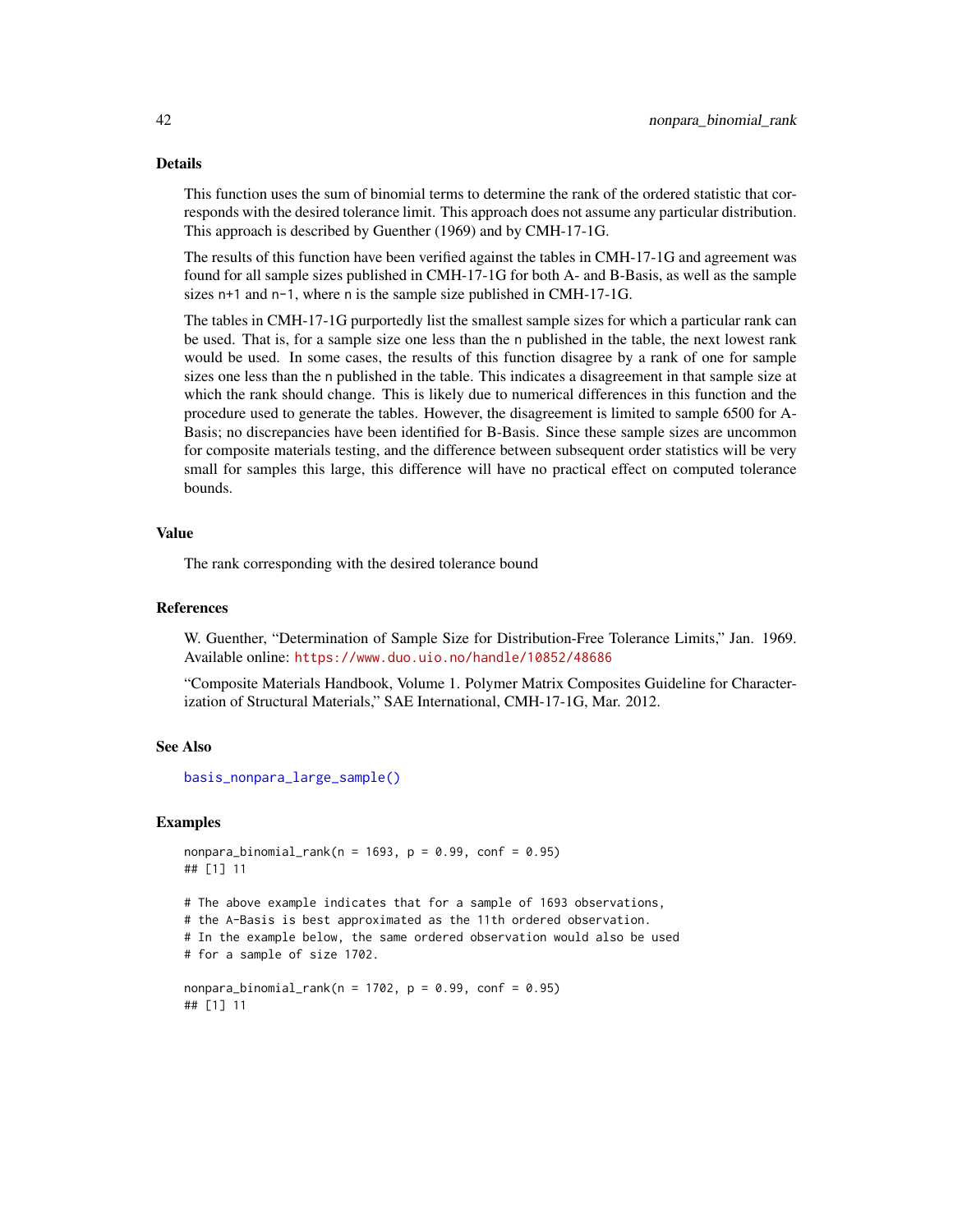<span id="page-42-1"></span><span id="page-42-0"></span>normalize\_group\_mean *Normalize values to group means*

#### Description

This function computes the mean of each group, then divides each observation by its corresponding group mean. This is commonly done when pooling data across environments.

## Usage

```
normalize_group_mean(x, group)
```
## Arguments

| X     | the variable containing the data to normalized |
|-------|------------------------------------------------|
| group | the variable containing the groups             |

## Details

Computes the mean for each group, then divides each value by the mean for the corresponding group.

## Value

Returns a vector of normalized values

## References

"Composite Materials Handbook, Volume 1. Polymer Matrix Composites Guideline for Characterization of Structural Materials," SAE International, CMH-17-1G, Mar. 2012.

## Examples

```
library(dplyr)
carbon.fabric.2 %>%
filter(test == "WT") %>%
 select(condition, strength) %>%
 mutate(condition_norm = normalize_group_mean(strength, condition)) %>%
 head(10)
## condition strength condition_norm
## 1 CTD 142.817 1.0542187
           CTD 135.901
```

| ## 2   |  | UD 135.901  | 1.0031075 |
|--------|--|-------------|-----------|
| $##$ 3 |  | CTD 132.511 | 0.9781438 |
| ## 4   |  | CTD 135.586 | 1.0008423 |
| ## 5   |  | CTD 125.145 | 0.9237709 |
| ## 6   |  | CTD 135.203 | 0.9980151 |
| ##7    |  | CTD 128.547 | 0.9488832 |
| ## 8   |  | CTD 127.709 | 0.9426974 |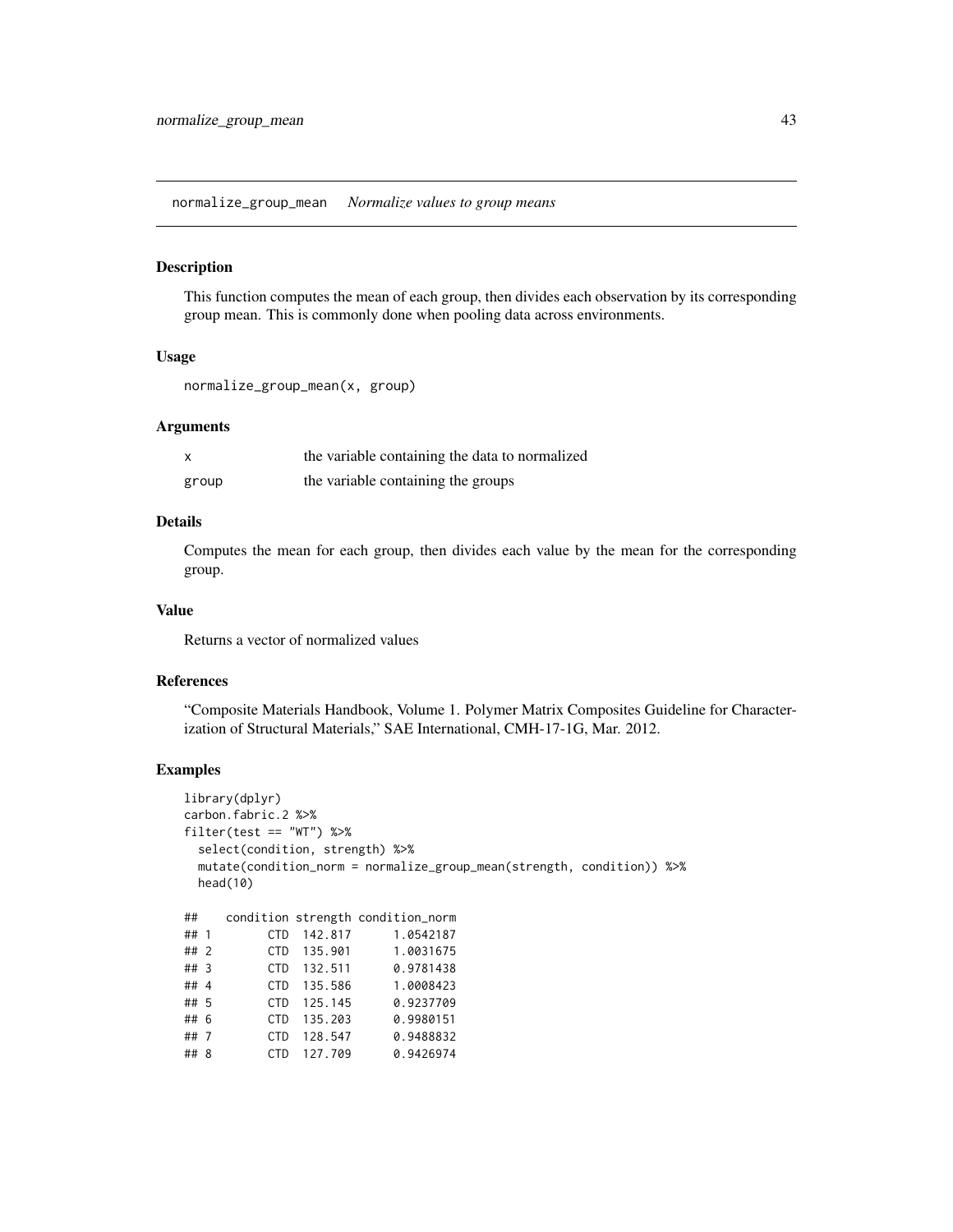<span id="page-43-0"></span>

| ##9 |       | CTD 127.074 | 0.9380101 |
|-----|-------|-------------|-----------|
|     | ## 10 | CTD 126.879 | 0.9365706 |

normalize\_ply\_thickness

*Normalizes strength values to ply thickness*

## Description

This function takes a vector of strength values and a vector of measured thicknesses, and a nominal thickness and returns the normalized strength.

## Usage

normalize\_ply\_thickness(strength, measured\_thk, nom\_thk)

## **Arguments**

| strength     | the strength to be normalized. Either a vector or a numeric                |
|--------------|----------------------------------------------------------------------------|
| measured thk | the measured thickness of the samples. Must be the same length as strength |
| nom_thk      | the nominal thickness. Must be a single numeric value.                     |

## Details

It is often necessary to normalize strength values so that variation in specimen thickness does not unnecessarily increase variation in strength. See CMH-17-1G, or other references, for information about the cases where normalization is appropriate.

Either cured ply thickness or laminate thickness may be used for measured\_thk and nom\_thk, as long as the same decision made for both values.

The formula applied is:

$$
normalized\ value = test\ value \frac{t_{measured}}{t_{nominal}}
$$

If you need to normalize based on fiber volume fraction (or another method), you will first need to calculate the nominal cured ply thickness (or laminate thickness). Those calculations are outside the scope of this documentation.

## Value

The normalized strength values

#### References

"Composite Materials Handbook, Volume 1. Polymer Matrix Composites Guideline for Characterization of Structural Materials," SAE International, CMH-17-1G, Mar. 2012.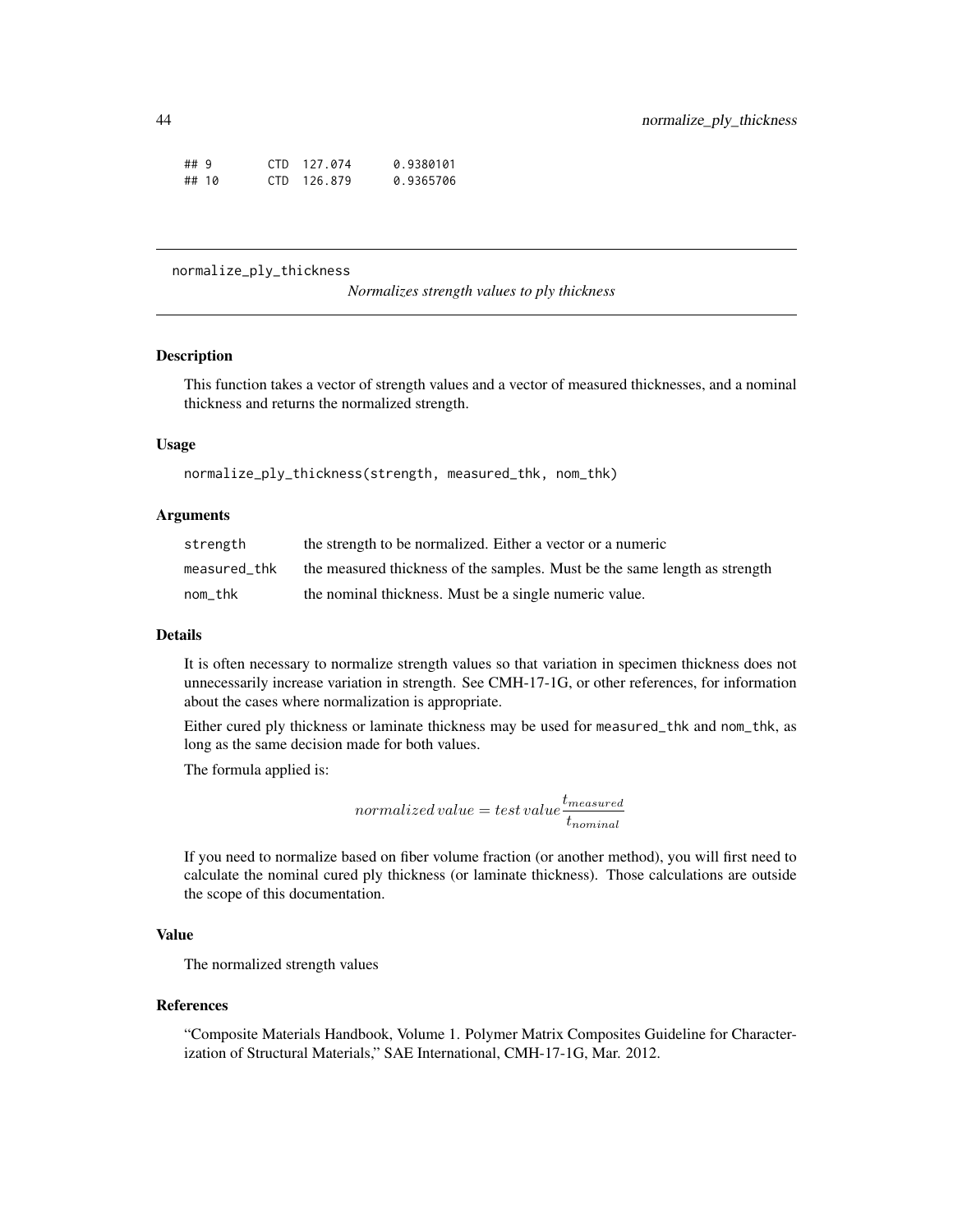#### <span id="page-44-0"></span>stat\_esf 45

## Examples

```
library(dplyr)
carbon.fabric.2 %>%
select(thickness, strength) %>%
 mutate(normalized_strength = normalize_ply_thickness(strength,
                                         thickness,
                                         0.105)) %>%
 head(10)
## thickness strength normalized_strength
## 1 0.112 142.817 152.3381
## 2 0.113 135.901 146.2554
## 3 0.113 132.511 142.6071
## 4 0.112 135.586 144.6251
## 5 0.113 125.145
## 6 0.113 135.203 145.5042
## 7 0.113 128.547 138.3411
## 8 0.113 127.709 137.4392
## 9 0.113 127.074 136.7558
## 10 0.114 126.879 137.7543
```

| stat | ρs |
|------|----|

**Subset** *Empirical Survival Function* 

## Description

The empirical survival function (ESF) provides a visualization of a distribution. This is closely related to the empirical cumulative distribution function (ECDF). The empirical survival function is simply  $ESF = 1 - ECDF$ .

#### Usage

```
stat_esf(
 mapping = NULL,data = NULL,
  geom = "point",
 position = "identity",
  show.legend = NA,
  inherit.aes = TRUE,
  n = NULL,
 pad = FALSE,
  ...
)
```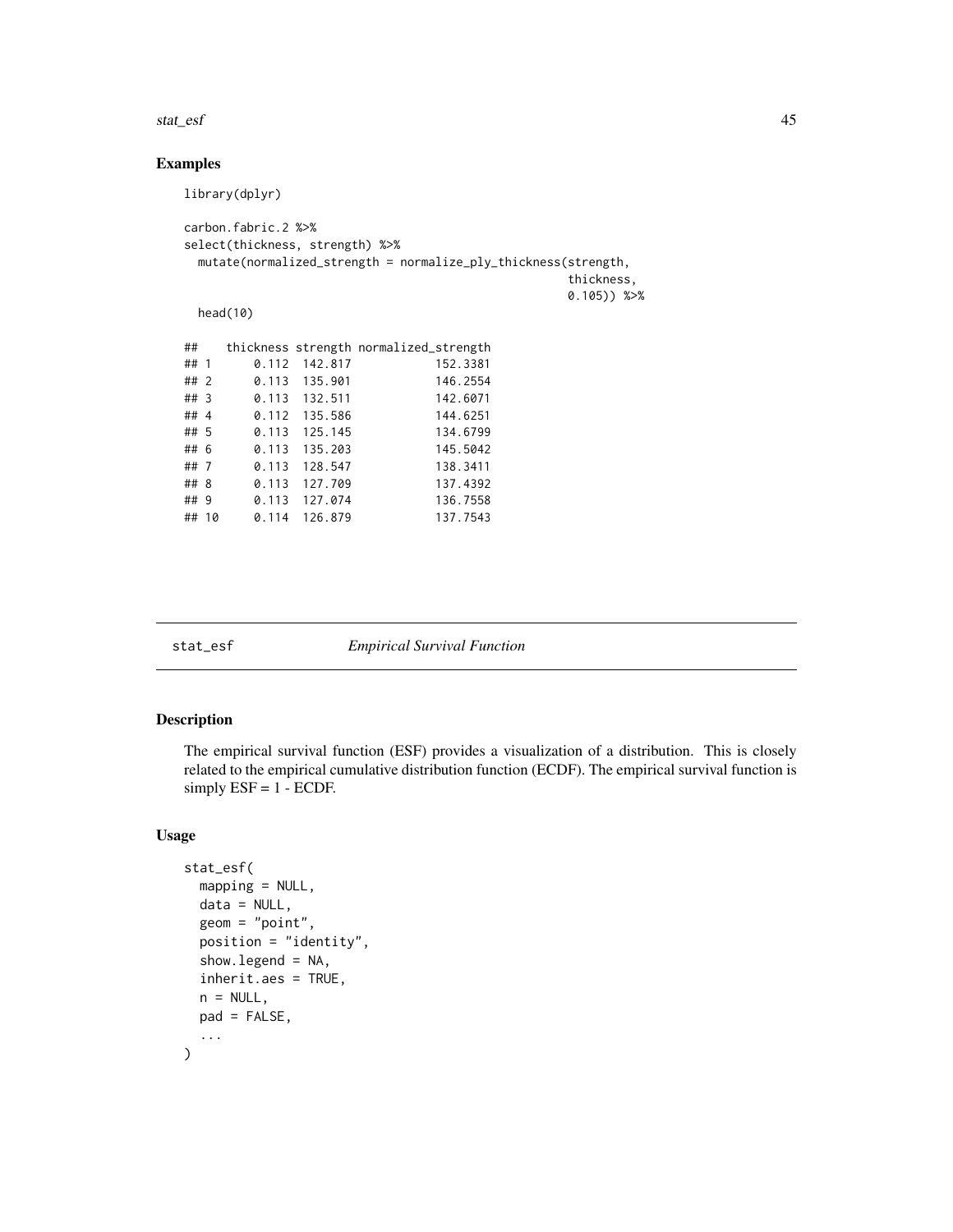## Arguments

| mapping      | Set of aesthetic mappings created by aes().                                                    |
|--------------|------------------------------------------------------------------------------------------------|
| data         | The data to be displayed in this layer. This has the same usage as a ggplot2<br>stat function. |
| geom         | The geometric object to use to display the data.                                               |
| position     | Position argument                                                                              |
| show. legend | Should this layer be included in the legends?                                                  |
| inherit.aes  | If FALSE, overrides the default aesthetic, rather than combining with them.                    |
| n            | If NULL, do not interpolated. Otherwise, the number of points to interpolate.                  |
| pad          | If TRUE, pad the ESF with additional points $(-Inf, 0)$ and $(0, Inf)$ .                       |
| $\ddots$     | Other arguments to pass on to layer.                                                           |

stat\_normal\_surv\_func *Normal Survival Function*

## Description

The Normal survival function provides a visualization of a distribution. A normal curve is fit based on the mean and standard deviation of the data, and the survival function of this normal curve is plotted. The survival function is simply one minus the CDF.

## Usage

```
stat_normal_surv_func(
 mapping = NULL,
 data = NULL,geom = "smooth",
 position = "identity",
  show.legend = NA,
 inherit.aes = TRUE,
 n = 100,pad = FALSE,...
\mathcal{L}
```
## Arguments

| mapping     | Set of aesthetic mappings created by aes().                                                    |
|-------------|------------------------------------------------------------------------------------------------|
| data        | The data to be displayed in this layer. This has the same usage as a ggplot2<br>stat function. |
| geom        | The geometric object to use to display the data.                                               |
| position    | Position argument                                                                              |
| show.legend | Should this layer be included in the legends?                                                  |

<span id="page-45-0"></span>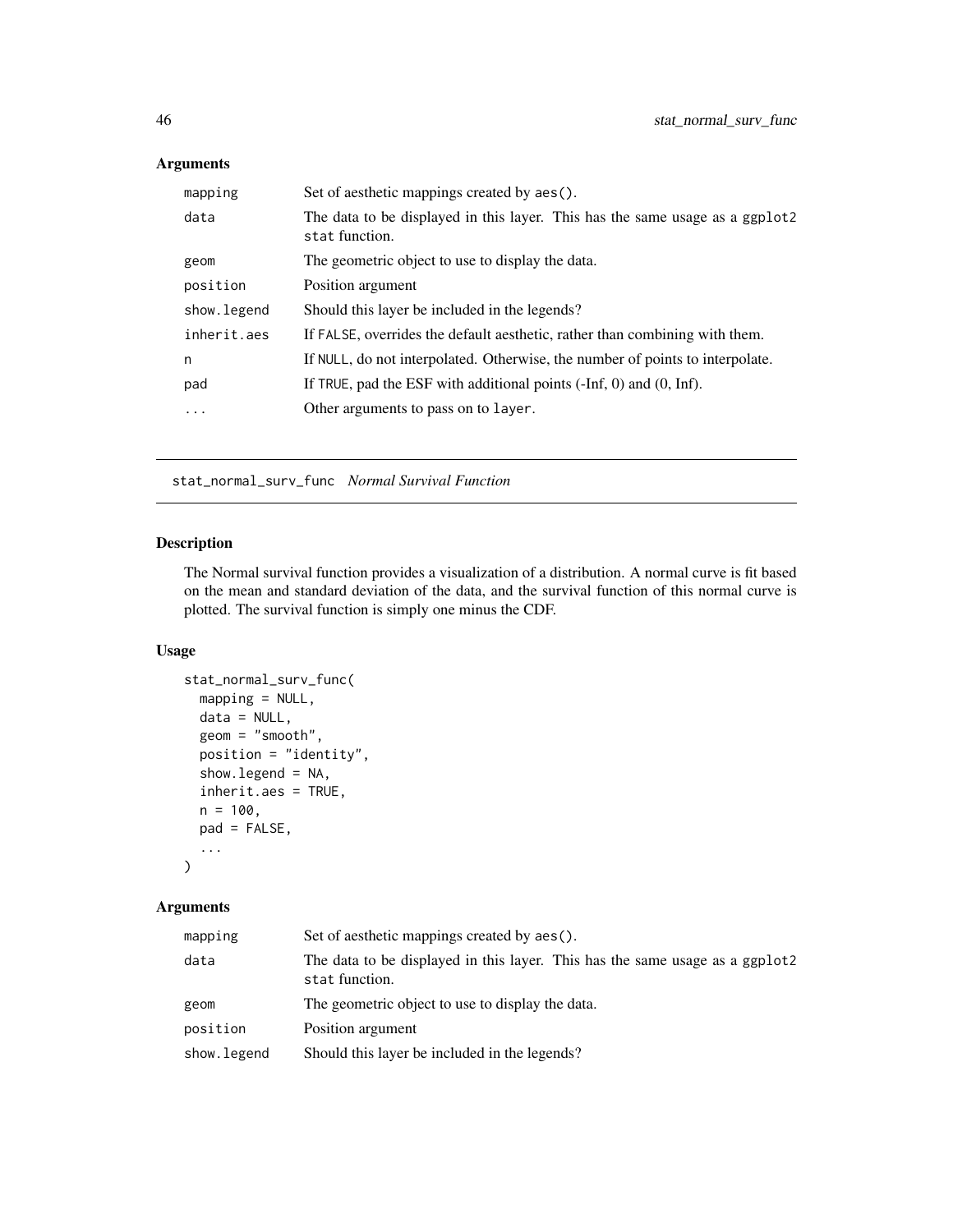<span id="page-46-0"></span>

| inherit.aes | If FALSE, overrides the default aesthetic, rather than combining with them.   |
|-------------|-------------------------------------------------------------------------------|
| n.          | If NULL, do not interpolated. Otherwise, the number of points to interpolate. |
| pad         | If TRUE, pad the ESF with additional points $(-Inf, 0)$ and $(0, Inf)$ .      |
| $\cdot$     | Other arguments to pass on to layer.                                          |
|             |                                                                               |

<span id="page-46-1"></span>transform\_mod\_cv *Transforms data according to the modified CV rule*

#### Description

Transforms data according to the modified coefficient of variation (CV) rule. This is used to add additional variance to datasets with unexpectedly low variance, which is sometimes encountered during testing of new materials over short periods of time.

Two versions of this transformation are implemented. The first version, transform\_mod\_cv(), transforms the data in a single group (with no other structure) according to the modified CV rules.

The second version, transform\_mod\_cv\_ad(), transforms data that is structured according to both condition and batch, as is commonly done for the Anderson–Darling k-Sample and Anderson-Darling tests when pooling across environments.

#### Usage

transform\_mod\_cv\_ad(x, condition, batch)

transform\_mod\_cv(x)

## Arguments

| X         | a vector of data to transform                                       |
|-----------|---------------------------------------------------------------------|
| condition | a vector indicating the condition to which each observation belongs |
| batch     | a vector indicating the batch to which each observation belongs     |

#### Details

The modified CV transformation takes the general form:

$$
\frac{S_i^*}{S_i}(x_{ij} - \bar{x}_i) + \bar{x}_i
$$

Where  $S_i^*$  is the modified standard deviation (mod CV times mean) for the *ith* group;  $S_i$  is the standard deviation for the *ith* group,  $\bar{x}_i$  is the group mean and  $x_{ij}$  is the observation.

transform\_mod\_cv() takes a vector containing the observations and transforms the data. The equation above is used, and all observations are considered to be from the same group.

transform\_mod\_cv\_ad() takes a vector containing the observations plus a vector containing the corresponding conditions and a vector containing the batches. This function first calculates the modified CV value from the data from each condition (independently). Then, within each condition,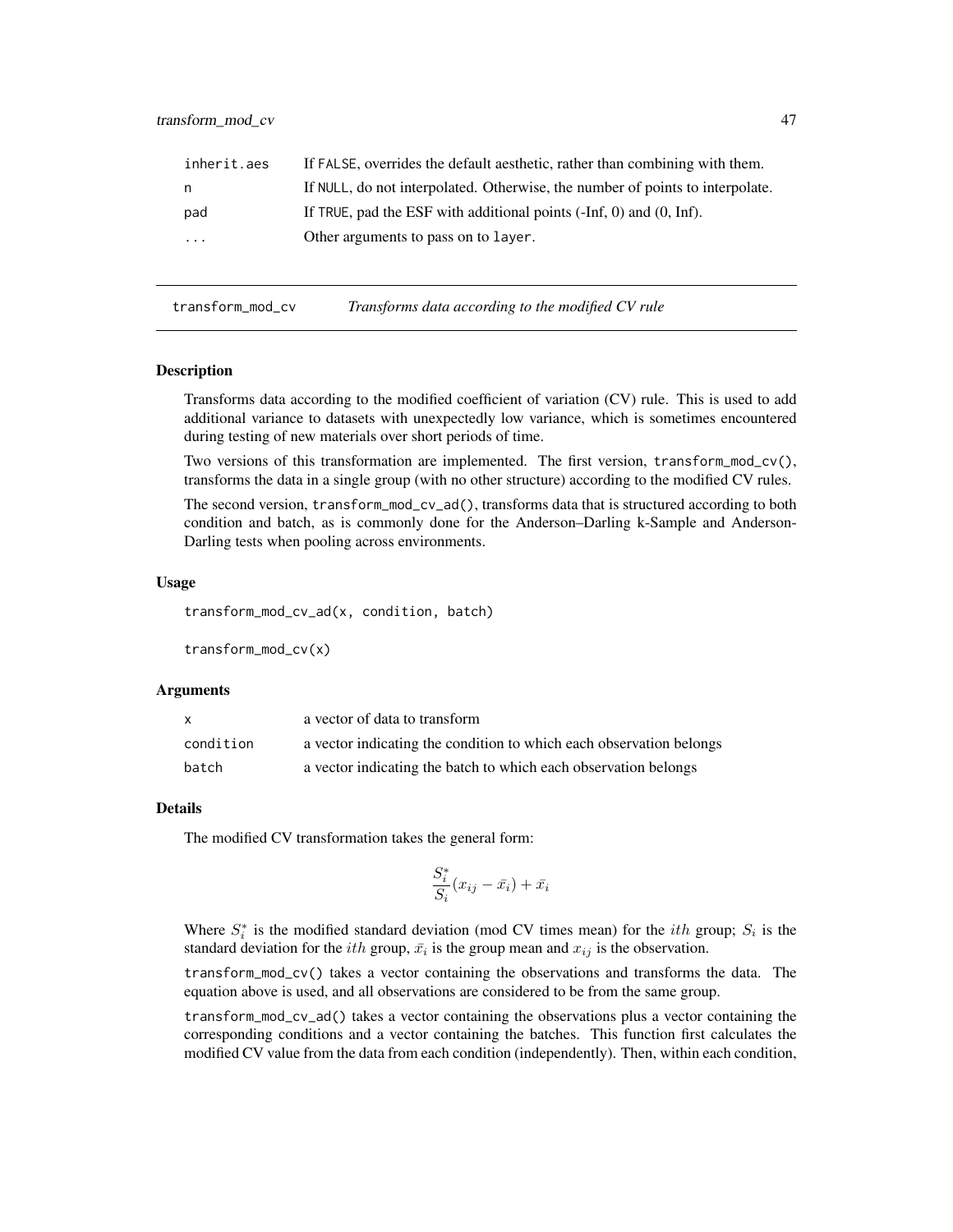<span id="page-47-0"></span>the transformation above is applied to produce the transformed data  $x'$ . This transformed data is further transformed using the following equation.

$$
x_{ij}^{\prime\prime} = C(x_{ij}^{\prime} - \bar{x}_i) + \bar{x}_i
$$

Where:

$$
C = \sqrt{\frac{SSE^*}{SSE'}}
$$

$$
SSE^* = (n-1)(CV^*\bar{x})^2 - \sum (n_i(\bar{x}_i - \bar{x})^2)
$$

$$
SSE' = \sum (x'_{ij} - \bar{x}_i)^2
$$

## Value

A vector of transformed data

## See Also

[calc\\_cv\\_star\(\)](#page-14-1) [cv\(\)](#page-15-1)

## Examples

# Transform data according to the modified CV transformation # and report the original and modified CV for each condition library(dplyr) carbon.fabric %>% filter(test == "FT") %>% group\_by(condition) %>% mutate(trans\_strength = transform\_mod\_cv(strength)) %>% head(10) ## # A tibble: 10 x 6 ## # Groups: condition [1] ## id test condition batch strength trans\_strength ## <chr> <chr> <chr> <int> <dbl> <dbl> ## 1 FT-RTD-1-1 FT RTD 1 126. 126. ## 2 FT-RTD-1-2 FT RTD 1 139. 141. ## 3 FT-RTD-1-3 FT RTD 1 116. 115. ## 4 FT-RTD-1-4 FT RTD 1 132. 133. ## 5 FT-RTD-1-5 FT RTD 1 129. 129. ## 6 FT-RTD-1-6 FT RTD 1 130. 130. ## 7 FT-RTD-2-1 FT RTD 2 131. 131. ## 8 FT-RTD-2-2 FT RTD 2 124. 124. ## 9 FT-RTD-2-3 FT RTD 2 125. 125.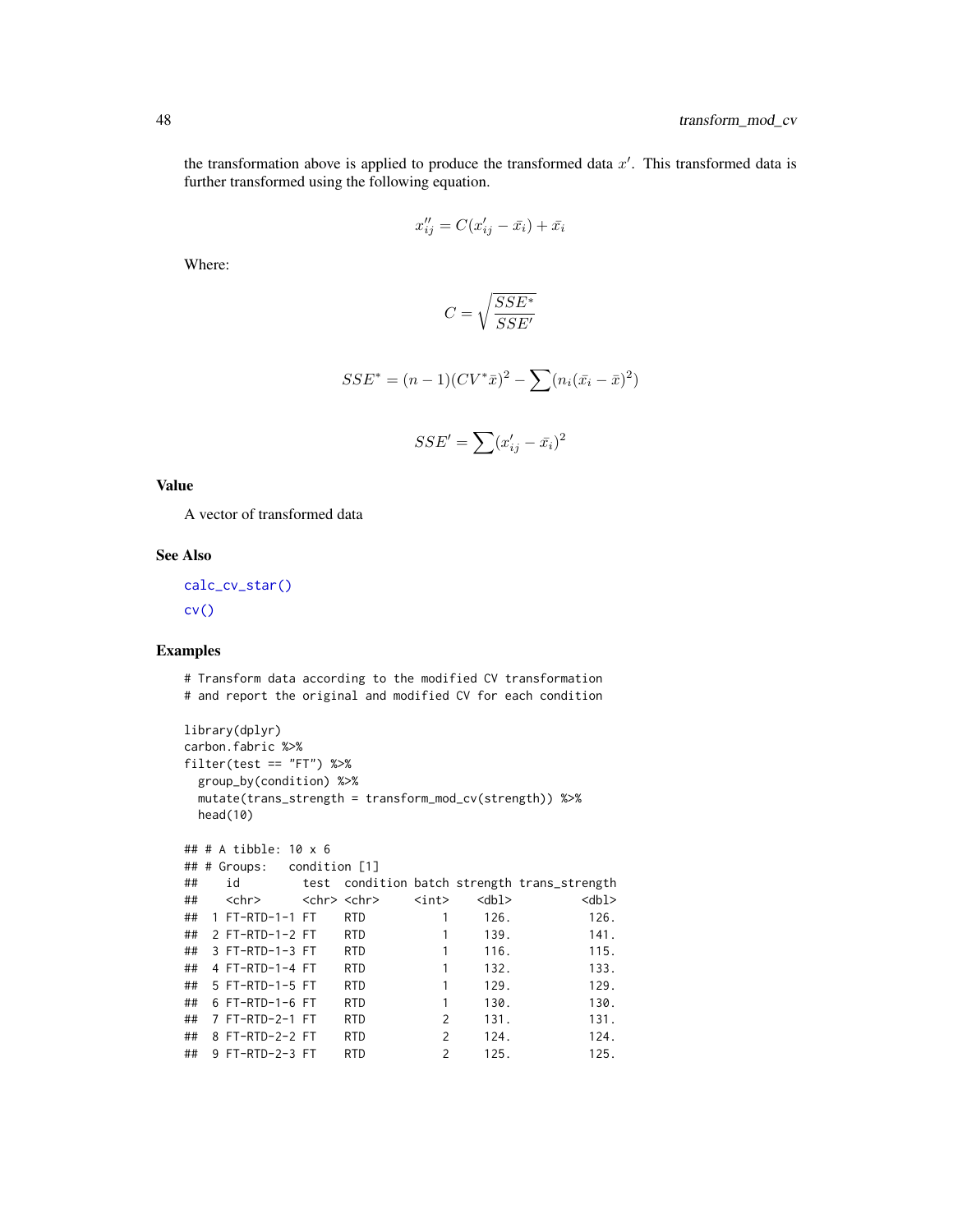## 10 FT-RTD-2-4 FT RTD 2 120. 119. # The CV of this transformed data can be computed to verify # that the resulting CV follows the rules for modified CV carbon.fabric %>% filter(test == "FT") %>% group\_by(condition) %>% mutate(trans\_strength = transform\_mod\_cv(strength)) %>% summarize(cv = sd(strength) / mean(strength), mod\_cv = sd(trans\_strength) / mean(trans\_strength)) ## # A tibble: 3 x 3 ## condition cv mod\_cv ## <chr> <dbl> <dbl> ## 1 CTD 0.0423 0.0612 ## 2 ETW 0.0369 0.0600  $0.0621$  0.0711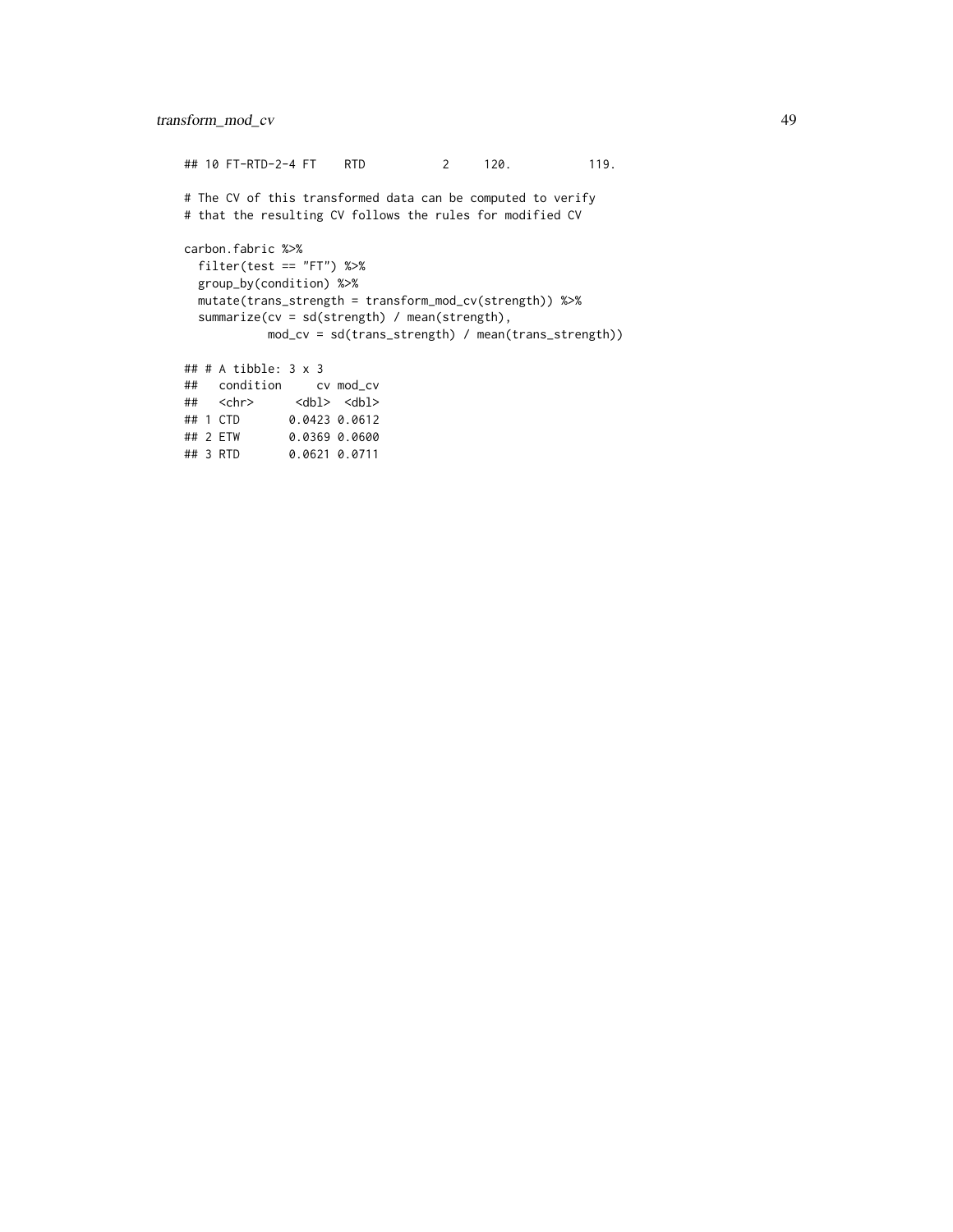# <span id="page-49-0"></span>**Index**

∗ datasets carbon.fabric, [16](#page-15-0) ad.test, *[3,](#page-2-0) [4](#page-3-0)* ad\_ksample, [3](#page-2-0) ad\_ksample(), *[10,](#page-9-0) [11](#page-10-0)*, *[14](#page-13-0)*, *[24](#page-23-0)* anderson\_darling, [4](#page-3-0) anderson\_darling(), *[25](#page-24-0)* anderson\_darling\_lognormal *(*anderson\_darling*)*, [4](#page-3-0) anderson\_darling\_lognormal(), *[10](#page-9-0)*, *[14](#page-13-0)* anderson\_darling\_normal *(*anderson\_darling*)*, [4](#page-3-0) anderson\_darling\_normal(), *[10,](#page-9-0) [11](#page-10-0)*, *[14](#page-13-0)* anderson\_darling\_weibull *(*anderson\_darling*)*, [4](#page-3-0) anderson\_darling\_weibull(), *[10](#page-9-0)*, *[14](#page-13-0)* augment.mnr, [6](#page-5-0)

basis, [7](#page-6-0) basis(), *[26](#page-25-0)* basis\_anova *(*basis*)*, [7](#page-6-0) basis\_hk\_ext *(*basis*)*, [7](#page-6-0) basis\_hk\_ext(), *[32](#page-31-0)* basis\_lognormal *(*basis*)*, [7](#page-6-0) basis\_nonpara\_large\_sample *(*basis*)*, [7](#page-6-0) basis\_nonpara\_large\_sample(), *[41,](#page-40-0) [42](#page-41-0)* basis\_normal *(*basis*)*, [7](#page-6-0) basis\_normal(), *[35,](#page-34-0) [36](#page-35-0)* basis\_pooled\_cv *(*basis*)*, [7](#page-6-0) basis\_pooled\_sd *(*basis*)*, [7](#page-6-0) basis\_weibull *(*basis*)*, [7](#page-6-0)

calc\_cv\_star, [15](#page-14-0) calc\_cv\_star(), *[18,](#page-17-0) [19](#page-18-0)*, *[21,](#page-20-0) [22](#page-21-0)*, *[37](#page-36-0)*, *[48](#page-47-0)* carbon.fabric, [16](#page-15-0) cv, [16](#page-15-0) cv(), *[16](#page-15-0)*, *[48](#page-47-0)*

equiv\_change\_mean, [17](#page-16-0)

equiv\_change\_mean(), *[27](#page-26-0)* equiv\_mean\_extremum, [20](#page-19-0) equiv\_mean\_extremum(), *[28,](#page-27-0) [29](#page-28-0)*, *[34](#page-33-0)* ggplot2, *[40](#page-39-0)* ggplot2::geom\_label, *[40](#page-39-0)* ggplot2::geom\_point, *[40](#page-39-0)* ggplot2::geom\_segment, *[40](#page-39-0)* glance.adk, [23](#page-22-0) glance.anderson\_darling, [24](#page-23-0) glance.basis, [25](#page-24-0) glance.equiv\_change\_mean, [26](#page-25-0) glance.equiv\_mean\_extremum, [28](#page-27-0) glance.levene, [29](#page-28-0) glance.mnr, [30](#page-29-0)

hk\_ext, [31](#page-30-0) hk\_ext\_z *(*hk\_ext*)*, [31](#page-30-0) hk\_ext\_z\_j\_opt *(*hk\_ext*)*, [31](#page-30-0) hk\_ext\_z\_j\_opt(), *[14](#page-13-0)*

k\_equiv, [33](#page-32-0) k\_equiv(), *[22](#page-21-0)* k\_factor\_normal, [35](#page-34-0) k\_factor\_normal(), *[10](#page-9-0)*, *[14](#page-13-0)*

levene\_test, [36](#page-35-0) levene\_test(), *[11,](#page-10-0) [12](#page-11-0)*, *[29,](#page-28-0) [30](#page-29-0)*

maximum\_normed\_residual, [38](#page-37-0) maximum\_normed\_residual(), *[6,](#page-5-0) [7](#page-6-0)*, *[10,](#page-9-0) [11](#page-10-0)*, *[14](#page-13-0)*, *[31](#page-30-0)*

nested\_data\_plot, [40](#page-39-0) nonpara\_binomial\_rank, [41](#page-40-0) normalize\_group\_mean, [43](#page-42-0) normalize\_group\_mean(), *[12](#page-11-0)*, *[14](#page-13-0)* normalize\_ply\_thickness, [44](#page-43-0)

stat\_esf, [45](#page-44-0) stat\_normal\_surv\_func, [46](#page-45-0)